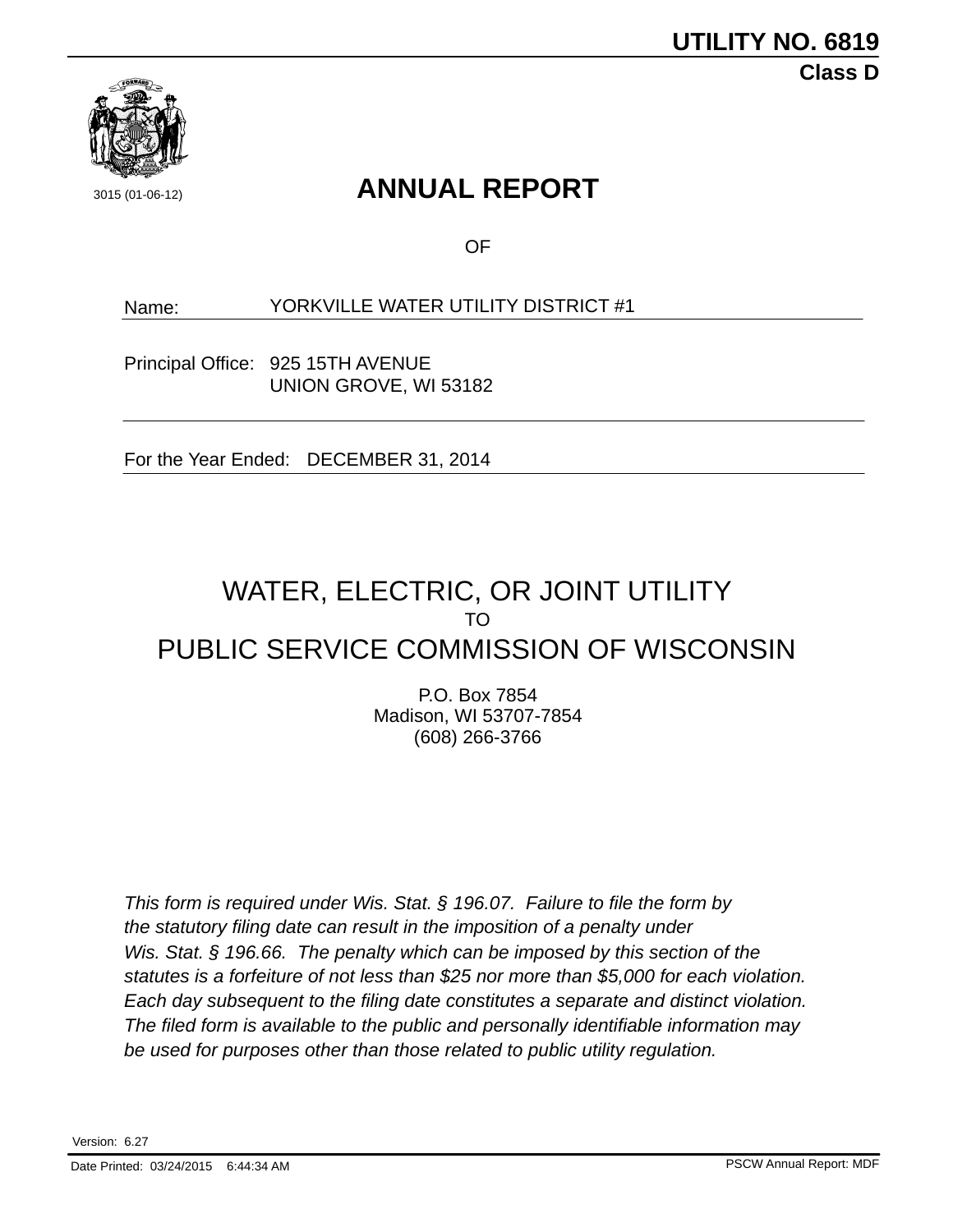#### **GENERAL RULES FOR REPORTING**

- 1. Prepare the report in conformity with the Uniform System of Accounts prescribed by the Public Service Commission of Wisconsin.
- 2. Numeric items shall contain digits (0-9). A minus sign "-" shall be entered in the software program to indicate negative values. Parentheses shall not be used for numeric items. The program will convert the minus sign to parentheses for hard copy annual report purposes. Negative values may not be allowed for certain entries in the annual report due to restrictions contained in the software program.
- 3. The annual report should be complete in itself in all particulars. Reference to reports of former years should not be made to take the place of required entries except as otherwise specifically authorized.
- 4. Whenever schedules call for data from the previous year, the data reported must be based upon those shown by the annual report of the previous year or an appropriate explanation given why different data is being reported for the current year. Where available, use an adjustment column.
- 5. All dollar amounts will be reported in whole dollars.
- 6. Wherever information is required to be shown as text, the information shall be shown in the space provided using other than account titles. In each case, the information shall be properly identified. Footnote capability is included in the annual report software program and shall be utilized where necessary to further explain particulars of a schedule.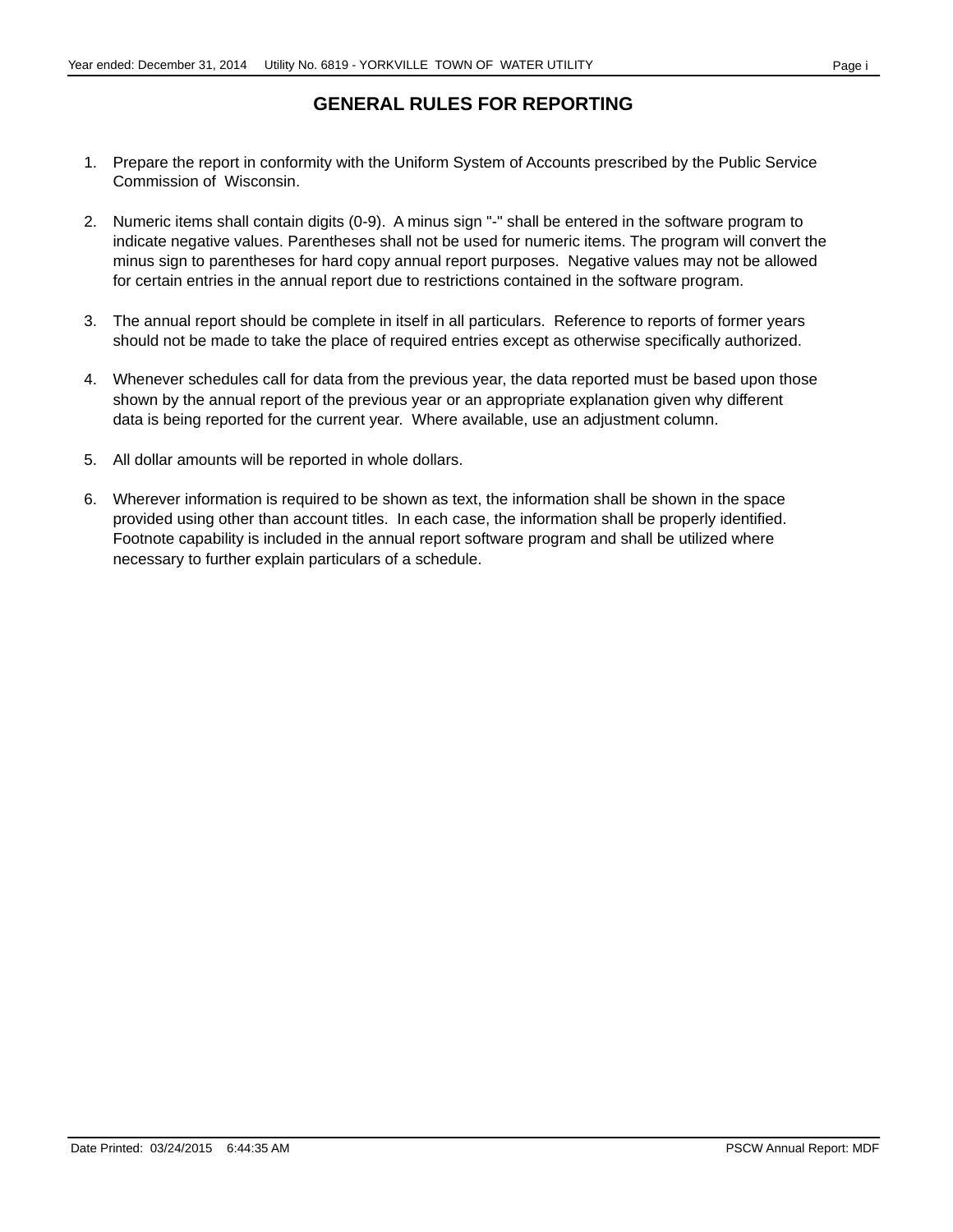# **SIGNATURE PAGE**

| <b>MICHAEL MCKINNEY</b><br>(Person responsible for accounts) | οf               |
|--------------------------------------------------------------|------------------|
| YORKVILLE WATER UTILITY DISTRICT #1<br>(Utility Name)        | , certify that I |

am the person responsible for accounts; that I have examined the following report and, to the best of my knowledge, information and belief, it is a correct statement of the business and affairs of said utility for the period covered by the report in respect to each and every matter set forth therein.

(Signature of person responsible for accounts) (Date)

03/16/2015

CLERK/TREASURER

(Title)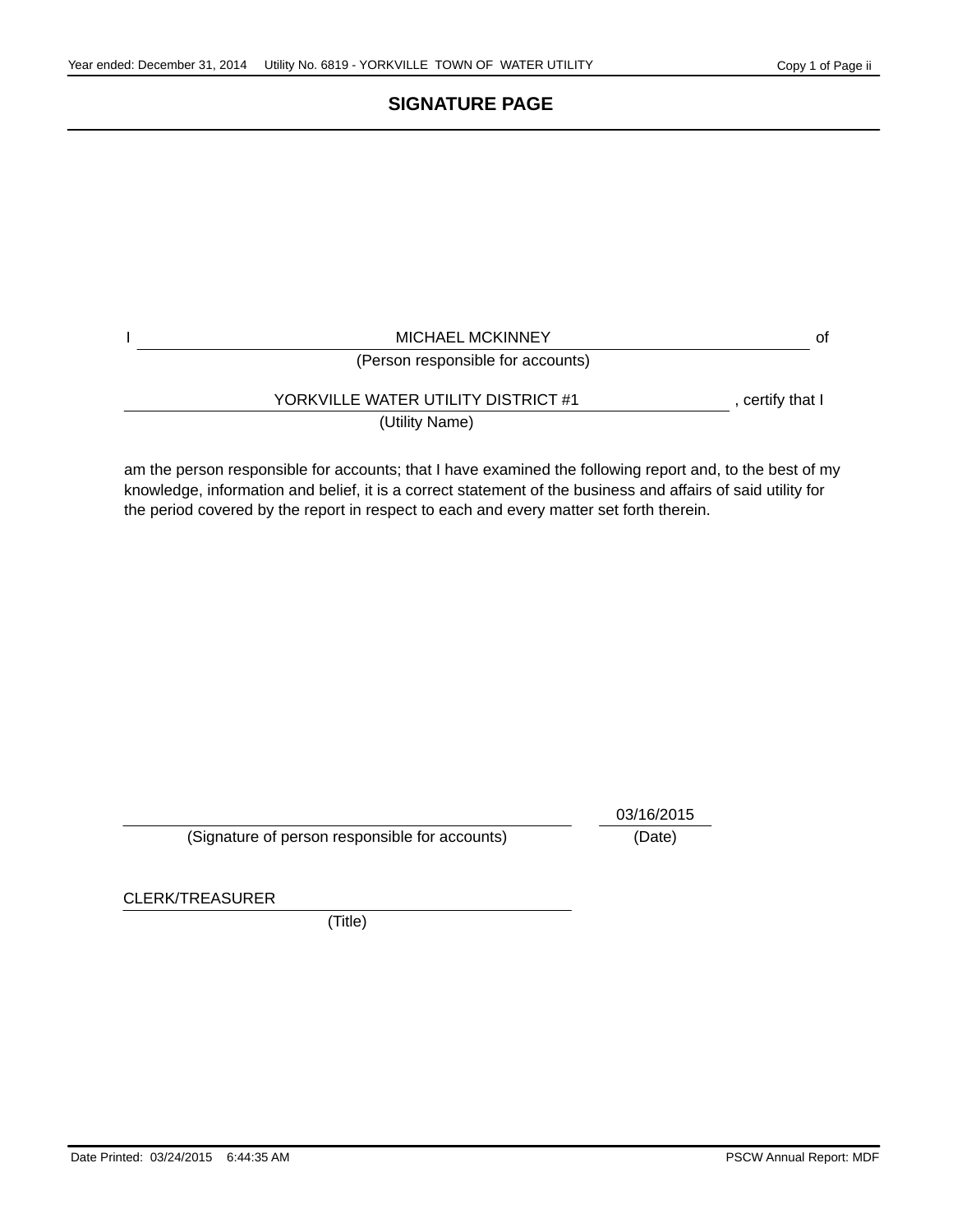#### **TABLE OF CONTENTS**

| <b>Schedule Name</b>                                                                                   | Page   |
|--------------------------------------------------------------------------------------------------------|--------|
|                                                                                                        |        |
| General Rules for Reporting                                                                            | Ť.     |
| Signature Page                                                                                         | ii.    |
| <b>Table of Contents</b>                                                                               | iii.   |
| Identification and Ownership                                                                           | iv     |
|                                                                                                        |        |
| <b>FINANCIAL SECTION</b>                                                                               |        |
| <b>Income Statement</b>                                                                                | $F-01$ |
| Details of Income Statement Accounts                                                                   | $F-02$ |
| Income from Merchandising, Jobbing & Contract Work (Accts. 415-416)                                    | $F-03$ |
| Revenues Subject to Wisconsin Remainder Assessment                                                     | $F-04$ |
| Full-Time Employees (FTE)                                                                              | $F-06$ |
| <b>Balance Sheet</b>                                                                                   | $F-07$ |
| <b>Net Utility Plant</b>                                                                               | $F-08$ |
| Accumulated Provision for Depreciation and Amortization of Utility Plant (Acct. 111.1)                 | $F-09$ |
| Accumulated Provision for Depreciation and Amortization of Utility Plant (Acct. 111.2)                 | $F-10$ |
| Net Nonutility Property (Accts. 121 & 122)                                                             | $F-11$ |
| Accumulated Provision for Uncollectible Accounts-Cr. (Acct. 144)                                       | $F-12$ |
| <b>Materials and Supplies</b>                                                                          | $F-13$ |
| Unamortized Debt Discount & Expense & Premium on Debt (Accts. 181 and 251)                             | $F-14$ |
| Capital Paid in by Municipality (Acct. 200)                                                            | $F-15$ |
| Bonds (Accts. 221 and 222)                                                                             | $F-17$ |
| Notes Payable & Miscellaneous Long-Term Debt                                                           | $F-18$ |
| Taxes Accrued (Acct. 236)                                                                              | $F-19$ |
| Interest Accrued (Acct. 237)                                                                           | $F-20$ |
| Detail of Other Balance Sheet Accounts                                                                 | $F-22$ |
| Return on Rate Base Computation                                                                        | $F-23$ |
| Regulatory Liability - Pre-2003 Historical Accumulated Depreciation on Contributed Utility Plant (253) | $F-25$ |
| Important Changes During the Year                                                                      | $F-26$ |
| <b>Financial Section Footnotes</b>                                                                     | F-99   |
| <b>WATER OPERATING SECTION</b>                                                                         |        |
| Water Operating Revenues & Expenses                                                                    | $W-01$ |
| Water Operating Revenues - Sales of Water                                                              | W-02   |
| Sales for Resale (Acct. 466)                                                                           | $W-03$ |
| <b>Other Operating Revenues (Water)</b>                                                                | W-04   |
| Water Operation & Maintenance Expenses                                                                 | W-05   |
| Taxes (Acct. 408 - Water)                                                                              | W-06   |
| Property Tax Equivalent (Water)                                                                        | W-07   |
| Water Utility Plant in Service -- Plant Financed by Utility or Municipality--                          | W-08   |
| Water Utility Plant in Service --Plant Financed by Contributions--                                     | W-09   |
|                                                                                                        |        |
| Sources of Water Supply - Statistics<br>Water Audit and Other Statistics                               | $W-14$ |
|                                                                                                        | $W-15$ |
| Sources of Water Supply - Ground Waters                                                                | $W-16$ |
| Sources of Water Supply - Surface Waters                                                               | $W-17$ |
| Pumping & Power Equipment                                                                              | W-18   |
| Reservoirs, Standpipes and Elevated Tanks                                                              | $W-19$ |
| <b>Water Treatment Plant</b>                                                                           | $W-20$ |
| <b>Water Mains</b>                                                                                     | $W-21$ |
| <b>Water Services</b>                                                                                  | $W-22$ |
| Meters                                                                                                 | $W-23$ |

Date Printed: 03/24/2015 6:44:35 AM PSCW Annual Report: MDF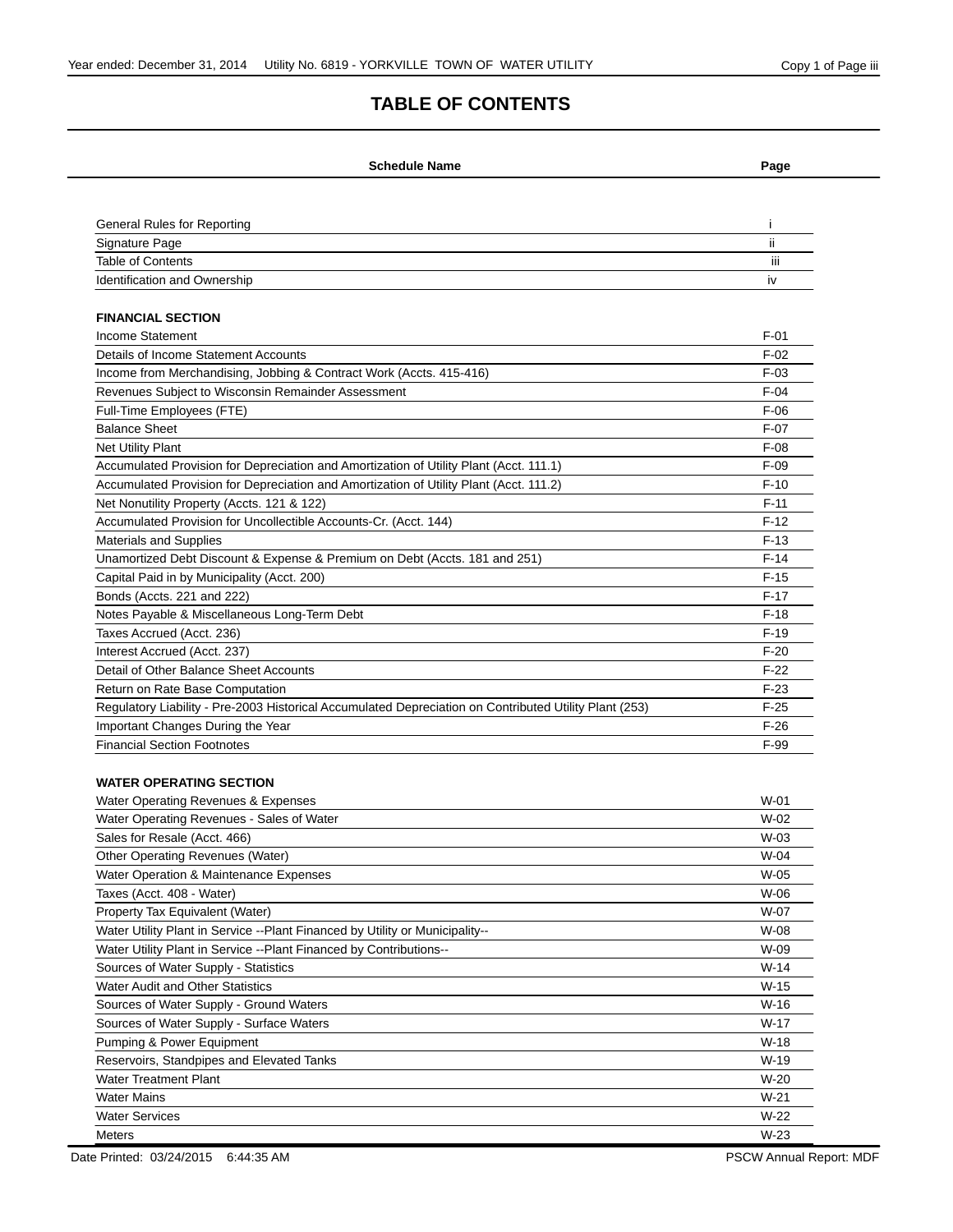# **TABLE OF CONTENTS**

| Page   |
|--------|
|        |
| $W-23$ |
| $W-25$ |
| $W-26$ |
| W-27   |
| $W-28$ |
| W-99   |
|        |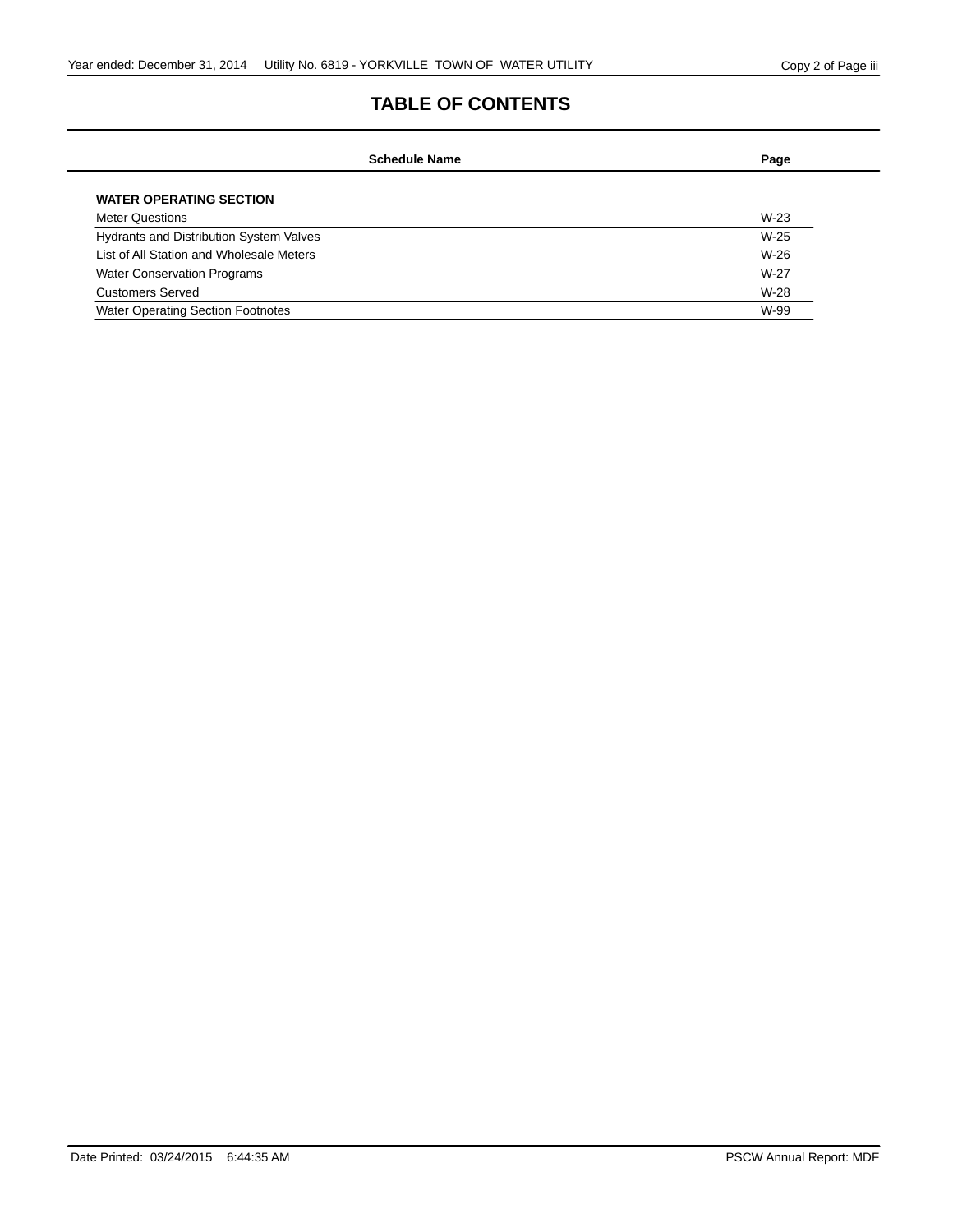#### **TABLE OF CONTENTS**

#### **Table of Contents (Page iii)**

**General footnotes**

**Accountant's Compilation Report**

**To the Utility Board and Administration Yorkville Water Utility District No. 1 Racine County, Wisconsin**

**I have compiled the balance sheet of the Yorkville Water Utility District No. 1, as of December 31, 2014 and 2013, and the related statements of income for the years then ended and the supplemental schedules as of and for the year ended December 31, 2014 included in the accompanying prescribed form. I have not audited or reviewed the financial statements included in the accompanying prescribed form and, accordingly, do not express an opinion or provide any assurance about whether the financial statements are in accordance with the form prescribed by the Public Service Commission of Wisconsin.**

**Management is responsible for the preparation and fair presentation of the financial statements included in the form prescribed by the Public Service Commission of Wisconsin and for designing, implementing, and maintaining internal control relevant to the preparation and fair presentation of the financial statements.**

**My responsibility is to conduct the compilation in accordance with Statements on Standards for Accounting and Review Services issued by the American Institute of Certified Public Accountants. The objective of a compilation is to assist management in presenting financial information in the form of financial statements without undertaking to obtain or provide any assurance that there are no material modifications that should be made to the financial statements.**

**The financial statements included in the accompanying prescribed form are presented in accordance with the requirements of the Public Service Commission of Wisconsin, and are not intended to be a presentation in accordance with accounting principles generally accepted in the United States of America.**

**This report is intended solely for the information and use of the managements of Yorkville Water Utility District No. 1 and the Public Service Commission of Wisconsin and is not intended to be and should not be used by anyone other than these specified parties.**

**PATRICK W. ROMENESKO, S.C. CERTIFIED PUBLIC ACCOUNTANT**

**Lake Geneva, Wisconsin March 10, 2015**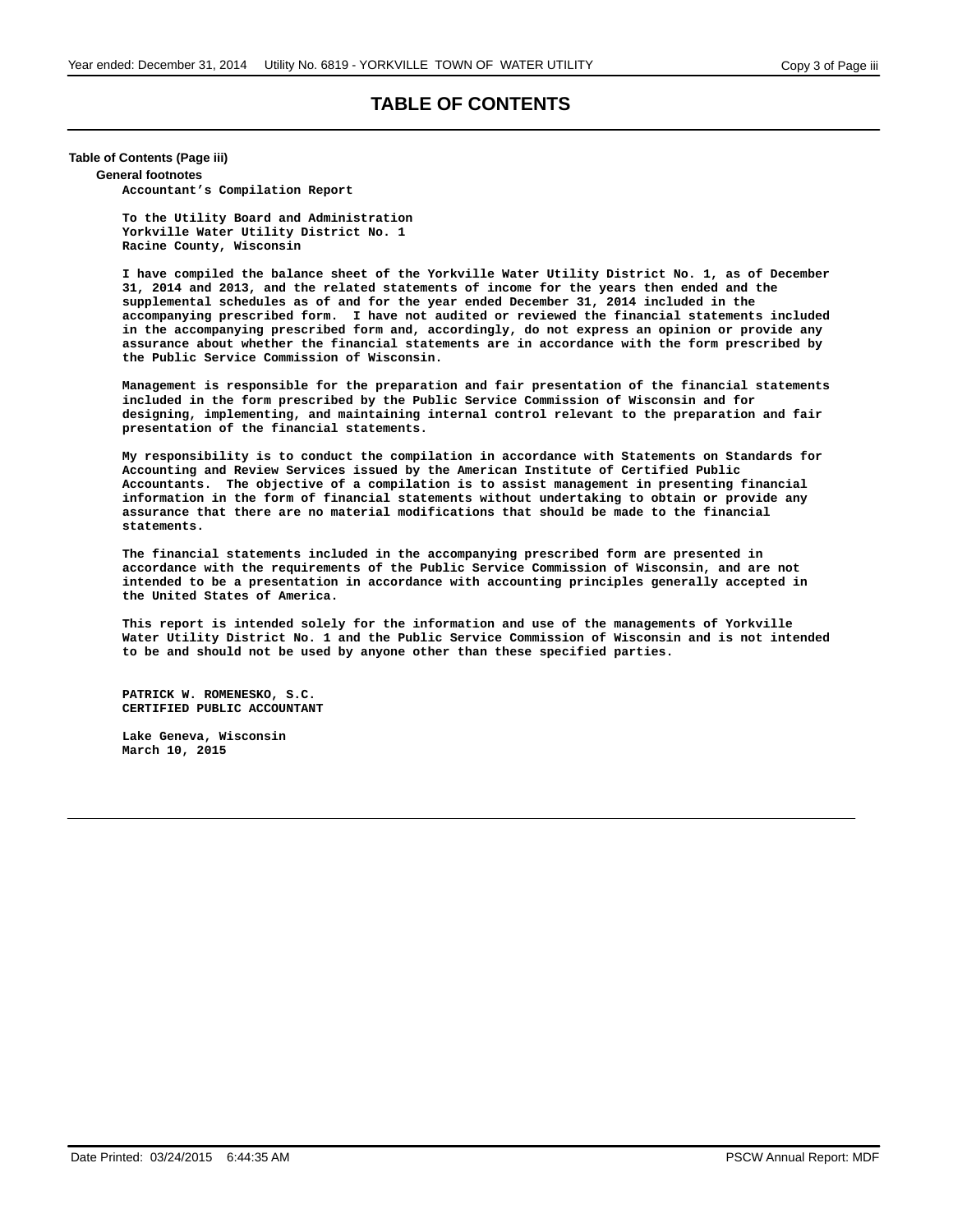#### **IDENTIFICATION AND OWNERSHIP**

|                            | <b>Exact Utility Name: YORKVILLE WATER UTILITY DISTRICT #1</b>                                     |
|----------------------------|----------------------------------------------------------------------------------------------------|
|                            | Utility Address: 925 15TH AVENUE                                                                   |
|                            | UNION GROVE, WI 53182                                                                              |
|                            |                                                                                                    |
|                            | When was utility organized? 7/26/1993                                                              |
| Report any change in name: |                                                                                                    |
|                            | <b>Effective Date:</b>                                                                             |
|                            | Utility Web Site: townofyorkville.com                                                              |
|                            | Utility employee in charge of correspondence concerning this report:                               |
|                            | Name: MICHAEL MCKINNEY                                                                             |
|                            | <b>Title: CLERK/TREASURER</b>                                                                      |
| <b>Office Address:</b>     |                                                                                                    |
|                            | 925 15TH AVENUE                                                                                    |
|                            | UNION GROVE, WI 53182                                                                              |
|                            |                                                                                                    |
|                            | Telephone: (262) 878 - 2123                                                                        |
|                            | Fax Number: (262) 878 - 1680                                                                       |
|                            | Email Address: michael@townofyorkville.com                                                         |
|                            | Individual or firm, if other than utility employee, preparing this report:                         |
|                            | Name: KAREN S. HALL                                                                                |
| Title: CPA                 |                                                                                                    |
|                            | Office Address: PATRICK W. ROMENESKO, S.C.                                                         |
|                            | 1001 HOST DRIVE                                                                                    |
|                            | P.O. BOX 508                                                                                       |
|                            | LAKE GENEVA, WI 53147                                                                              |
|                            | Telephone: (262) 248 - 0220                                                                        |
|                            | Fax Number: (844) 273 - 0746                                                                       |
|                            | Email Address: kshcanada@sbcglobal.net                                                             |
|                            | President, chairman, or head of utility commission/board or committee:                             |
|                            | Name: PETER L. HANSEN                                                                              |
|                            | <b>Title: CHAIRMAN</b>                                                                             |
| <b>Office Address:</b>     |                                                                                                    |
|                            | 925 15TH AVENUE                                                                                    |
|                            | UNION GROVE, WI 53182                                                                              |
|                            |                                                                                                    |
|                            | Telephone: (262) 878 - 2123                                                                        |
|                            | Fax Number: (262) 878 - 1680                                                                       |
|                            | Email Address: chairman@townofyorkville.com                                                        |
|                            | Are records of utility audited by individuals or firms, other than utility employee?<br><b>YES</b> |
|                            | Individual or firm, if other than utility employee, auditing utility records:                      |
|                            | Name: PATRICK W. ROMENESKO                                                                         |
|                            | Title: CPA/OWNER                                                                                   |
|                            | Office Address: PATRICK W. ROMENESKO, S.C.                                                         |
|                            | 1001 HOST DRIVE                                                                                    |
|                            | P.O. BOX 508                                                                                       |
|                            | LAKE GENEVA, WI 53147                                                                              |
|                            | Telephone: (262) 248 - 0220                                                                        |
|                            | Fax Number: (844) 273 - 0746                                                                       |
|                            | Email Address: pwrome@sbcglobal.net                                                                |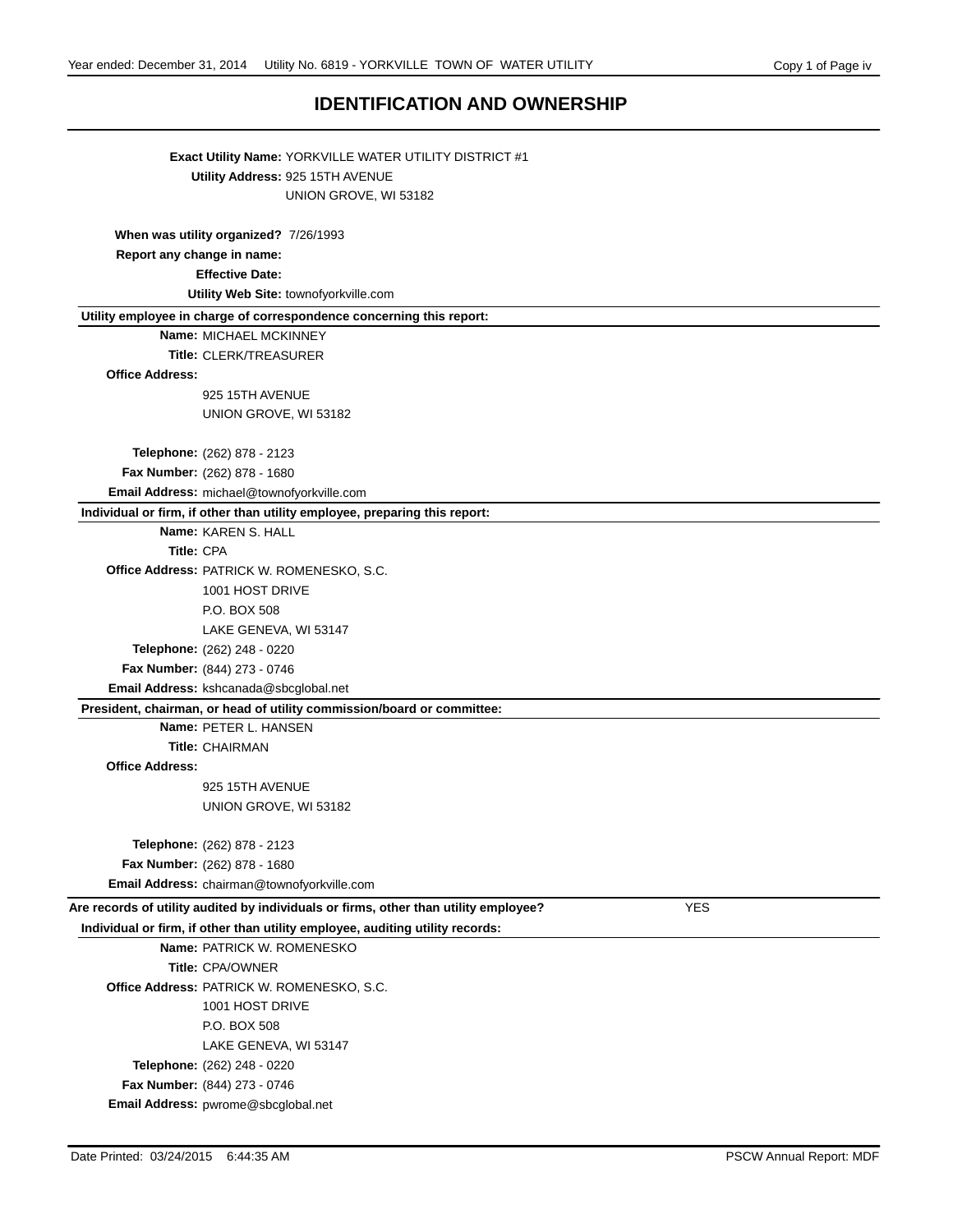# **IDENTIFICATION AND OWNERSHIP**

| Date of most recent audit report: 4/14/2014                                                        |                                                                                                                  |  |
|----------------------------------------------------------------------------------------------------|------------------------------------------------------------------------------------------------------------------|--|
| Period covered by most recent audit: YEAR ENDED DECEMBER 31, 2013                                  |                                                                                                                  |  |
| Names and titles of utility management including manager or superintendent:                        |                                                                                                                  |  |
| Name: GARY W. HANSON                                                                               |                                                                                                                  |  |
| <b>Title: UTILITIES MANAGER</b>                                                                    |                                                                                                                  |  |
| <b>Office Address:</b>                                                                             |                                                                                                                  |  |
| 925 15TH AVENUE                                                                                    |                                                                                                                  |  |
| UNION GROVE, WI 53182                                                                              |                                                                                                                  |  |
| <b>Telephone:</b> (262) 878 - 2123                                                                 |                                                                                                                  |  |
| Fax Number: (262) 878 - 1680                                                                       |                                                                                                                  |  |
| Email Address: ghanson@sehinc.com                                                                  |                                                                                                                  |  |
| Name of utility commission/committee:                                                              | YORKVILLE WATER UTILITY COMMISSION                                                                               |  |
| Names of members of utility commission/committee:<br><b>MS SHERRY GRUHN</b>                        |                                                                                                                  |  |
| MR PETER L HANSEN, CHAIRMAN                                                                        |                                                                                                                  |  |
| <b>MR THOMAS JOHNSON</b>                                                                           |                                                                                                                  |  |
| <b>MR TERRENCE MCMAHON</b>                                                                         |                                                                                                                  |  |
| <b>MR LAWRENCE ROBERS</b>                                                                          |                                                                                                                  |  |
| Is sewer service rendered by the utility?                                                          | <b>NO</b>                                                                                                        |  |
|                                                                                                    | If "yes," has the municipality, by ordinance, combined the water and sewer service into a single public utility, |  |
| as provided by Wis. Stat. § 66.0819 of the Wisconsin Statutes?                                     | <b>NO</b>                                                                                                        |  |
| Date of Ordinance:                                                                                 |                                                                                                                  |  |
| Are any of the utility administrative or operational functions under contract or agreement with an |                                                                                                                  |  |
| outside provider for the year covered by this annual report and/or current year (i.e., operation   |                                                                                                                  |  |
| of water or sewer treatment plant)?                                                                | NO                                                                                                               |  |
| Provide the following information regarding the provider(s) of contract services:                  |                                                                                                                  |  |
| Firm Name: NONE                                                                                    |                                                                                                                  |  |
|                                                                                                    |                                                                                                                  |  |
|                                                                                                    |                                                                                                                  |  |
| <b>Contact Person:</b>                                                                             |                                                                                                                  |  |
| Title:                                                                                             |                                                                                                                  |  |
| Telephone:                                                                                         |                                                                                                                  |  |
| <b>Fax Number:</b>                                                                                 |                                                                                                                  |  |
| <b>Email Address:</b>                                                                              |                                                                                                                  |  |
| Contract/Agreement beginning-ending dates:                                                         |                                                                                                                  |  |

**Provide a brief description of the nature of Contract Operations being provided:**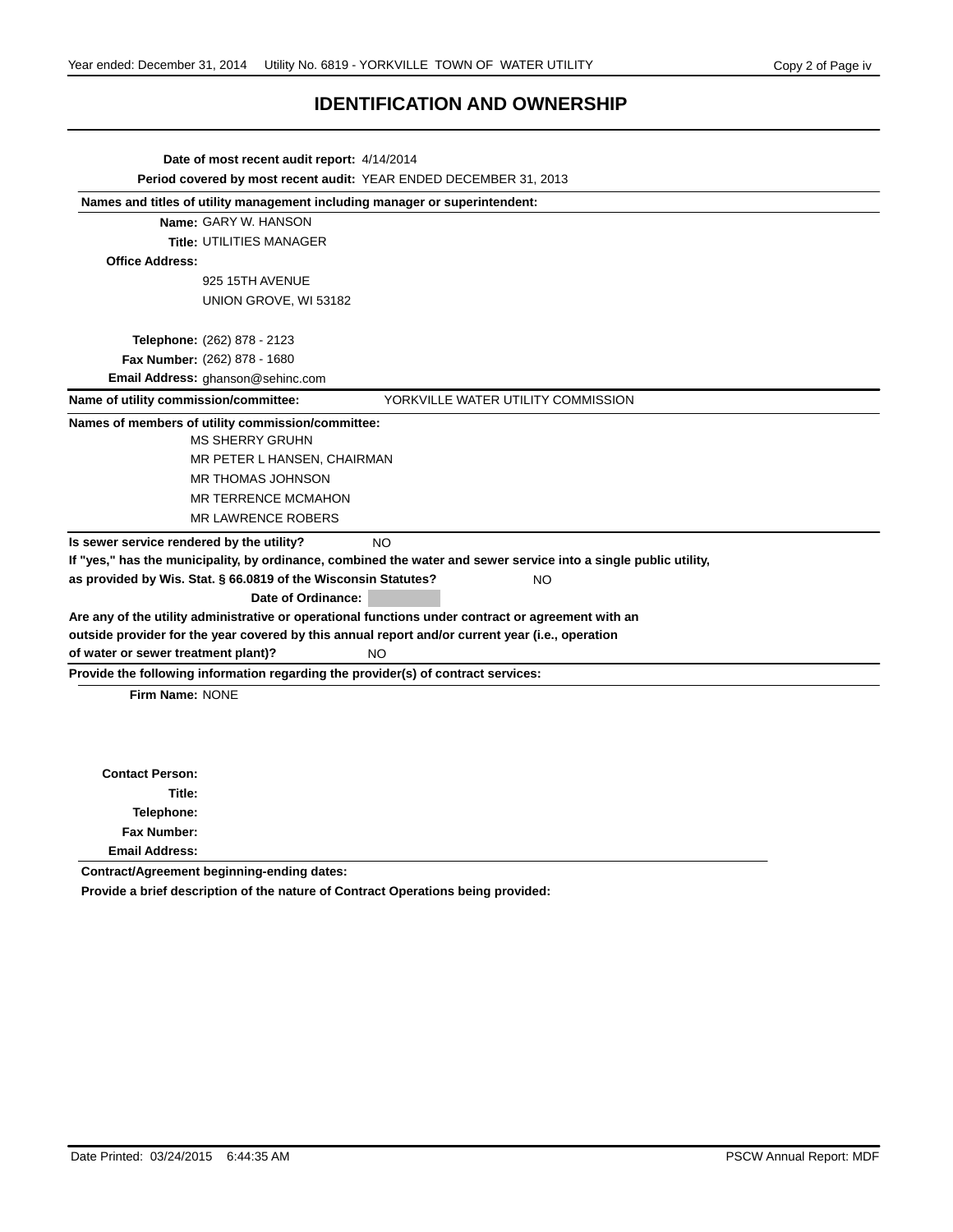#### **INCOME STATEMENT**

| <b>Particulars</b><br>(a)                                      | This Year<br>(b) | <b>Last Year</b><br>(c) |    |
|----------------------------------------------------------------|------------------|-------------------------|----|
| UTILITY OPERATING INCOME                                       |                  |                         |    |
| Operating Revenues (400)                                       | 226,733          | 237,011                 | 1  |
| <b>Operating Expenses:</b>                                     |                  |                         |    |
| Operation and Maintenance Expense (401-402)                    | 85,786           | 70,914                  | 2  |
| Depreciation Expense (403)                                     | 26,850           | 24,205                  | 3  |
| Amortization Expense (404-407)                                 | 0                | 0                       |    |
| <b>Taxes (408)</b>                                             | 19,910           | 19,732                  | 5  |
| <b>Total Operating Expenses</b>                                | 132,546          | 114,851                 |    |
| <b>Net Operating Income</b>                                    | 94,187           | 122,160                 |    |
| Income from Utility Plant Leased to Others (412-413)           | 0                | 0                       | 6  |
|                                                                |                  |                         |    |
| <b>Utility Operating Income</b><br><b>OTHER INCOME</b>         | 94,187           | 122,160                 |    |
| Income from Merchandising, Jobbing and Contract Work (415-416) | 0                | 0                       | 7  |
| Income from Nonutility Operations (417)                        | $\Omega$         | $\mathbf 0$             | 8  |
| Nonoperating Rental Income (418)                               | $\mathbf 0$      | $\mathbf 0$             | 9  |
| Interest and Dividend Income (419)                             | 549              | 569                     | 10 |
| Miscellaneous Nonoperating Income (421)                        | 0                | $\mathbf 0$             | 11 |
| <b>Total Other Income</b>                                      | 549              | 569                     |    |
| <b>Total Income</b>                                            | 94,736           | 122,729                 |    |
| <b>MISCELLANEOUS INCOME DEDUCTIONS</b>                         |                  |                         |    |
| Miscellaneous Amortization (425)                               | (8,613)          | (8,613)                 | 12 |
| Other Income Deductions (426)                                  | 28,057           | 29,993                  | 13 |
| <b>Total Miscellaneous Income Deductions</b>                   | 19,444           | 21,380                  |    |
| <b>Income Before Interest Charges</b>                          | 75,292           | 101,349                 |    |
| <b>INTEREST CHARGES</b>                                        |                  |                         |    |
| Interest on Long-Term Debt (427)                               | 0                | 0                       | 14 |
| Amortization of Debt Discount and Expense (428)                | $\mathbf 0$      | $\mathbf 0$             | 15 |
| Amortization of Premium on Debt--Cr. (429)                     | 0                | 0                       | 16 |
| Interest on Debt to Municipality (430)                         | 0                | 0                       | 17 |
| Other Interest Expense (431)                                   | 0                | 0                       | 18 |
| Interest Charged to Construction--Cr. (432)                    | 0                | $\mathbf 0$             | 19 |
| <b>Total Interest Charges</b>                                  | 0                | 0                       |    |
| <b>Net Income</b>                                              | 75,292           | 101,349                 |    |
| <b>EARNED SURPLUS</b>                                          |                  |                         |    |
| Unappropriated Earned Surplus (Beginning of Year) (216)        | 2,555,135        | 2,453,786               | 20 |
| Balance Transferred from Income (433)                          | 75,292           | 101,349                 | 21 |
| Miscellaneous Credits to Surplus (434)                         | 0                | 0                       | 22 |
| Miscellaneous Debits to Surplus--Debit (435)                   | 0                | 0                       | 23 |
| Appropriations of Surplus--Debit (436)                         | 0                | 0                       | 24 |
| Appropriations of Income to Municipal Funds--Debit (439)       | 0                | 0                       | 25 |
| Total Unappropriated Earned Surplus End of Year (216)          | 2,630,427        | 2,555,135               |    |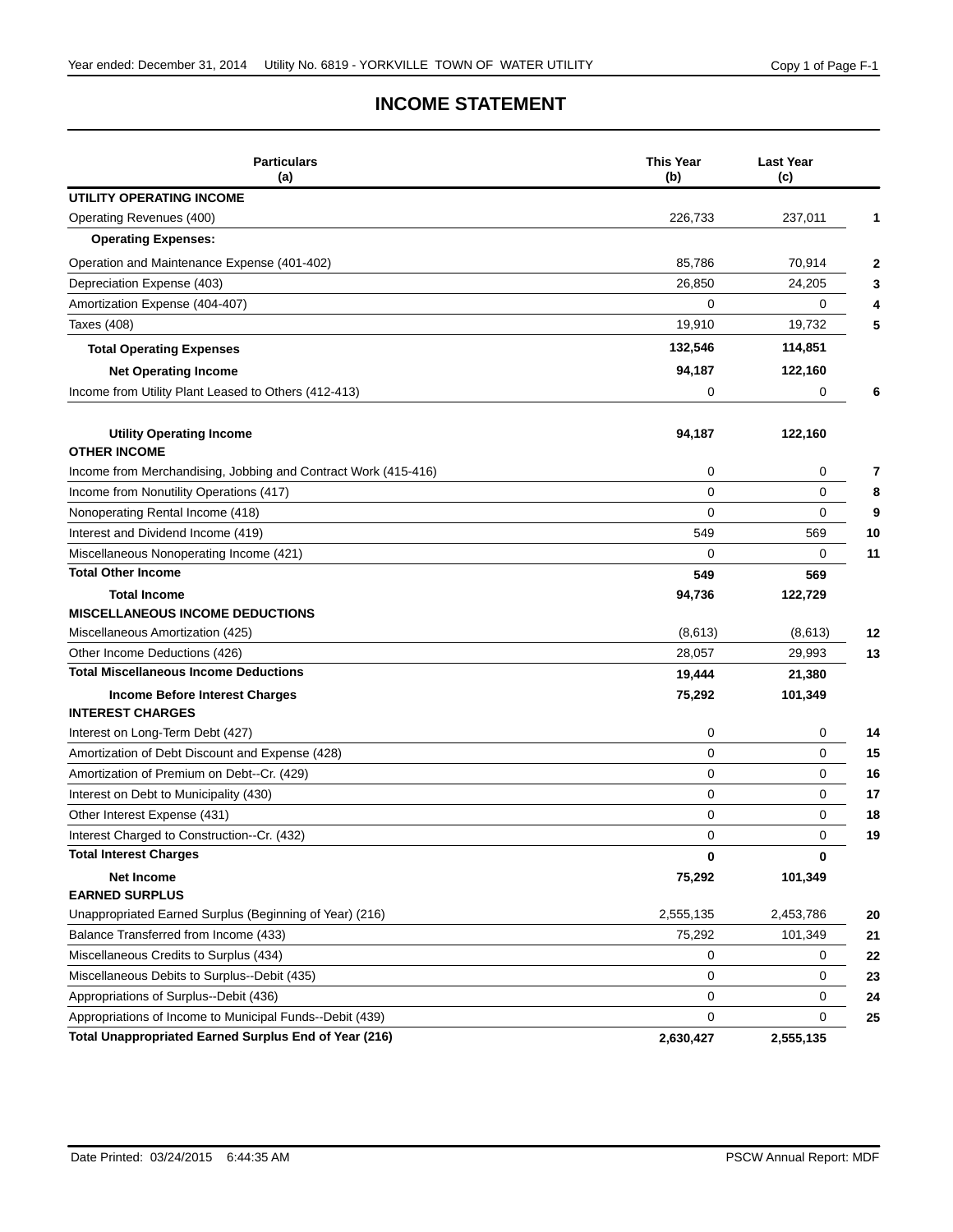# **DETAILS OF INCOME STATEMENT ACCOUNTS**

1. Report each item (when individually or when like items are combined) greater than \$10,000 (class AB), \$5,000 (class C) and \$2,000 (class D) and all other lesser amounts grouped as Miscellaneous. Describe fully using other than account titles. 2. Nonregulated sewer income should be reported as Miscellaneous Nonoperating Income, Account 421.

| <b>Description of Item</b><br>(a)                                                                 | <b>Earnings</b><br>(216.1)<br>(b) | <b>Contributions</b><br>(216.2)<br>(c) | <b>Total</b><br>This Year<br>(d) |
|---------------------------------------------------------------------------------------------------|-----------------------------------|----------------------------------------|----------------------------------|
| UTILITY OPERATING INCOME                                                                          |                                   |                                        |                                  |
| <b>Operating Revenues (400):</b>                                                                  |                                   |                                        |                                  |
| Derived                                                                                           | 226,733                           | 0                                      | 226,733                          |
| <b>Total (Acct. 400):</b>                                                                         | 226,733                           | 0                                      | 226,733                          |
| Operation and Maintenance Expense (401-402):                                                      |                                   |                                        |                                  |
| Derived                                                                                           | 85,786                            | 0                                      | 85,786                           |
| Total (Acct. 401-402):                                                                            | 85,786                            | 0                                      | 85,786                           |
| <b>Depreciation Expense (403):</b>                                                                |                                   |                                        |                                  |
| Derived                                                                                           | 26,850                            | 0                                      | 26,850                           |
| <b>Total (Acct. 403):</b>                                                                         | 26,850                            | 0                                      | 26,850                           |
| Amortization Expense (404-407):                                                                   |                                   |                                        |                                  |
| Derived                                                                                           | 0                                 | 0                                      | 0                                |
| Total (Acct. 404-407):                                                                            | $\bf{0}$                          | 0                                      | 0                                |
| Taxes (408):                                                                                      |                                   |                                        |                                  |
| Derived                                                                                           | 19,910                            | 0                                      | 19,910                           |
| <b>Total (Acct. 408):</b>                                                                         | 19,910                            | 0                                      | 19,910                           |
| Revenues from Utility Plant Leased to Others (412):<br><b>NONE</b>                                |                                   |                                        | 0                                |
| <b>Total (Acct. 412):</b>                                                                         | 0                                 | 0                                      | $\mathbf{0}$                     |
| Expenses of Utility Plant Leased to Others (413):<br><b>NONE</b>                                  |                                   |                                        | 0                                |
| <b>Total (Acct. 413):</b>                                                                         | $\mathbf 0$                       | 0                                      | 0                                |
| TOTAL UTILITY OPERATING INCOME:                                                                   | 94,187                            | 0                                      | 94,187                           |
| <b>OTHER INCOME</b><br>Income from Merchandising, Jobbing and Contract Work (415-416):<br>Derived | 0                                 | 0                                      | 0                                |
| Total (Acct. 415-416):                                                                            | 0                                 | 0                                      | 0                                |
| Income from Nonutility Operations (417):<br><b>NONE</b>                                           |                                   |                                        | 0                                |
| <b>Total (Acct. 417):</b>                                                                         | $\bf{0}$                          | 0                                      | 0                                |
| <b>Nonoperating Rental Income (418):</b><br>NONE                                                  |                                   |                                        | 0<br>10                          |
| <b>Total (Acct. 418):</b>                                                                         | 0                                 | 0                                      | 0                                |
| Interest and Dividend Income (419):                                                               |                                   |                                        |                                  |
| <b>INTEREST INCOME</b>                                                                            | 549                               |                                        | 549<br>11                        |
| <b>Total (Acct. 419):</b>                                                                         | 549                               | 0                                      | 549                              |
| <b>Miscellaneous Nonoperating Income (421):</b><br>Contributed Plant - Water                      |                                   |                                        | 0<br>12                          |
| <b>Total (Acct. 421):</b>                                                                         | 0                                 | 0                                      | 0                                |
|                                                                                                   |                                   |                                        |                                  |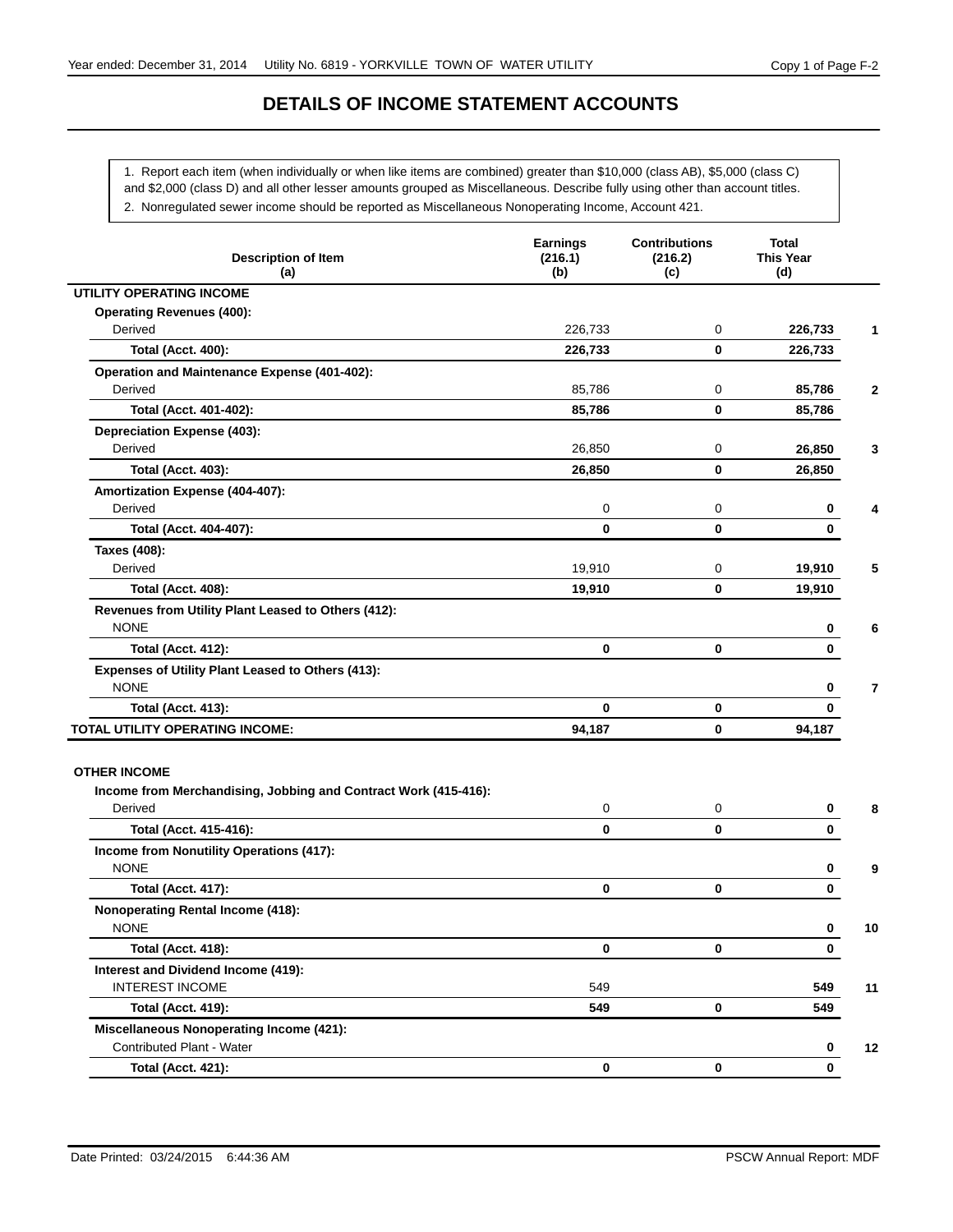# **DETAILS OF INCOME STATEMENT ACCOUNTS**

1. Report each item (when individually or when like items are combined) greater than \$10,000 (class AB), \$5,000 (class C)

and \$2,000 (class D) and all other lesser amounts grouped as Miscellaneous. Describe fully using other than account titles.

2. Nonregulated sewer income should be reported as Miscellaneous Nonoperating Income, Account 421.

| <b>Description of Item</b><br>(a)                                       | <b>Earnings</b><br>(216.1)<br>(b) | <b>Contributions</b><br>(216.2)<br>(c) | Total<br><b>This Year</b><br>(d) |    |
|-------------------------------------------------------------------------|-----------------------------------|----------------------------------------|----------------------------------|----|
| <b>OTHER INCOME</b>                                                     |                                   |                                        |                                  |    |
| <b>Miscellaneous Nonoperating Income (421):</b><br><b>NONE</b>          |                                   |                                        | 0                                | 13 |
| <b>Total (Acct. 421):</b>                                               | 0                                 | 0                                      | 0                                |    |
| <b>TOTAL OTHER INCOME:</b>                                              | 549                               | 0                                      | 549                              |    |
| <b>MISCELLANEOUS INCOME DEDUCTIONS</b>                                  |                                   |                                        |                                  |    |
| <b>Miscellaneous Amortization (425):</b>                                |                                   |                                        |                                  |    |
| Regulatory Liability (253) Amortization                                 | (8,613)                           | 0                                      | (8,613)                          | 14 |
| <b>NONE</b>                                                             |                                   |                                        | 0                                | 15 |
| <b>Total (Acct. 425):</b>                                               | (8,613)                           | 0                                      | (8,613)                          |    |
| Other Income Deductions (426):                                          |                                   |                                        |                                  |    |
| Depreciation Expense on Contributed Plant - Water                       | 0                                 | 28,057                                 | 28,057                           | 16 |
| <b>Total (Acct. 426):</b>                                               | 0                                 | 28,057                                 | 28,057                           |    |
| Other Income Deductions (426):                                          |                                   |                                        |                                  |    |
| <b>NONE</b>                                                             |                                   |                                        | 0                                | 17 |
| <b>Total (Acct. 426):</b>                                               | 0                                 | $\bf{0}$                               | 0                                |    |
| TOTAL MISCELLANEOUS INCOME DEDUCTIONS:                                  | (8,613)                           | 28,057                                 | 19,444                           |    |
| <b>INTEREST CHARGES</b><br>Interest on Long-Term Debt (427):<br>Derived | 0                                 | 0                                      | 0                                | 18 |
| <b>Total (Acct. 427):</b>                                               | 0                                 | 0                                      | 0                                |    |
| Amortization of Debt Discount and Expense (428):<br><b>NONE</b>         |                                   |                                        | 0                                | 19 |
| <b>Total (Acct. 428):</b>                                               | 0                                 | 0                                      | 0                                |    |
| Amortization of Premium on Debt--Cr. (429):<br><b>NONE</b>              |                                   |                                        | 0                                | 20 |
| <b>Total (Acct. 429):</b>                                               | 0                                 | 0                                      | 0                                |    |
| Interest on Debt to Municipality (430):<br>Derived                      | 0                                 | 0                                      | 0                                | 21 |
| <b>Total (Acct. 430):</b>                                               | 0                                 | 0                                      | 0                                |    |
|                                                                         |                                   |                                        |                                  |    |
| Other Interest Expense (431):<br>Derived                                | 0                                 | 0                                      | 0                                | 22 |
| <b>Total (Acct. 431):</b>                                               | $\mathbf 0$                       | 0                                      | 0                                |    |
| Interest Charged to Construction--Cr. (432):                            |                                   |                                        |                                  |    |
| <b>NONE</b>                                                             |                                   |                                        | 0                                | 23 |
| <b>Total (Acct. 432):</b>                                               | $\mathbf 0$                       | 0                                      | 0                                |    |
| <b>TOTAL INTEREST CHARGES:</b>                                          | 0                                 | 0                                      | 0                                |    |
| <b>NET INCOME:</b>                                                      | 103,349                           | (28, 057)                              | 75,292                           |    |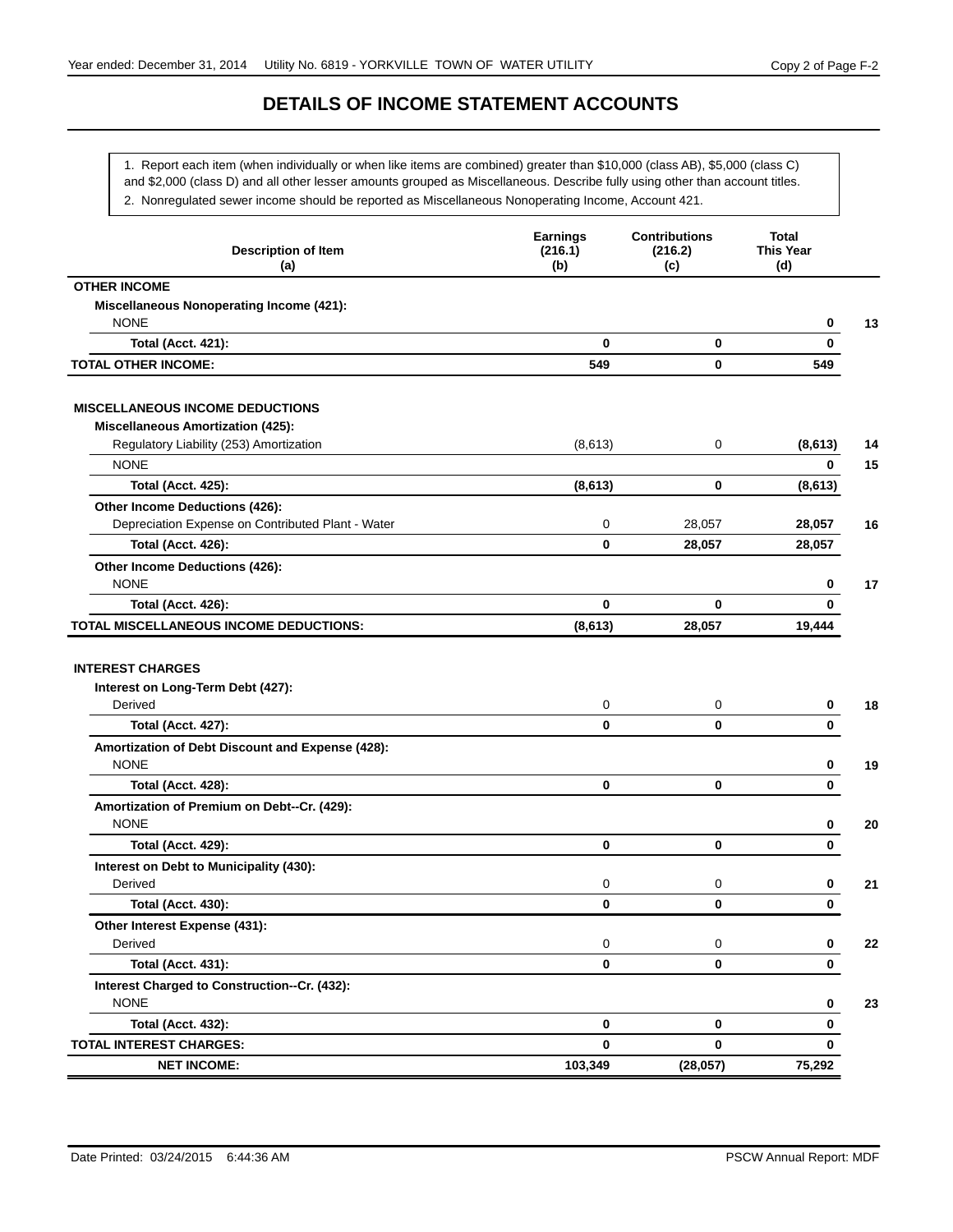# **DETAILS OF INCOME STATEMENT ACCOUNTS**

1. Report each item (when individually or when like items are combined) greater than \$10,000 (class AB), \$5,000 (class C)

and \$2,000 (class D) and all other lesser amounts grouped as Miscellaneous. Describe fully using other than account titles.

2. Nonregulated sewer income should be reported as Miscellaneous Nonoperating Income, Account 421.

| <b>Description of Item</b><br>(a)                         | <b>Earnings</b><br>(216.1)<br>(b) | <b>Contributions</b><br>(216.2)<br>(c) | <b>Total</b><br><b>This Year</b><br>(d) |    |
|-----------------------------------------------------------|-----------------------------------|----------------------------------------|-----------------------------------------|----|
| <b>EARNED SURPLUS</b>                                     |                                   |                                        |                                         |    |
| Unappropriated Earned Surplus (Beginning of Year) (216):  |                                   |                                        |                                         |    |
| Derived                                                   | 1,239,982                         | 1,315,153                              | 2,555,135                               | 24 |
| <b>Total (Acct. 216):</b>                                 | 1,239,982                         | 1,315,153                              | 2,555,135                               |    |
| <b>Balance Transferred from Income (433):</b>             |                                   |                                        |                                         |    |
| Derived                                                   | 103,349                           | (28,057)                               | 75,292                                  | 25 |
| <b>Total (Acct. 433):</b>                                 | 103,349                           | (28, 057)                              | 75,292                                  |    |
| Miscellaneous Credits to Surplus (434):                   |                                   |                                        |                                         |    |
| <b>NONE</b>                                               |                                   |                                        | 0                                       | 26 |
| <b>Total (Acct. 434):</b>                                 | 0                                 | 0                                      | 0                                       |    |
| Miscellaneous Debits to Surplus--Debit (435):             |                                   |                                        |                                         |    |
| <b>NONE</b>                                               |                                   |                                        | 0                                       | 27 |
| Total (Acct. 435)--Debit:                                 | 0                                 | $\mathbf 0$                            | 0                                       |    |
| Appropriations of Surplus--Debit (436):                   |                                   |                                        |                                         |    |
| Detail appropriations to (from) account 215               |                                   |                                        | 0                                       | 28 |
| Total (Acct. 436)--Debit:                                 | 0                                 | $\mathbf 0$                            | 0                                       |    |
| Appropriations of Income to Municipal Funds--Debit (439): |                                   |                                        |                                         |    |
| <b>NONE</b>                                               |                                   |                                        | 0                                       | 29 |
| Total (Acct. 439)--Debit:                                 | 0                                 | 0                                      | 0                                       |    |
| UNAPPROPRIATED EARNED SURPLUS (END OF YEAR):              | 1,343,331                         | 1,287,096                              | 2,630,427                               |    |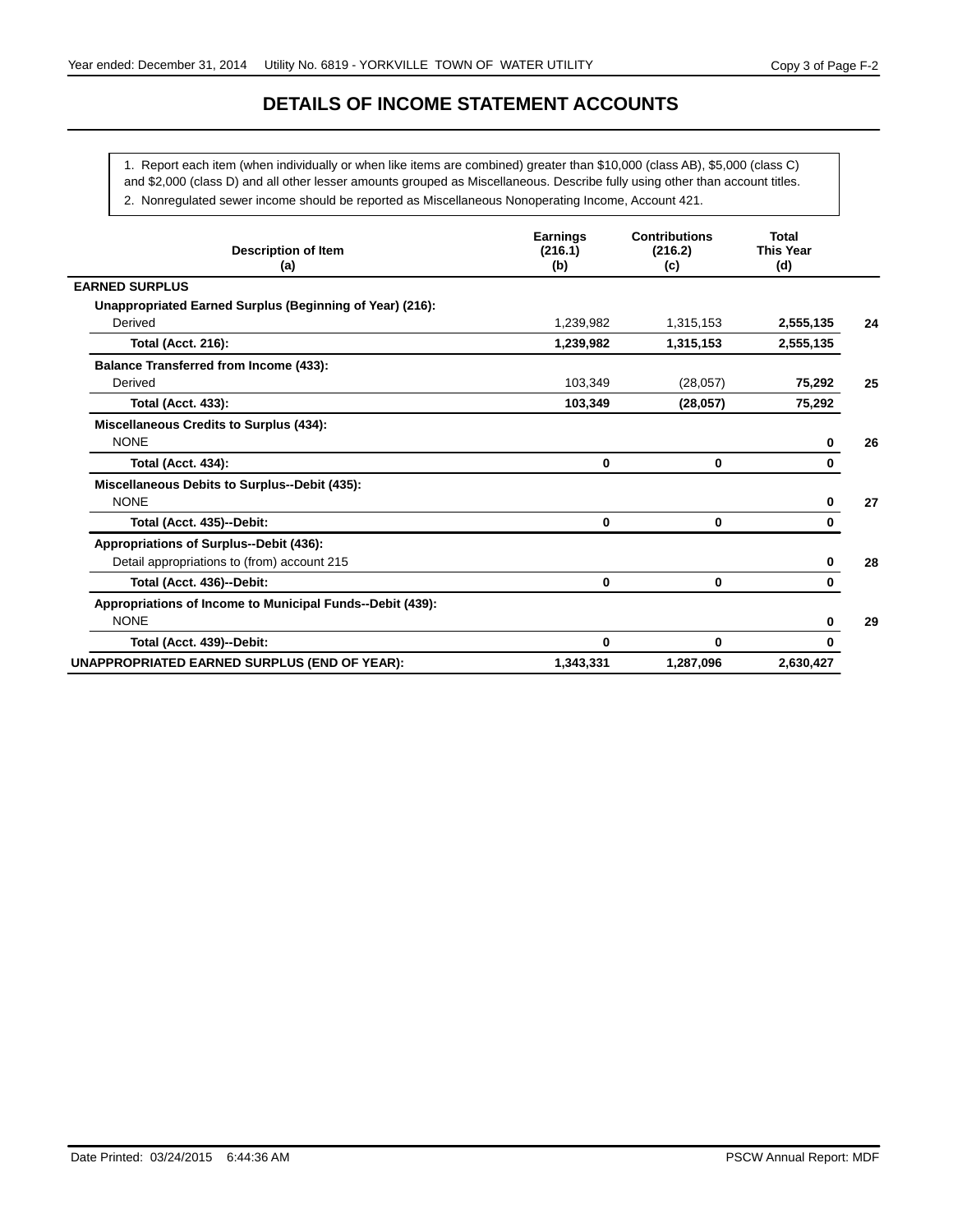# **INCOME FROM MERCHANDISING, JOBBING & CONTRACT WORK (ACCTS. 415-416)**

| <b>Particulars</b><br>(a)                                             | Water<br>(b) | <b>Electric</b><br>(c) | <b>Sewer</b><br>(d) | Gas<br>(e) | <b>Total</b><br>(f) |   |
|-----------------------------------------------------------------------|--------------|------------------------|---------------------|------------|---------------------|---|
| Revenues (account 415)                                                |              |                        |                     |            |                     |   |
| Costs and Expenses of Merchandising, Jobbing and Contract Work (416): |              |                        |                     |            |                     |   |
| Cost of merchandise sold                                              |              |                        |                     |            |                     | 2 |
| Payroll                                                               |              |                        |                     |            |                     |   |
| <b>Materials</b>                                                      |              |                        |                     |            |                     |   |
| Taxes                                                                 |              |                        |                     |            |                     | 5 |
| Other (list by major classes):                                        |              |                        |                     |            |                     |   |
| <b>NONE</b>                                                           |              |                        |                     |            |                     | 6 |
| <b>Total costs and expenses</b>                                       | 0            | 0                      | $\mathbf{0}$        | 0          |                     |   |
| Net income (or loss)                                                  |              | n                      |                     |            |                     |   |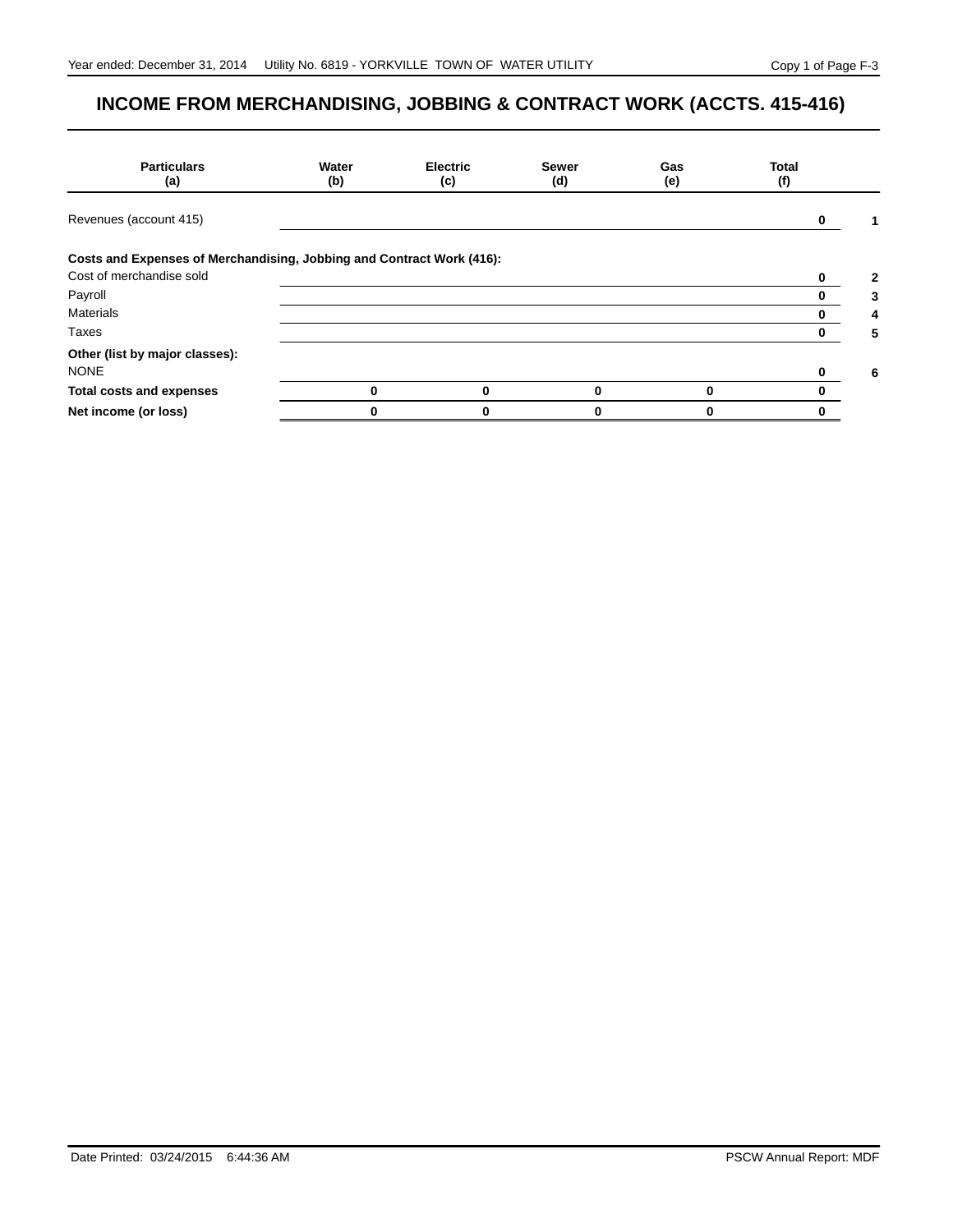#### **REVENUES SUBJECT TO WISCONSIN REMAINDER ASSESSMENT**

- 1. Report data necessary to calculate revenue subject to Wisconsin remainder assessment pursuant to Wis. Stat. § 196.85(2) and Wis. Admin. Code Ch. PSC 5.
- 2. If the sewer department is not regulated by the PSC, do not report sewer department data in column (d).

| <b>Description</b><br>(a)                                                                                                                                                                                                                       | Water<br><b>Utility</b><br>(b) | <b>Electric</b><br>Utility<br>(c) | <b>Sewer Utility</b><br>(Regulated<br>Only)<br>(d) | Gas<br>Utility<br>(e) | Total<br>(f) |   |
|-------------------------------------------------------------------------------------------------------------------------------------------------------------------------------------------------------------------------------------------------|--------------------------------|-----------------------------------|----------------------------------------------------|-----------------------|--------------|---|
| Total operating revenues                                                                                                                                                                                                                        | 226,733                        | 0                                 | 0                                                  | 0                     | 226,733      |   |
| Less: interdepartmental sales                                                                                                                                                                                                                   | 0                              |                                   | 0                                                  | 0                     | 0            | 2 |
| Less: interdepartmental rents                                                                                                                                                                                                                   |                                |                                   |                                                    |                       | $\bf{0}$     | 3 |
| Less: return on net investment in meters<br>charged to regulated sewer department. (Do<br>not report if nonregulated sewer.)                                                                                                                    | 0                              |                                   |                                                    |                       | 0            |   |
| Less: uncollectibles directly expensed as<br>reported in water acct. 904 (690 class D),<br>sewer acct. 843, and electric acct. 904 -or-<br>Net write-offs when Accumulated Provision<br>for Uncollectible Accounts (acct. 144) is<br>maintained |                                |                                   |                                                    |                       | 0            | 5 |
| Other Increases or (Decreases)                                                                                                                                                                                                                  |                                |                                   |                                                    |                       |              |   |
| to Operating Revenues - Specify:<br><b>NONE</b>                                                                                                                                                                                                 |                                |                                   |                                                    |                       | 0            |   |
| Revenues subject to                                                                                                                                                                                                                             |                                |                                   |                                                    |                       |              |   |
| <b>Wisconsin Remainder Assessment</b>                                                                                                                                                                                                           | 226,733                        | 0                                 |                                                    | 0                     | 226,733      |   |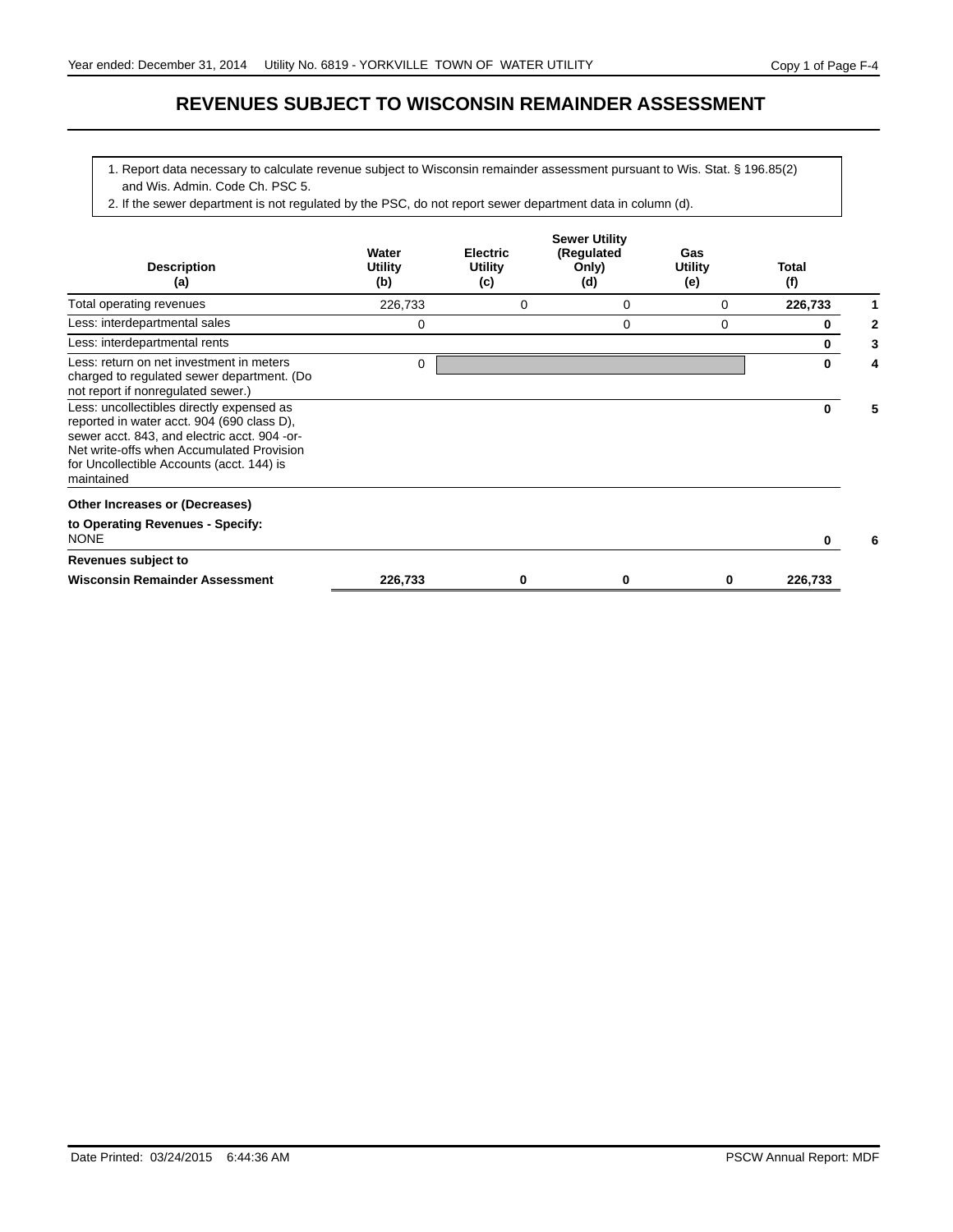# **FULL-TIME EMPLOYEES (FTE)**

hours worked/2080 hours for a fiscal year. Estimate to the nearest tenth. If an employee works part time for more than one Use FTE numbers where FTE stands for full-time employees or full-time equivalency. FTE can be computed by using total industry then determine FTE based on estimate of hours worked per industry.

Example: An employee worked 35% of their time on electric jobs, 30% on water jobs, 20% on sewer jobs and 15% on municipal nonutility jobs. The FTE by industry would be .4 for electric, .3 for water and .2 for sewer.

| <b>Industry</b><br>(a) | <b>FTE</b><br>(b) |
|------------------------|-------------------|
| Water                  | 0.5               |
| Electric               | c                 |
| $\overline{Gas}$       |                   |
| Sewer                  |                   |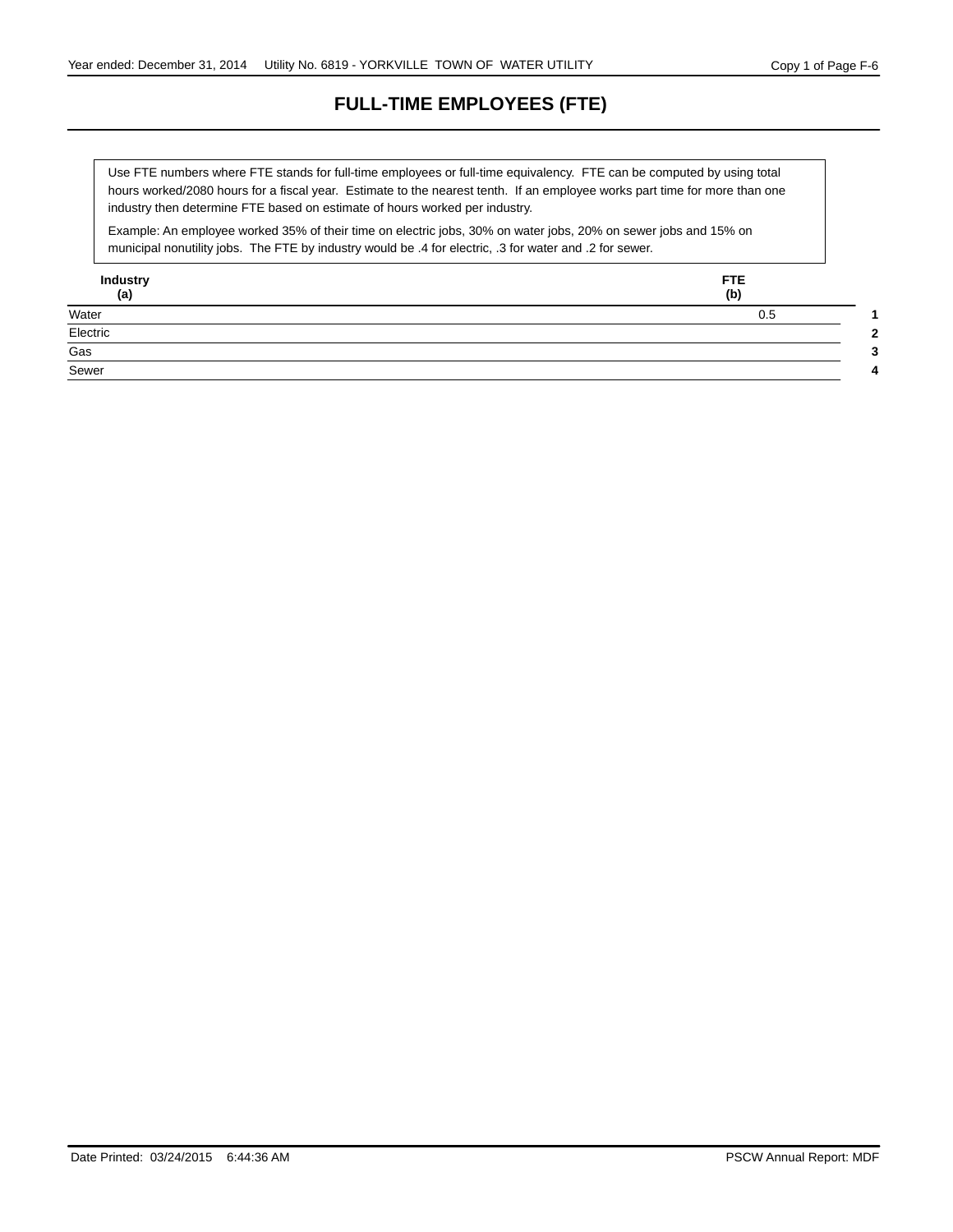# **BALANCE SHEET**

| <b>Assets and Other Debits</b><br>(a)                                                      | <b>Balance</b><br><b>End of Year</b><br>(b) | <b>Balance</b><br><b>First of Year</b><br>(c) |
|--------------------------------------------------------------------------------------------|---------------------------------------------|-----------------------------------------------|
| <b>UTILITY PLANT</b>                                                                       |                                             |                                               |
| Utility Plant (101)                                                                        | 2,718,510                                   | 2,735,433                                     |
| Less: Accumulated Provision for Depreciation and Amortization of Utility Plant (111)       | 606,294                                     | 780,608                                       |
| Utility Plant Acquisition Adjustments (117-118)                                            | 0                                           | 0                                             |
| Other Utility Plant Adjustments (119)                                                      | 0                                           | 0                                             |
| <b>Net Utility Plant</b>                                                                   | 2,112,216                                   | 1,954,825                                     |
| OTHER PROPERTY AND INVESTMENTS                                                             |                                             |                                               |
| Nonutility Property (121)                                                                  | 0                                           | 0                                             |
| Less: Accumulated Provision for Depreciation and Amortization of Nonutility Property (122) | 0                                           | 0                                             |
| <b>Net Nonutility Property</b>                                                             | 0                                           | 0                                             |
| Investment in Municipality (123)                                                           | 0                                           | 0                                             |
| Other Investments (124)                                                                    | 0                                           | 0                                             |
| Sinking Funds (125)                                                                        | 0                                           | 0                                             |
| Depreciation Fund (126)                                                                    | 0                                           | 0                                             |
| Other Special Funds (128)                                                                  | 92,264                                      | 77,193                                        |
| <b>Total Other Property and Investments</b>                                                | 92,264                                      | 77,193                                        |
| <b>CURRENT AND ACCRUED ASSETS</b>                                                          |                                             |                                               |
| Cash (131)                                                                                 | 737                                         | 89,091                                        |
| Special Deposits (134)                                                                     | $\Omega$                                    | 0                                             |
| Working Funds (135)                                                                        |                                             | 0                                             |
| Temporary Cash Investments (136)                                                           | 473,796                                     | 492,335                                       |
| Notes Receivable (141)                                                                     | $\Omega$                                    | 0                                             |
| Customer Accounts Receivable (142)                                                         | 21,550                                      | 28,789                                        |
| Other Accounts Receivable (143)                                                            | 0                                           | 0                                             |
| Accumulated Provision for Uncollectible Accounts- -Cr. (144)                               | $\Omega$                                    | $\Omega$                                      |
| Receivables from Municipality (145)                                                        | 94,415                                      | 92,793                                        |
| Plant Materials and Operating Supplies (154)                                               | 3,858                                       | 3,858                                         |
| Merchandise (155)                                                                          | 0                                           | 0                                             |
| Other Materials and Supplies (156)                                                         | $\mathbf 0$                                 | 0                                             |
| Stores Expense (163)                                                                       | 0                                           | 0                                             |
| Prepayments (165)                                                                          | 0                                           | 0                                             |
| Interest and Dividends Receivable (171)                                                    |                                             | 0                                             |
| <b>Accrued Utility Revenues (173)</b><br>Miscellaneous Current and Accrued Assets (174)    |                                             | 0                                             |
|                                                                                            |                                             | 0                                             |
| <b>Total Current and Accrued Assets</b>                                                    | 594,356                                     | 706,866                                       |
| <b>DEFERRED DEBITS</b>                                                                     |                                             |                                               |
| Unamortized Debt Discount and Expense (181)                                                | 0                                           | 0                                             |
| Extraordinary Property Losses (182)                                                        | 0                                           | 0                                             |
| Preliminary Survey and Investigation Charges (183)                                         | 0                                           | 0                                             |
| Clearing Accounts (184)                                                                    | 0                                           | 0                                             |
| Temporary Facilities (185)                                                                 | 0                                           | 0                                             |
| Miscellaneous Deferred Debits (186)<br><b>Total Deferred Debits</b>                        | 0<br>0                                      | 0<br>0                                        |
| <b>Total Assets and Other Debits</b>                                                       | 2,798,836                                   | 2,738,884                                     |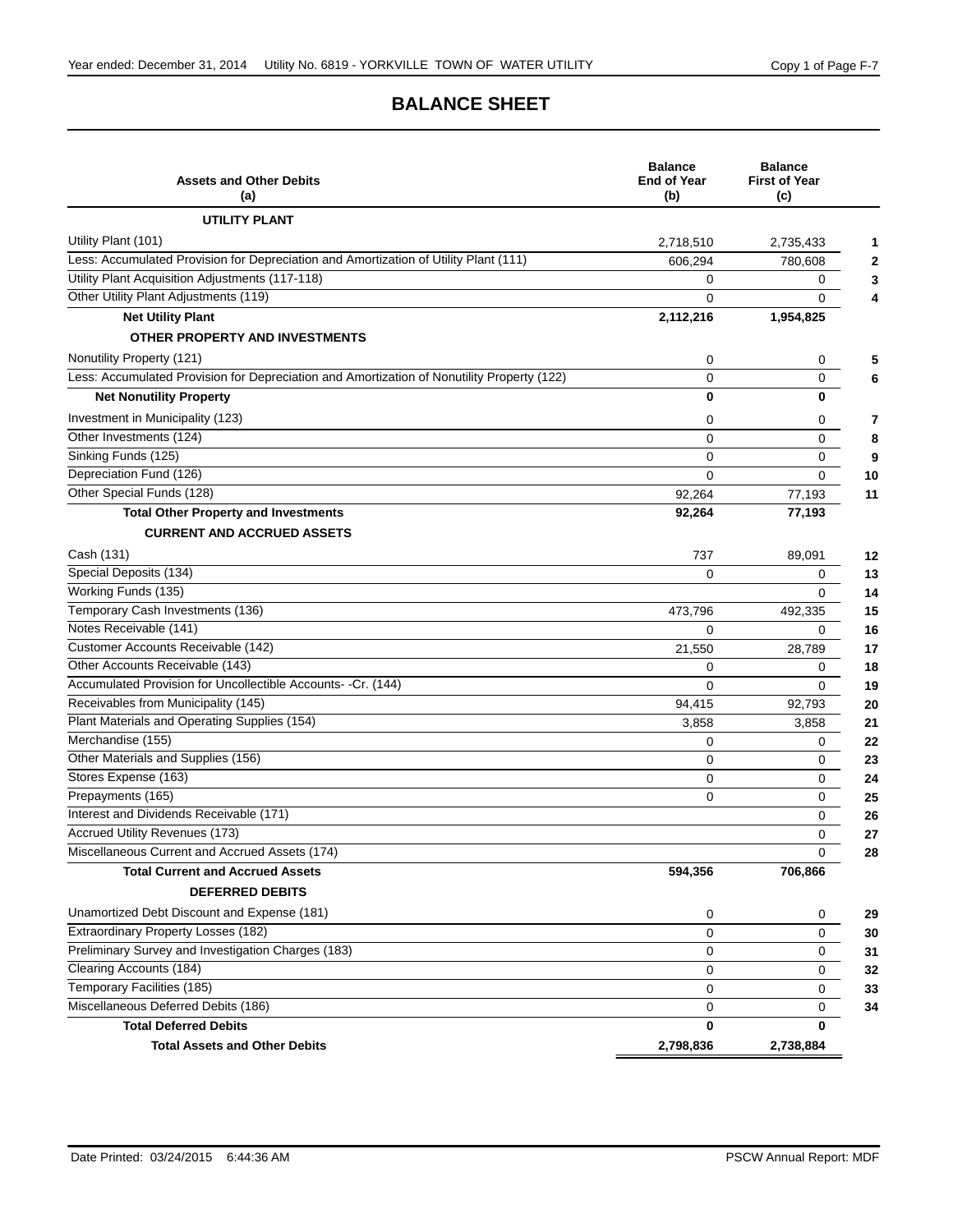# **BALANCE SHEET**

| <b>Liabilities and Other Credits</b><br>(a)         | <b>Balance</b><br><b>End of Year</b><br>(b) | <b>Balance</b><br><b>First of Year</b><br>(c) |    |
|-----------------------------------------------------|---------------------------------------------|-----------------------------------------------|----|
| <b>PROPRIETARY CAPITAL</b>                          |                                             |                                               |    |
| Capital Paid in by Municipality (200)               | 51,987                                      | 51,987                                        | 35 |
| Appropriated Earned Surplus (215)                   |                                             | $\Omega$                                      | 36 |
| Unappropriated Earned Surplus (216)                 | 2.630.427                                   | 2,555,135                                     | 37 |
| <b>Total Proprietary Capital</b>                    | 2,682,414                                   | 2,607,122                                     |    |
| <b>LONG-TERM DEBT</b>                               |                                             |                                               |    |
| Bonds (221)                                         | 0                                           | 0                                             | 38 |
| Advances from Municipality (223)                    | $\Omega$                                    | 0                                             | 39 |
| Other long-Term Debt (224)                          | 0                                           | 0                                             | 40 |
| <b>Total Long-Term Debt</b>                         | $\bf{0}$                                    | 0                                             |    |
| <b>CURRENT AND ACCRUED LIABILITIES</b>              |                                             |                                               |    |
| Notes Payable (231)                                 | $\Omega$                                    | 0                                             | 41 |
| Accounts Payable (232)                              | 3.782                                       | 10.987                                        | 42 |
| Payables to Municipality (233)                      | $\mathbf 0$                                 | 0                                             | 43 |
| Customer Deposits (235)                             |                                             | $\Omega$                                      | 44 |
| Taxes Accrued (236)                                 | 17,715                                      | 17,715                                        | 45 |
| Interest Accrued (237)                              | 0                                           | 0                                             | 46 |
| Tax Collections Payable (241)                       |                                             | $\Omega$                                      | 47 |
| Miscellaneous Current and Accrued Liabilities (242) | 2.135                                       | 2,282                                         | 48 |
| <b>Total Current and Accrued Liabilities</b>        | 23,632                                      | 30,984                                        |    |
| <b>DEFERRED CREDITS</b>                             |                                             |                                               |    |
| Unamortized Premium on Debt (251)                   | 0                                           | 0                                             | 49 |
| Customer Advances for Construction (252)            |                                             | $\overline{0}$                                | 50 |
| Other Deferred Credits (253)                        | 92,790                                      | 100,778                                       | 51 |
| <b>Total Deferred Credits</b>                       | 92,790                                      | 100,778                                       |    |
| <b>OPERATING RESERVES</b>                           |                                             |                                               |    |
| Property Insurance Reserve (261)                    |                                             | 0                                             | 52 |
| Injuries and Damages Reserve (262)                  |                                             | $\Omega$                                      | 53 |
| Pensions and Benefits Reserve (263)                 |                                             | $\Omega$                                      | 54 |
| Miscellaneous Operating Reserves (265)              |                                             | 0                                             | 55 |
| <b>Total Operating Reserves</b>                     | $\bf{0}$                                    | 0                                             |    |
| <b>Total Liabilities and Other Credits</b>          | 2,798,836                                   | 2,738,884                                     |    |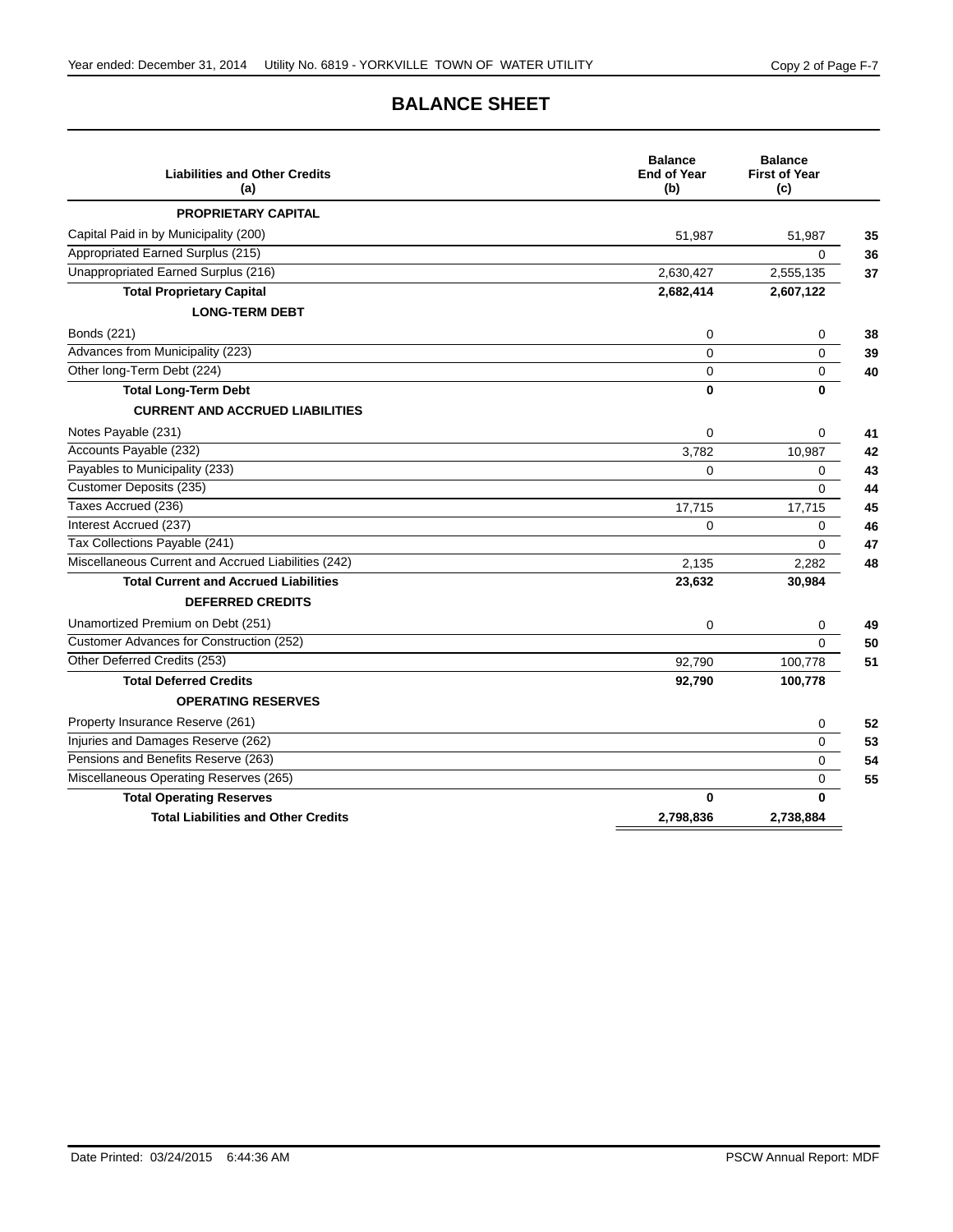# **NET UTILITY PLANT**

Report utility plant accounts and related accumulated provisions for depreciation and amortization after allocation of common plant accounts and related provisions for depreciation and amortization to utility departments as of December 31.

| <b>Particulars</b><br>(a)                                                                                                             | Water<br>(b)                                                               | Sewer<br>(c)   | Gas<br>(d)   | <b>Electric</b><br>(e) |
|---------------------------------------------------------------------------------------------------------------------------------------|----------------------------------------------------------------------------|----------------|--------------|------------------------|
| <b>First of Year:</b>                                                                                                                 |                                                                            |                |              |                        |
| Total Utility Plant - First of Year                                                                                                   | 2,735,433                                                                  | 0              | 0            | 0<br>1                 |
|                                                                                                                                       | (Should agree with Util. Plant Jan. 1 in Property Tax Equivalent Schedule) |                |              |                        |
| <b>Plant Accounts:</b>                                                                                                                |                                                                            |                |              |                        |
| Utility Plant in Service - Financed by Utility Operations or by the<br>Municipality (101.1)                                           | 1,010,760                                                                  | 0              | $\mathbf 0$  | 0<br>2                 |
| Utility Plant in Service - Contributed Plant (101.2)                                                                                  | 1,707,750                                                                  | $\Omega$       | $\Omega$     | $\Omega$<br>3          |
| Utility Plant Purchased or Sold (102)                                                                                                 |                                                                            |                |              | 4                      |
| Utility Plant Leased to Others (104)                                                                                                  |                                                                            |                |              | 5                      |
| Property Held for Future Use (105)                                                                                                    |                                                                            |                |              | 6                      |
| Construction Work in Progress (107)                                                                                                   |                                                                            |                |              | $\overline{7}$         |
| <b>Total Utility Plant</b>                                                                                                            | 2,718,510                                                                  | $\Omega$       | $\mathbf{0}$ | 0                      |
| <b>Accumulated Provision for Depreciation and Amortization:</b>                                                                       |                                                                            |                |              |                        |
| Accumulated Provision for Depreciation of Utility Plant in Service -<br>Financed by Utility Operations or by the Municipality (111.1) | 156,770                                                                    | 0              | $\mathbf 0$  | 0<br>8                 |
| Accumulated Provision for Depreciation of Utility Plant in Service -<br>Contributed Plant (111.2)                                     | 449,524                                                                    | $\Omega$       | $\Omega$     | 0<br>9                 |
| Accumulated Provision for Depreciation of Utility Plant Leased to<br>Others (112)                                                     |                                                                            |                |              | 10                     |
| Accumulated Provision for Depreciation of Property Held for Future<br>Use (113)                                                       |                                                                            |                |              | 11                     |
| Accumulated Provision for Amortization of Utility Plant in Service<br>(114)                                                           |                                                                            |                |              | 12                     |
| Accumulated Provision for Amortization of Utility Plant Leased to<br>Others (115)                                                     |                                                                            |                |              | 13                     |
| Accumulated Provision for Amortization of Property Held for Future<br>Use (116)                                                       |                                                                            |                |              | 14                     |
| <b>Total Accumulated Provision</b>                                                                                                    | 606,294                                                                    | $\Omega$       | $\Omega$     | 0                      |
| <b>Other Utility Plant Accounts:</b>                                                                                                  |                                                                            |                |              |                        |
| Utility Plant Acquisition Adjustments (117)                                                                                           |                                                                            |                |              | 15                     |
| Accumulated Provision for Amortization of Utility Plant Acquisition<br>Adjustments (118)                                              |                                                                            |                |              | 16                     |
| Other Utility Plant Adjustments (119)                                                                                                 |                                                                            |                |              | 17                     |
| <b>Total Other Utility Plant Accounts</b>                                                                                             | $\Omega$                                                                   | $\Omega$       | 0            | 0                      |
| <b>Net Utility Plant</b>                                                                                                              | 2,112,216                                                                  | $\overline{0}$ | $\Omega$     | $\Omega$               |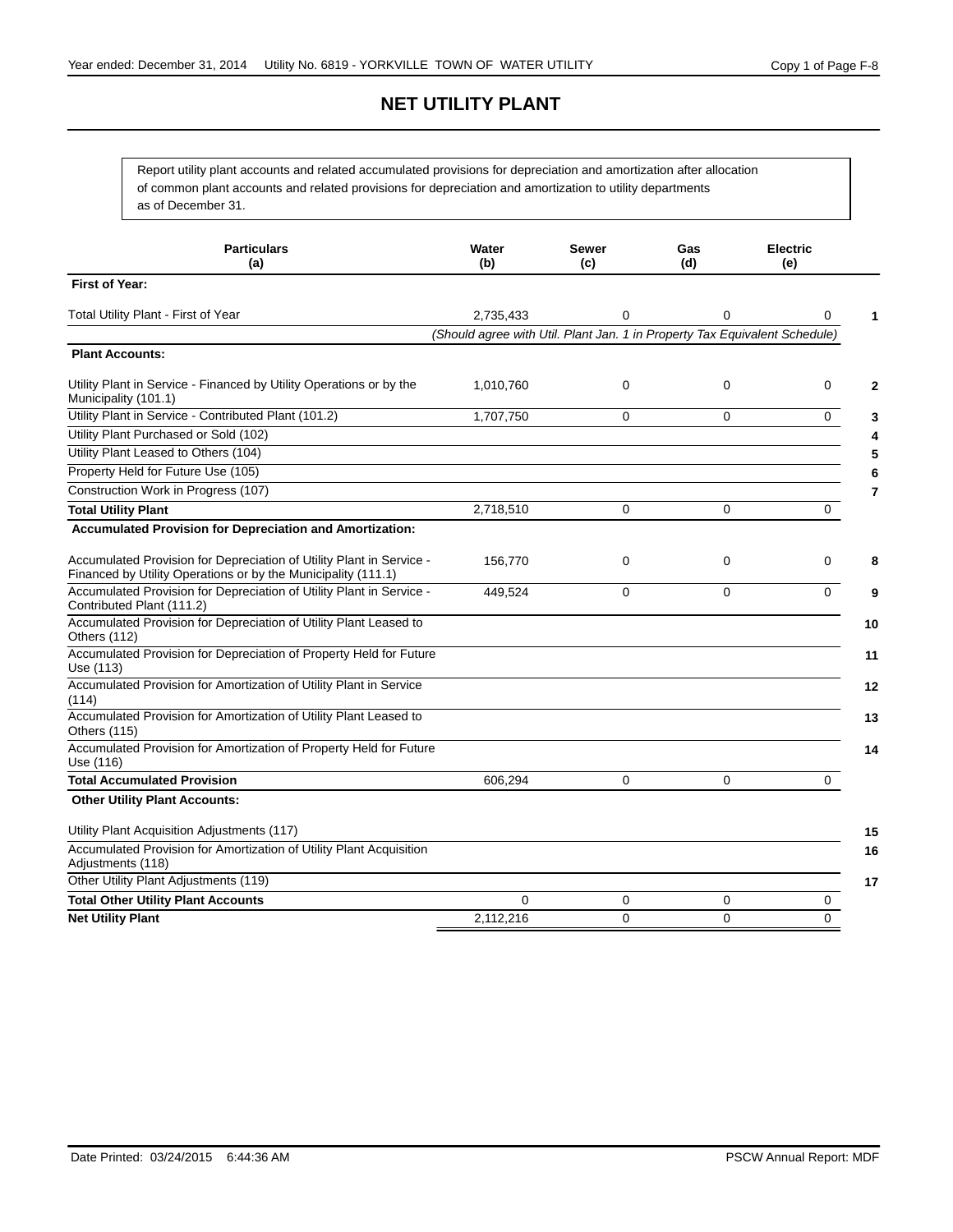# **ACCUMULATED PROVISION FOR DEPRECIATION OF UTILITY PLANT ON UTILITY PLANT FINANCED BY UTILITY OPERATION OR BY THE MUNICIPALITY (ACCT. 111.1)**

Depreciation Accruals (Credits) during the year (111.1):

1. Report the amounts charged in the operating sections to Depreciation Expense (403).

2. If sewer operations are nonregulated, do not report sewer depreciation on this schedule.

3. Report the Depreciation Expense on Meters charged to sewer operations as an addition in the Water column.

If the sewer is also a regulated utility by the PSC, report an equal amount as a reduction in the Sewer column.

4. Report all other accruals charged to other accounts, such as to clearing accounts.

| <b>Particulars</b><br>(a)          | Water<br>(b) | (c) | (d) | (e)         | <b>Total</b><br>(f) |
|------------------------------------|--------------|-----|-----|-------------|---------------------|
| Balance first of year (111.1)      | 280,386      |     |     |             | 280,386             |
| <b>Credits During Year</b>         |              |     |     |             |                     |
| Accruals:                          |              |     |     |             |                     |
| Charged depreciation expense (403) | 26,850       |     |     |             | 26,850              |
| Depreciation expense on meters     |              |     |     |             |                     |
| charged to sewer (see Note 3)      |              |     |     |             | 0                   |
| Accruals charged other             |              |     |     |             |                     |
| accounts (specify):                |              |     |     |             |                     |
|                                    |              |     |     |             | 0                   |
| Salvage                            |              |     |     |             | $\bf{0}$            |
| Other credits (specify):           |              |     |     |             |                     |
|                                    |              |     |     |             | 0                   |
|                                    |              |     |     |             | 0                   |
|                                    |              |     |     |             | $\mathbf 0$         |
|                                    |              |     |     |             | $\mathbf 0$         |
| <b>Total credits</b>               | 26,850       | 0   | 0   | $\mathbf 0$ | 26,850              |
| Debits during year                 |              |     |     |             |                     |
| Book cost of plant retired         | 150,466      |     |     |             | 150,466             |
| Cost of removal                    |              |     |     |             | 0                   |
| Other debits (specify):            |              |     |     |             |                     |
|                                    |              |     |     |             | 0                   |
|                                    |              |     |     |             | 0                   |
|                                    |              |     |     |             | 0                   |
|                                    |              |     |     |             | 0                   |
| <b>Total debits</b>                | 150,466      | 0   | 0   | 0           | 150,466             |
| Balance end of year (111.1)        | 156,770      | 0   | 0   | $\mathbf 0$ | 156,770             |
| <b>Footnotes</b>                   |              |     |     |             |                     |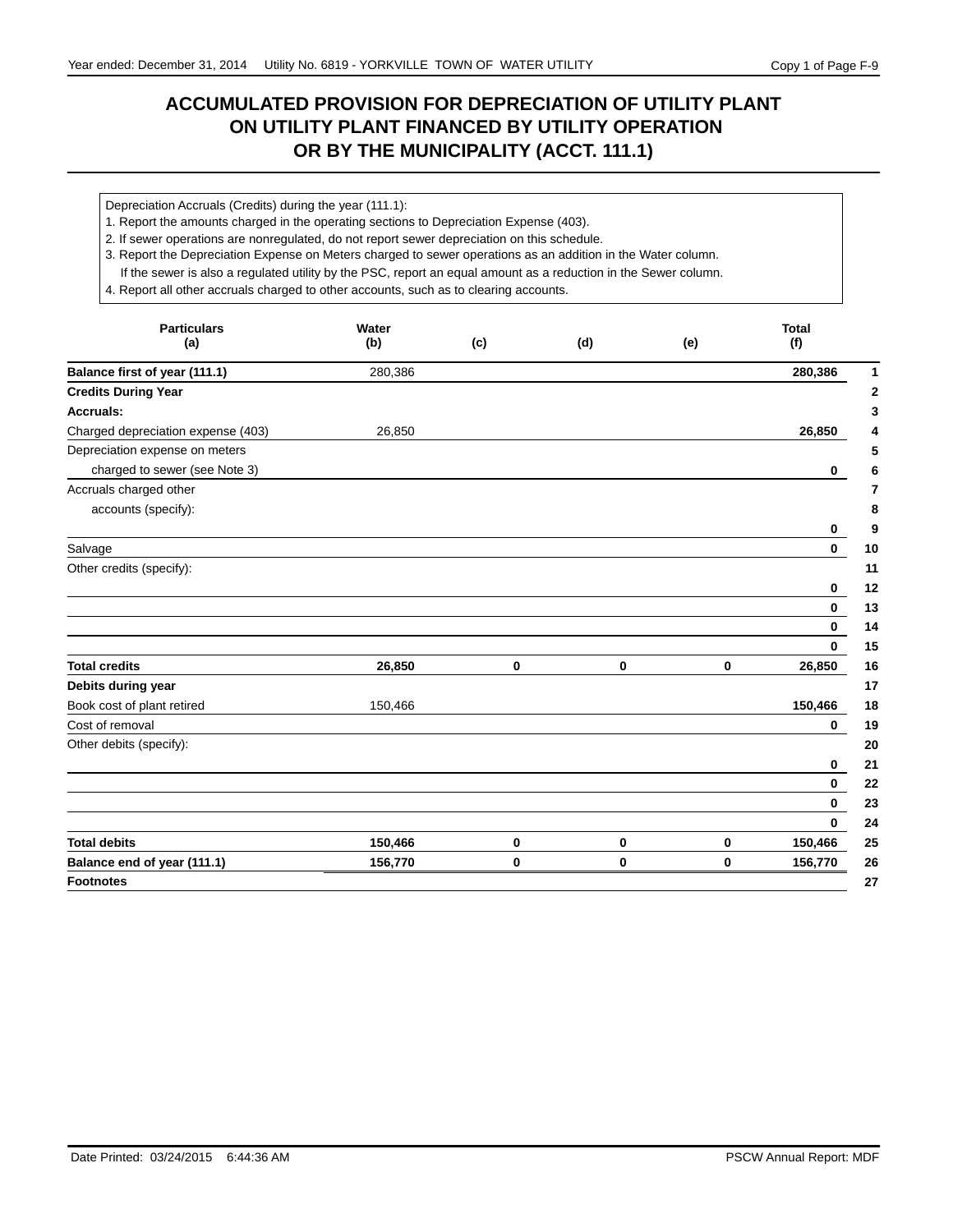# **ACCUMULATED PROVISION FOR DEPRECIATION OF UTILITY PLANT ON CONTRIBUTED PLANT IN SERVICE (ACCT. 111.2)**

Depreciation Accruals (Credits) during the year (111.2):

- 1. Report the amounts charged in the operating sections to Other Income Deductions (426).
- 2. If sewer operations are nonregulated, do not report sewer depreciation on this schedule.

3. Report the Depreciation Expense on Meters charged to sewer operations as an addition in the Water column.

If the sewer is also a regulated utility by the PSC, report an equal amount as a reduction in the Sewer column.

4. Report all other accruals charged to other accounts, such as to clearing accounts.

| <b>Particulars</b><br>(a)             | Water<br>(b) | (c) | (d) | (e)      | <b>Total</b><br>(f) |
|---------------------------------------|--------------|-----|-----|----------|---------------------|
| Balance first of year (111.2)         | 500,222      |     |     |          | 500,222             |
| <b>Credits During Year</b>            |              |     |     |          |                     |
| Accruals:                             |              |     |     |          |                     |
| Charged Other Income Deductions (426) | 28,057       |     |     |          | 28,057              |
| Depreciation expense on meters        |              |     |     |          |                     |
| charged to sewer (see Note 3)         |              |     |     |          | 0                   |
| Accruals charged other                |              |     |     |          |                     |
| accounts (specify):                   |              |     |     |          |                     |
|                                       |              |     |     |          | 0                   |
| Salvage                               |              |     |     |          | $\bf{0}$            |
| Other credits (specify):              |              |     |     |          |                     |
|                                       |              |     |     |          | 0                   |
|                                       |              |     |     |          | $\bf{0}$            |
|                                       |              |     |     |          | 0                   |
|                                       |              |     |     |          | $\bf{0}$            |
| <b>Total credits</b>                  | 28,057       | 0   | 0   | $\bf{0}$ | 28,057              |
| Debits during year                    |              |     |     |          |                     |
| Book cost of plant retired            | 78,755       |     |     |          | 78,755              |
| Cost of removal                       |              |     |     |          | $\bf{0}$            |
| Other debits (specify):               |              |     |     |          |                     |
|                                       |              |     |     |          | 0                   |
|                                       |              |     |     |          | $\bf{0}$            |
|                                       |              |     |     |          | $\bf{0}$            |
|                                       |              |     |     |          | $\bf{0}$            |
| <b>Total debits</b>                   | 78,755       | 0   | 0   | 0        | 78,755              |
| Balance end of year (111.2)           | 449,524      | 0   | 0   | $\bf{0}$ | 449,524             |
| <b>Footnotes</b>                      |              |     |     |          |                     |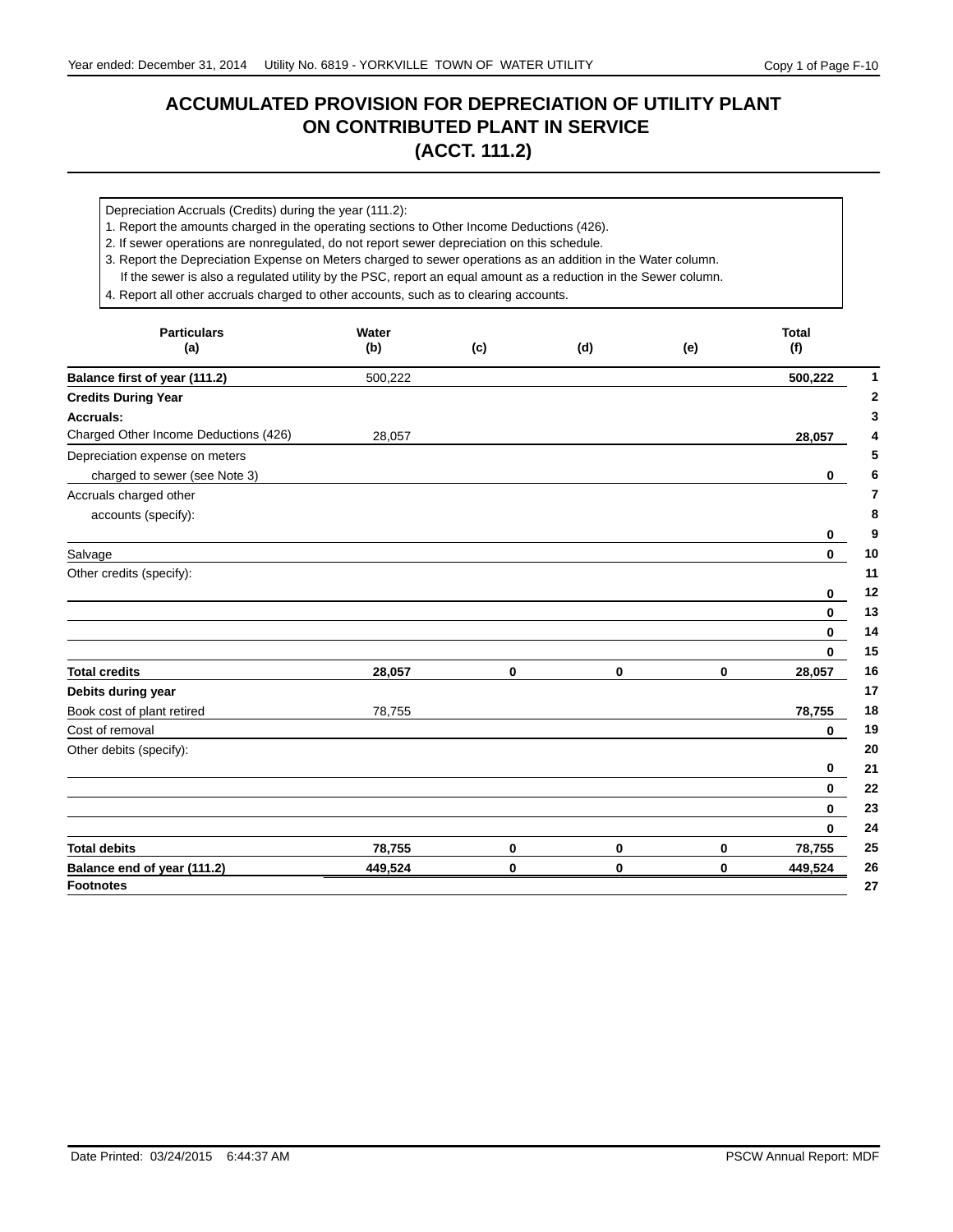# **NET NONUTILITY PROPERTY (ACCTS. 121 & 122)**

- 1. Report separately each item of property with a book cost of \$5,000 or more included in account 121.
- 2. Other items may be grouped by classes of property.
- 3. Describe in detail any investment in sewer department carried in this account.

| <b>Description</b><br>(a)              | <b>Balance</b><br><b>First of Year</b><br>(b) | <b>Additions</b><br><b>During Year</b><br>(C) | <b>Deductions</b><br><b>During Year</b><br>(d) | <b>Balance</b><br><b>End of Year</b><br>(e) |   |
|----------------------------------------|-----------------------------------------------|-----------------------------------------------|------------------------------------------------|---------------------------------------------|---|
| Nonregulated sewer plant               |                                               |                                               |                                                |                                             |   |
| <b>NONE</b>                            |                                               |                                               |                                                |                                             | 2 |
| <b>Total Nonutility Property (121)</b> |                                               |                                               |                                                |                                             |   |
| Less accum. prov. depr. & amort. (122) |                                               |                                               |                                                |                                             |   |
| <b>Net Nonutility Property</b>         |                                               |                                               |                                                |                                             |   |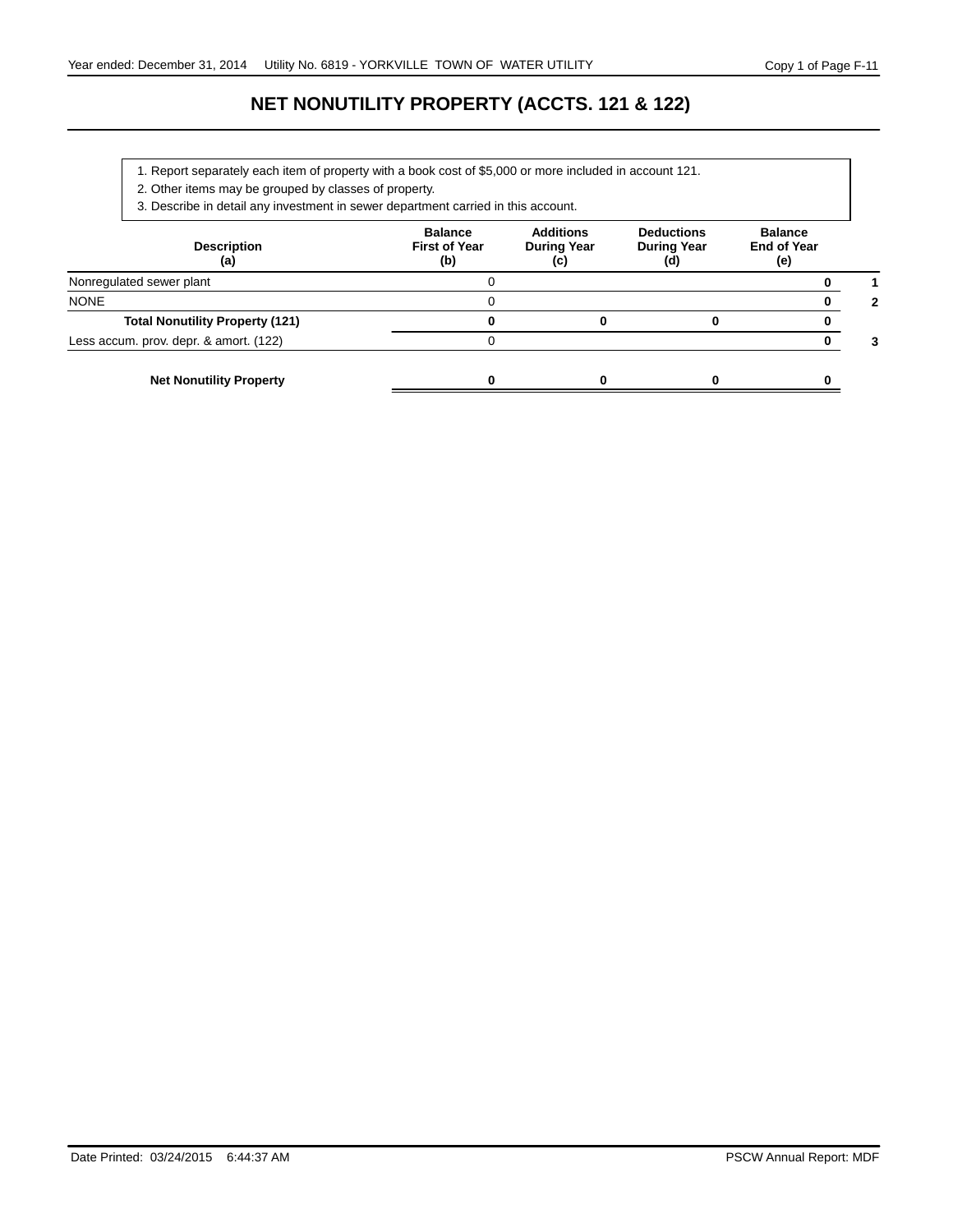# **ACCUMULATED PROVISION FOR UNCOLLECTIBLE ACCOUNTS-CR. (ACCT. 144)**

| <b>Particulars</b><br>(a)                                        | Amount<br>(b) |
|------------------------------------------------------------------|---------------|
| Balance first of year                                            | 0             |
| <b>Additions:</b>                                                |               |
| Provision for uncollectibles during year                         | 2             |
| Collection of accounts previously written off: Utility Customers | 3             |
| Collection of accounts previously written off: Others            | 4             |
| <b>Total Additions</b>                                           |               |
| <b>Deductions:</b>                                               |               |
| Accounts written off during the year: Utility Customers          | 5             |
| Accounts written off during the year: Others                     | 6             |
| <b>Total accounts written off</b>                                |               |
| Balance end of year                                              |               |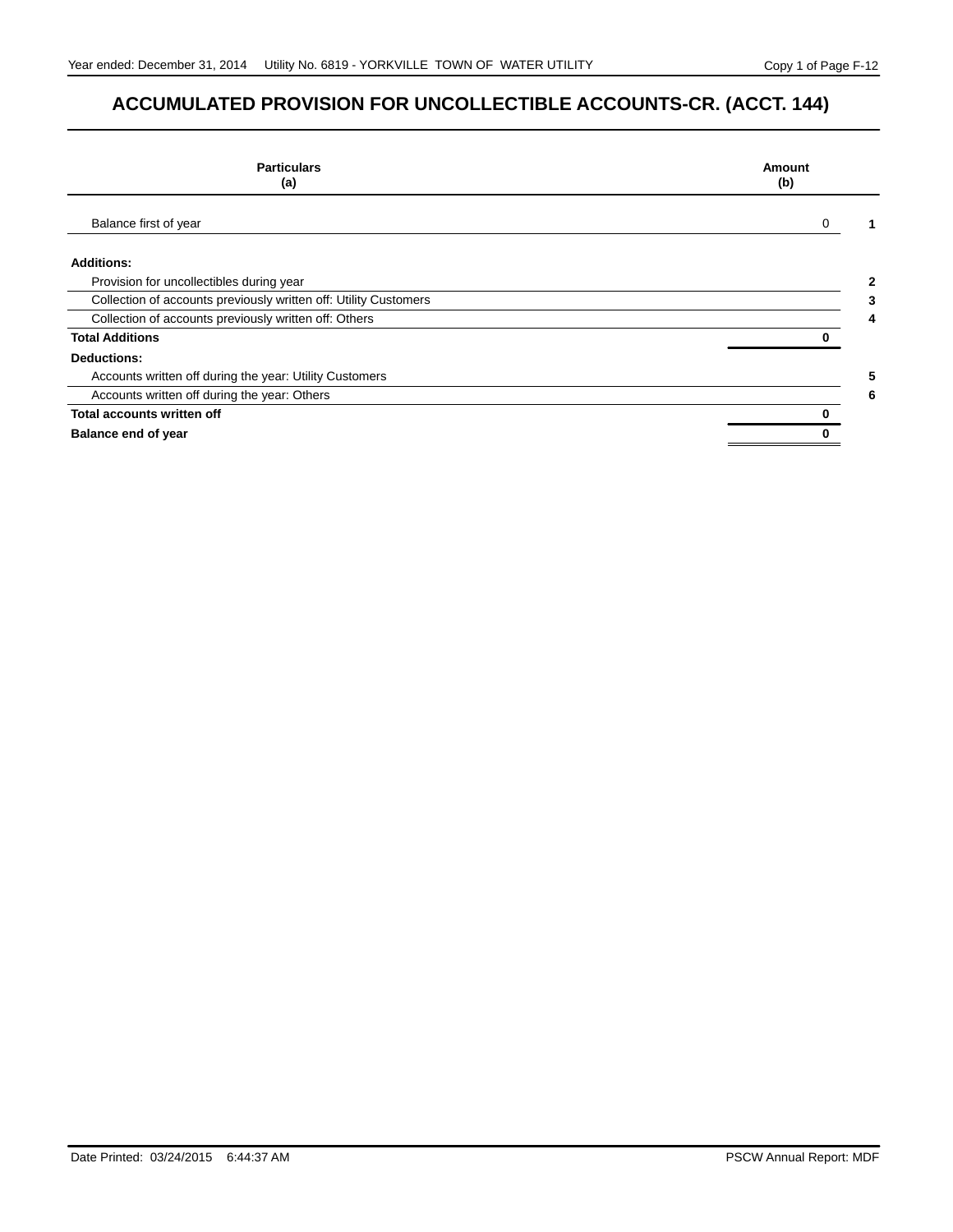#### **MATERIALS AND SUPPLIES**

| <b>Account</b><br>(a)         | Generation<br>(b) | <b>Transmission</b><br>(c) | <b>Distribution</b><br>(d) | Other<br>(e) | <b>Total</b><br><b>End of Year</b><br>(f) | <b>Amount</b><br><b>Prior Year</b><br>(g) |              |
|-------------------------------|-------------------|----------------------------|----------------------------|--------------|-------------------------------------------|-------------------------------------------|--------------|
| <b>Electric Utility</b>       |                   |                            |                            |              |                                           |                                           |              |
| Fuel (151)                    |                   |                            |                            |              |                                           |                                           |              |
| Fuel stock expenses (152)     |                   |                            |                            |              |                                           |                                           | $\mathbf{2}$ |
| Plant mat. & oper. sup. (154) |                   |                            |                            |              | 0                                         |                                           | 3            |
| <b>Total Electric Utility</b> |                   |                            |                            |              |                                           |                                           |              |

| <b>Account</b>                      | <b>Total</b><br><b>End of Year</b> | Amount<br><b>Prior Year</b> |
|-------------------------------------|------------------------------------|-----------------------------|
| Electric utility total              |                                    |                             |
| Water utility (154)                 | 3,858                              | 3,858                       |
| Sewer utility (154)                 | $\Omega$                           |                             |
| Heating utility (154)               | $\Omega$                           |                             |
| Gas utility (154)                   | $\Omega$                           |                             |
| Merchandise (155)                   | $\Omega$                           |                             |
| Other materials & supplies (156)    | $\Omega$                           |                             |
| Stores expense (163)                | $\Omega$                           |                             |
| <b>Total Materials and Supplies</b> | 3,858                              | 3,858                       |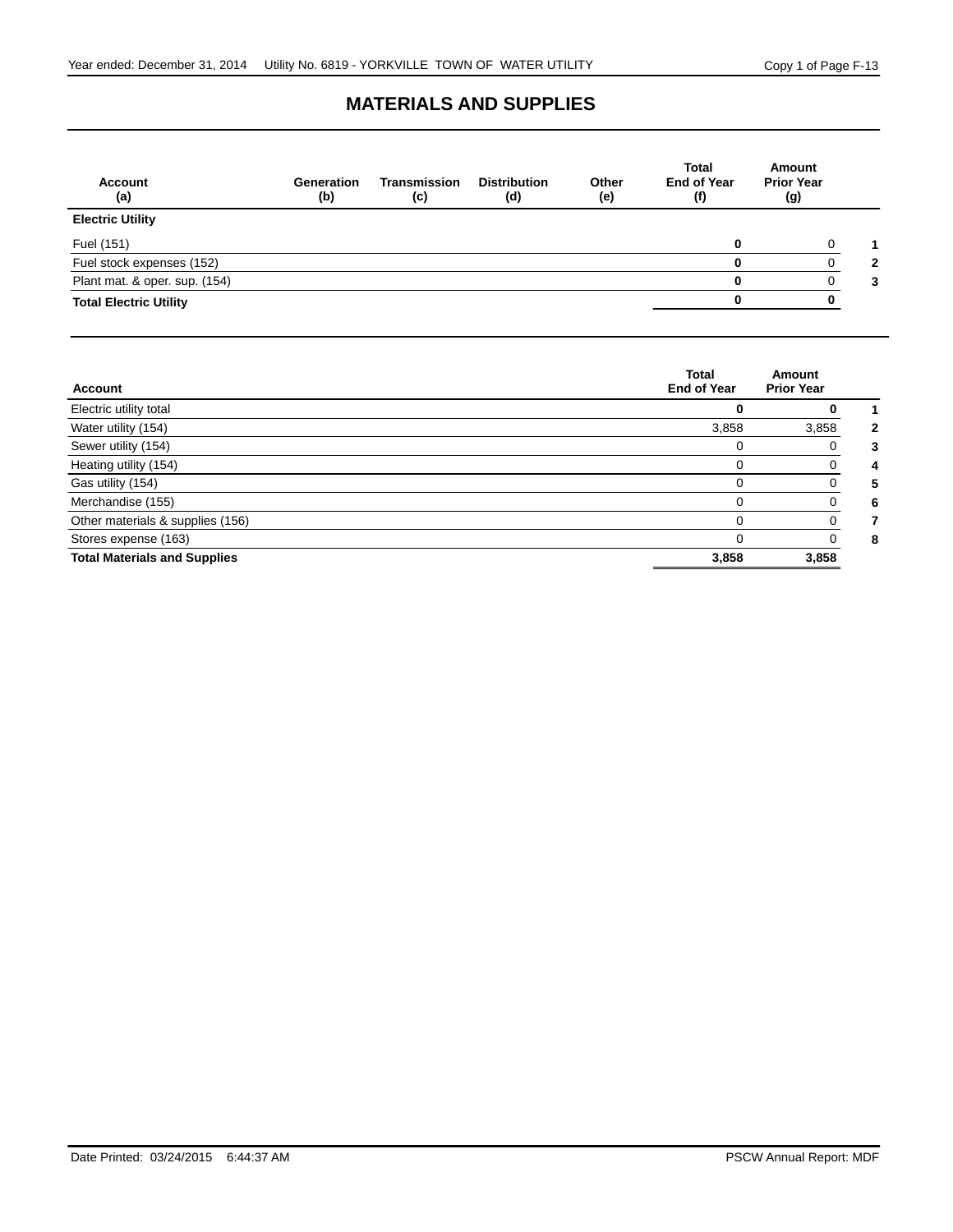# **UNAMORTIZED DEBT DISCOUNT & EXPENSE & PREMIUM ON DEBT (ACCTS. 181 AND 251)**

Report net discount and expense or premium separately for each security issue.

|                                           | <b>Written Off During Year</b> |                                              |                                             |   |
|-------------------------------------------|--------------------------------|----------------------------------------------|---------------------------------------------|---|
| Debt Issue to Which Related<br>(a)        | Amount<br>(b)                  | <b>Account Charged</b><br>or Credited<br>(c) | <b>Balance</b><br><b>End of Year</b><br>(d) |   |
| Unamortized debt discount & expense (181) |                                |                                              |                                             |   |
| <b>NONE</b>                               |                                |                                              |                                             |   |
| <b>Total</b>                              |                                |                                              |                                             |   |
| Unamortized premium on debt (251)         |                                |                                              |                                             |   |
| <b>NONE</b>                               |                                |                                              |                                             | 2 |
| <b>Total</b>                              |                                |                                              |                                             |   |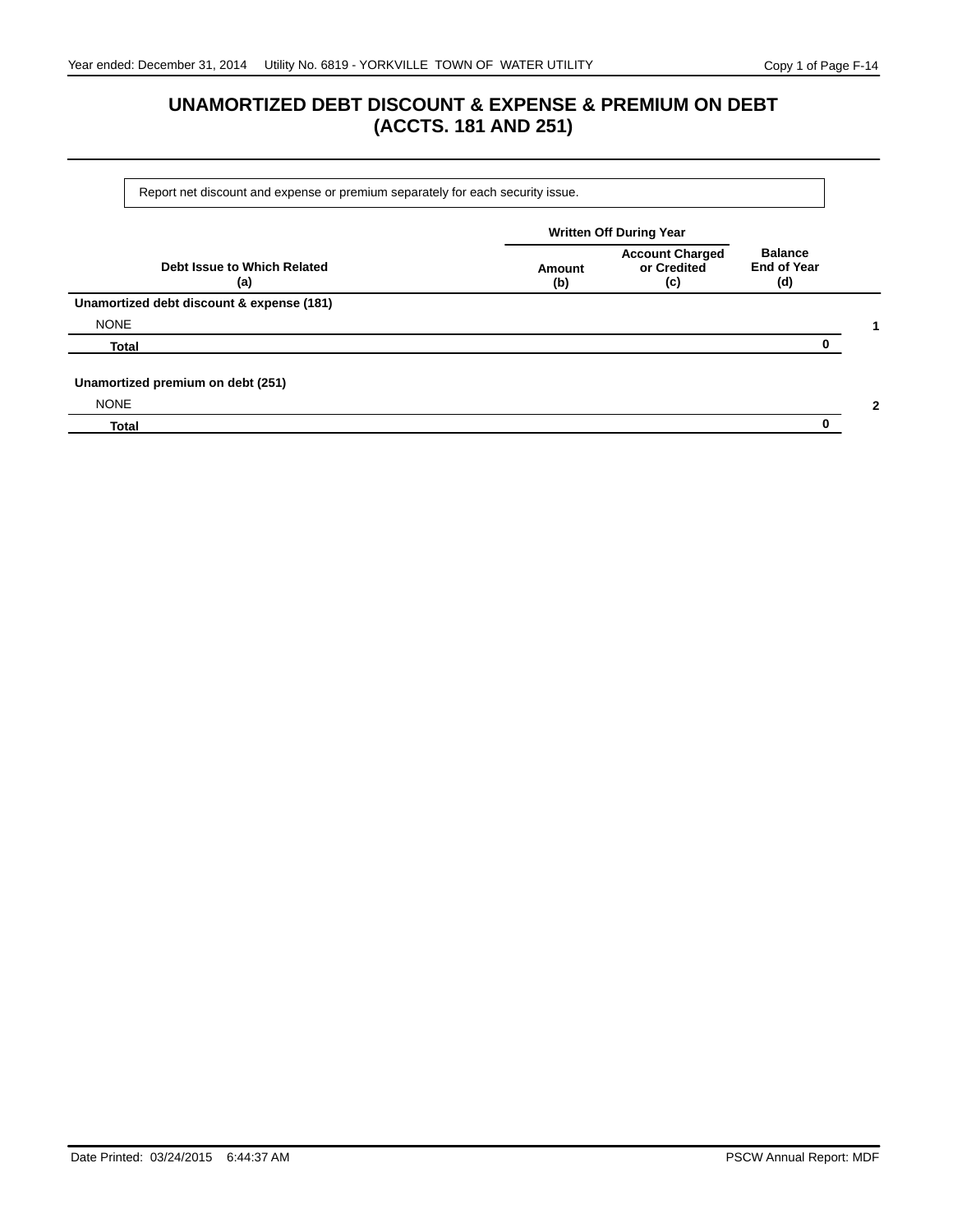# **CAPITAL PAID IN BY MUNICIPALITY (ACCT. 200)**

Report each item (when individually or when like items are combined) greater than \$10,000 (class AB), \$5,000 (class C) and \$2,000 (class D, sewer and privates) and all other lesser amounts grouped as Miscellaneous. Describe fully using other than account titles.

| <b>Particulars</b><br>(a)      | Amount<br>(b) |  |  |  |
|--------------------------------|---------------|--|--|--|
| Balance first of year          | 51,987        |  |  |  |
| Changes during year (explain): |               |  |  |  |
| <b>NONE</b>                    |               |  |  |  |
| Balance end of year            | 51,987        |  |  |  |
|                                |               |  |  |  |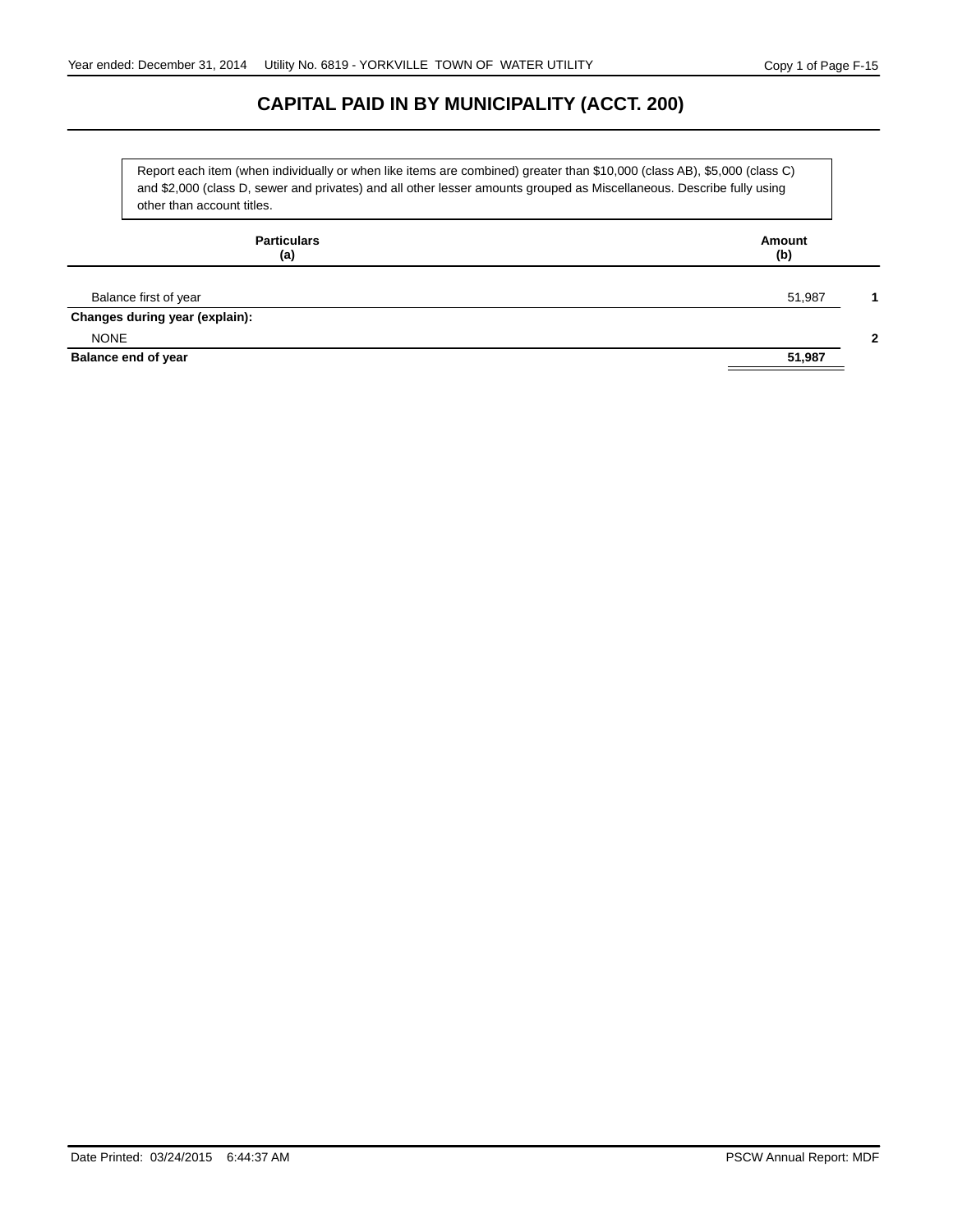# **BONDS (ACCT. 221)**

1. Report hereunder information required for each separate issue of bonds.

2. If there is more than one interest rate for an aggregate obligation issue, average the interest rates and report one rate.

3. Proceeds advanced by the municipality from sale of general obligation bonds, if repayable by utility, should be

included in account 223.

|      | <b>Description of Issue</b><br>(a) | Date of<br><b>Issue</b><br>(b) | <b>Final</b><br><b>Maturity</b><br>Date<br>(c) | <b>Interest</b><br>Rate<br>(d) | <b>Principal</b><br>Amount<br><b>End of Year</b><br>(e) |  |
|------|------------------------------------|--------------------------------|------------------------------------------------|--------------------------------|---------------------------------------------------------|--|
| None |                                    |                                |                                                |                                |                                                         |  |

**Total Bonds (Account 221): 0**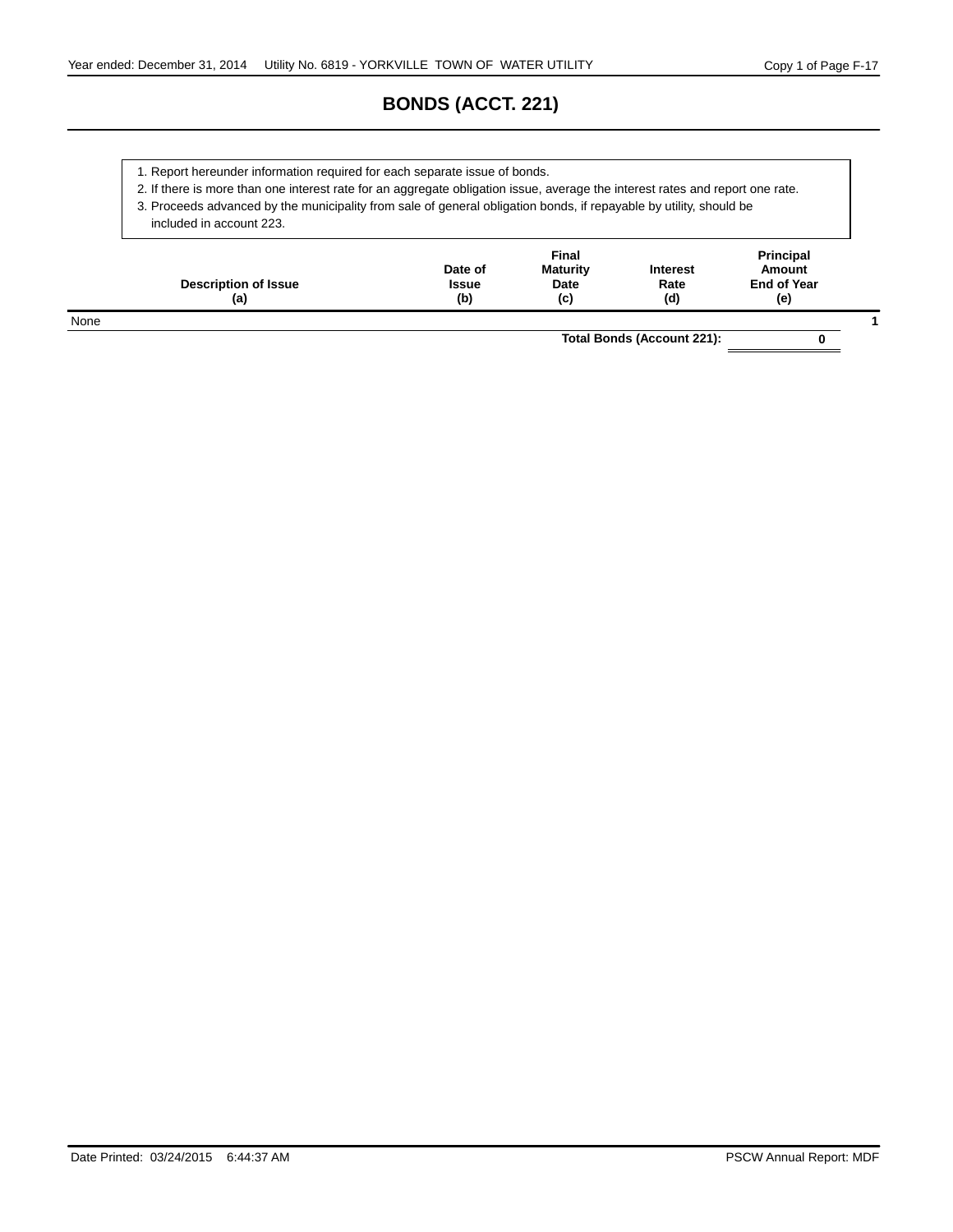# **NOTES PAYABLE & MISCELLANEOUS LONG-TERM DEBT**

- 1. Report each class of debt included in Accounts 223, 224 and 231.
- 2. Proceeds of general obligation issues, if subject to repayment by the utility, should be included in Account 223.
- 3. If there is more than one interest rate for an aggregate obligation issue, average the interest rates and report one rate.

| <b>Account and Description of Obligation</b><br>$(a \text{ and } b)$ | Date of<br>Issue<br>(c) | Final<br><b>Maturity</b><br>Date<br>(d) | <b>Interest</b><br>Rate<br>(e) | <b>Principal</b><br>Amount<br><b>End of Year</b><br>(f) |
|----------------------------------------------------------------------|-------------------------|-----------------------------------------|--------------------------------|---------------------------------------------------------|
| <b>Advances from Municipality (223)</b>                              |                         |                                         |                                |                                                         |
| <b>NONE</b>                                                          | 00/00/0000              | 00/00/0000                              | $0.00\%$                       |                                                         |
| <b>Total for Account 223</b>                                         |                         |                                         |                                |                                                         |
| Other Long-Term Debt (224)                                           |                         |                                         |                                |                                                         |
| <b>NONE</b>                                                          | 00/00/0000              | 00/00/0000                              | $0.00\%$                       |                                                         |
| <b>Total for Account 224</b>                                         |                         |                                         |                                |                                                         |
| Notes Payable (231)                                                  |                         |                                         |                                |                                                         |
| <b>NONE</b>                                                          | 00/00/0000              | 00/00/0000                              | $0.00\%$                       |                                                         |
| <b>Total for Account 231</b>                                         |                         |                                         |                                | 0                                                       |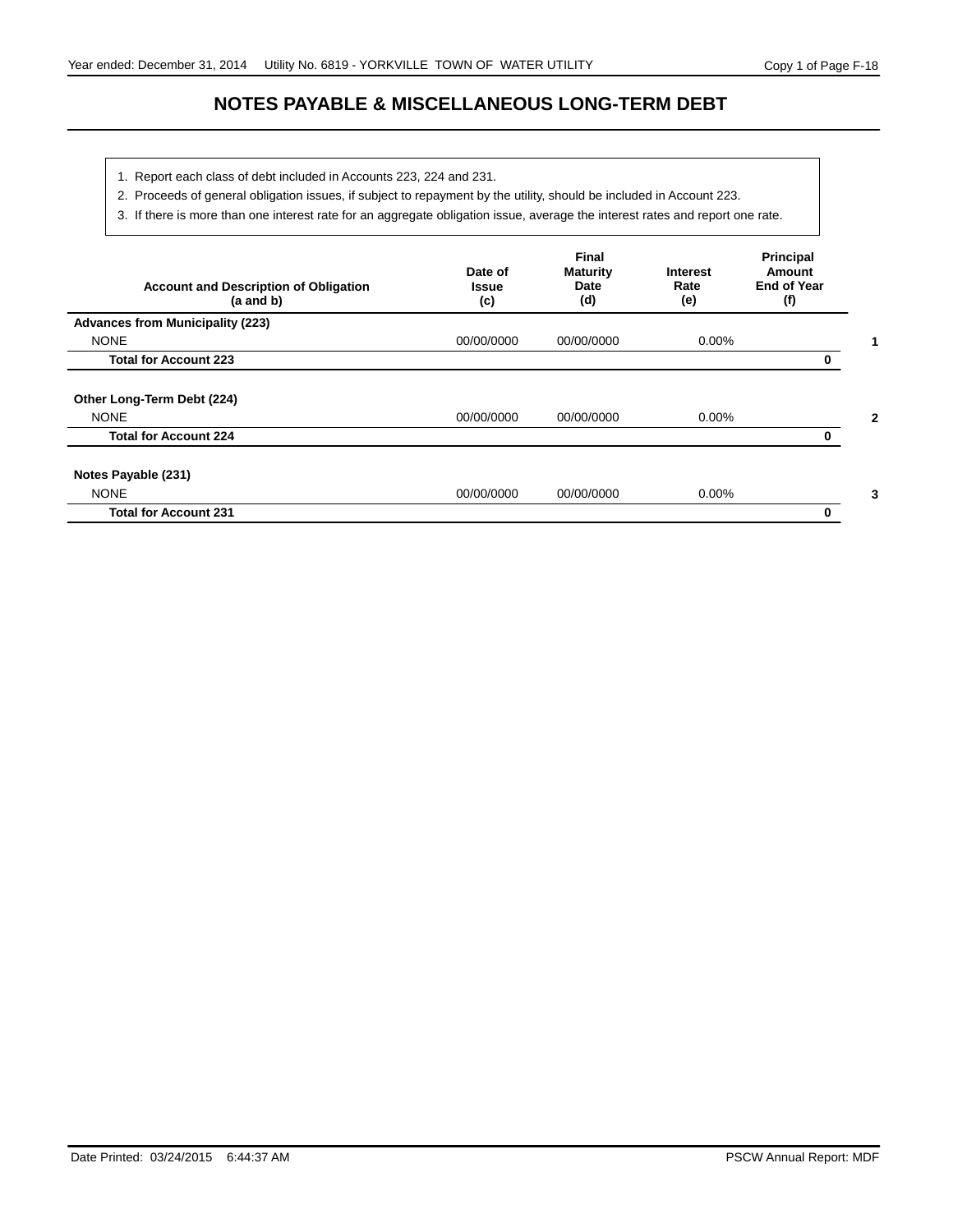# **TAXES ACCRUED (ACCT. 236)**

| <b>Particulars</b><br>(a)               | Amount<br>(b) |  |  |
|-----------------------------------------|---------------|--|--|
| Balance first of year                   | 17,715        |  |  |
| Accruals:                               |               |  |  |
| Charged water department expense        | 19,910<br>2   |  |  |
| Charged electric department expense     | 3             |  |  |
| Charged sewer department expense        | 4             |  |  |
| Other (explain):                        |               |  |  |
| <b>NONE</b>                             | 5             |  |  |
| <b>Total Accruals and other credits</b> | 19,910        |  |  |
| Taxes paid during year:                 |               |  |  |
| County, state and local taxes           | 17,715<br>6   |  |  |
| Social Security taxes                   | 1,995<br>7    |  |  |
| <b>PSC Remainder Assessment</b>         | 200<br>8      |  |  |
| Other (explain):                        |               |  |  |
| <b>NONE</b>                             | 9             |  |  |
| Total payments and other debits         | 19,910        |  |  |
| <b>Balance end of year</b>              | 17,715        |  |  |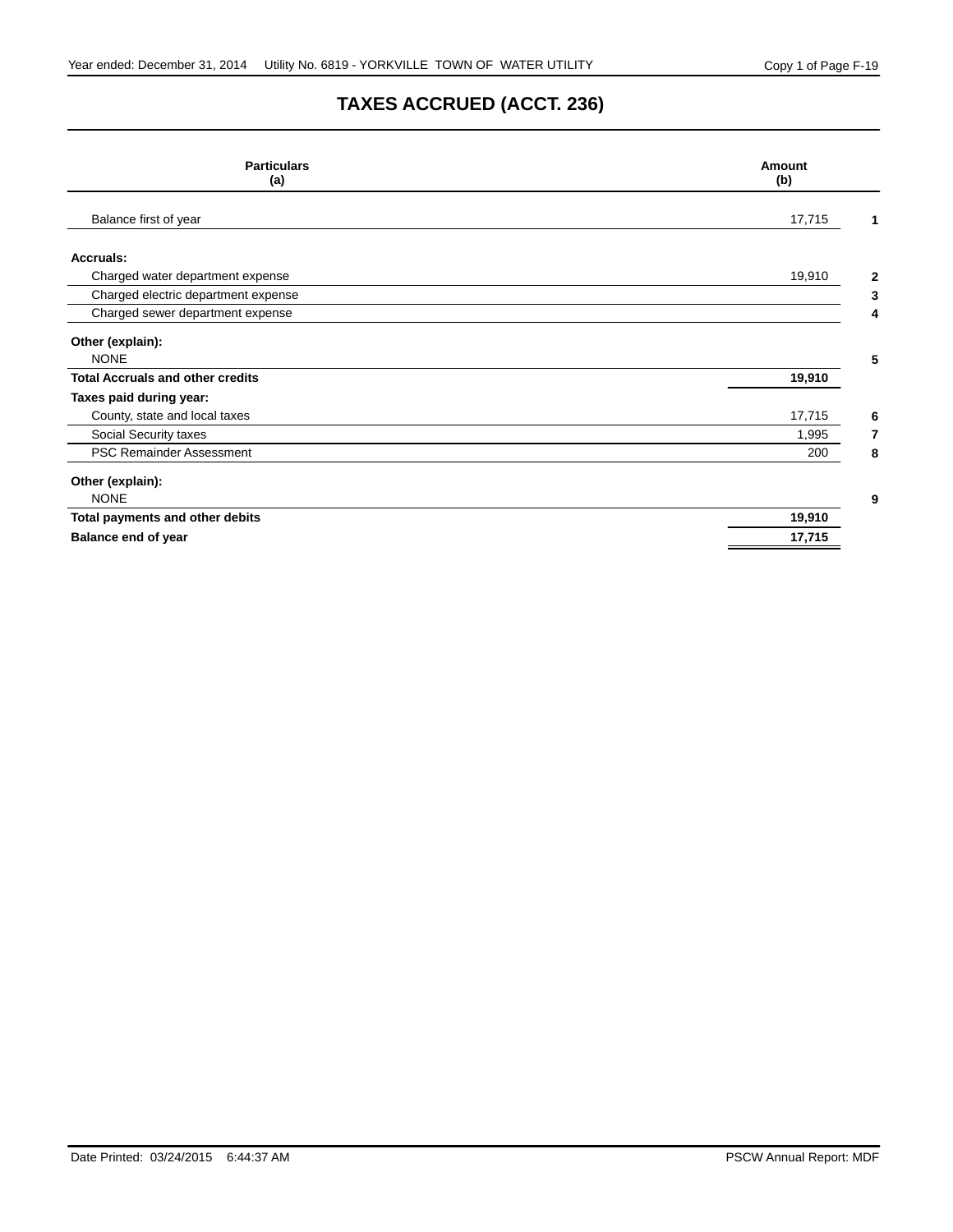# **INTEREST ACCRUED (ACCT. 237)**

1. Report below interest accrued on each utility obligation.

2. Report Customer Deposits under Account 235.

| <b>Description of Issue</b><br>(a)      | <b>Interest Accrued</b><br><b>Balance First</b><br>of Year<br>(b) | <b>Interest Accrued</b><br><b>During Year</b><br>(c) | <b>Interest Paid</b><br><b>During Year</b><br>(d) | <b>Interest Accrued</b><br><b>Balance End</b><br>of Year<br>(e) |  |
|-----------------------------------------|-------------------------------------------------------------------|------------------------------------------------------|---------------------------------------------------|-----------------------------------------------------------------|--|
| <b>Bonds (221)</b>                      |                                                                   |                                                      |                                                   |                                                                 |  |
| <b>NONE</b>                             | 0                                                                 |                                                      |                                                   | 0                                                               |  |
| Subtotal                                | 0                                                                 | 0                                                    | 0                                                 | 0                                                               |  |
| <b>Advances from Municipality (223)</b> |                                                                   |                                                      |                                                   |                                                                 |  |
| <b>NONE</b>                             | 0                                                                 |                                                      |                                                   | 0                                                               |  |
| Subtotal                                | $\bf{0}$                                                          | $\bf{0}$                                             | 0                                                 | 0                                                               |  |
| Other long-Term Debt (224)              |                                                                   |                                                      |                                                   |                                                                 |  |
| <b>NONE</b>                             | 0                                                                 |                                                      |                                                   | $\bf{0}$                                                        |  |
| Subtotal                                | 0                                                                 | 0                                                    | 0                                                 | 0                                                               |  |
| Notes Payable (231)                     |                                                                   |                                                      |                                                   |                                                                 |  |
| <b>NONE</b>                             | 0                                                                 |                                                      |                                                   | 0                                                               |  |
| Subtotal                                | 0                                                                 | $\bf{0}$                                             | 0                                                 | 0                                                               |  |
| Total                                   | 0                                                                 | 0                                                    | 0                                                 | 0                                                               |  |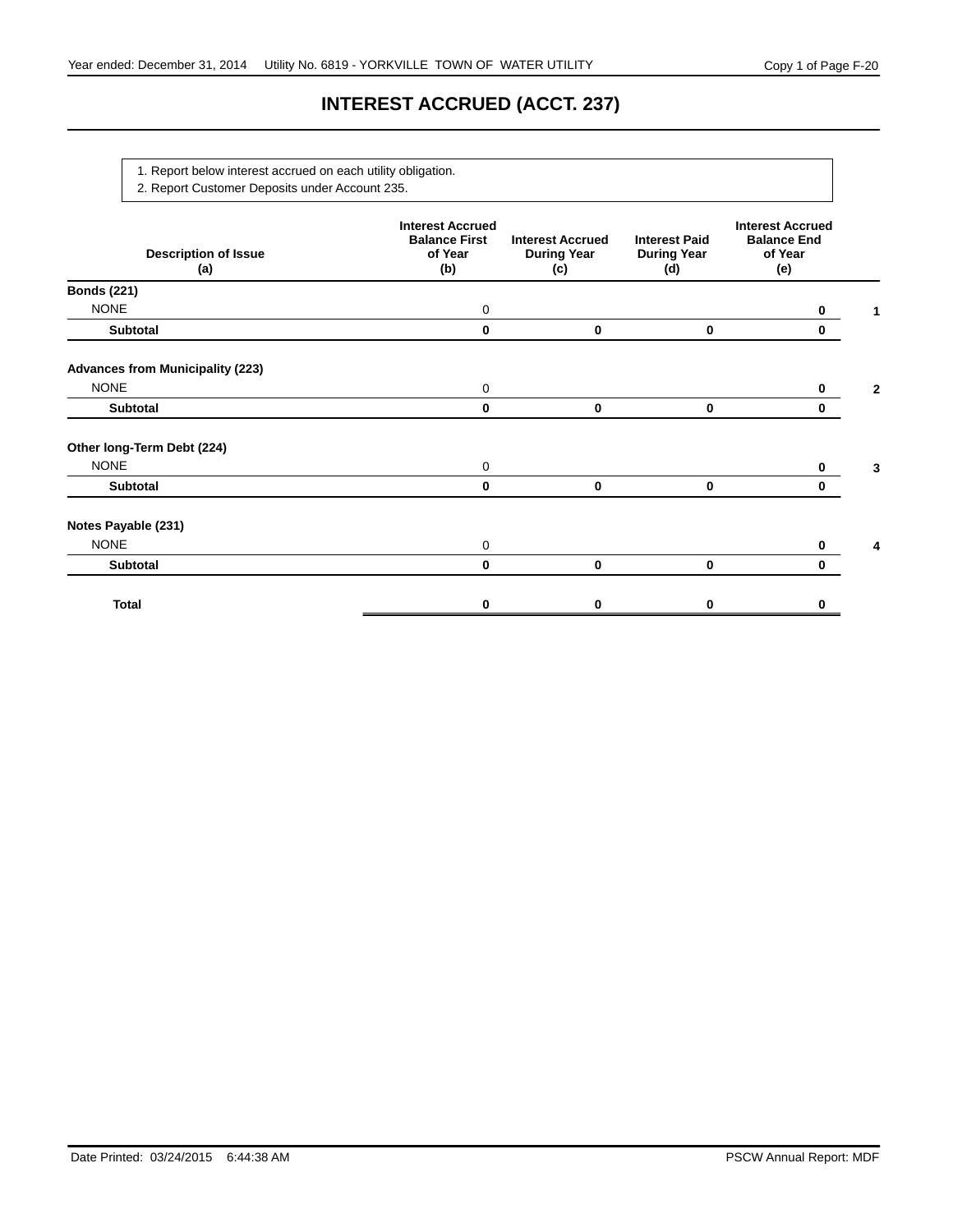#### **DETAIL OF OTHER BALANCE SHEET ACCOUNTS**

Report each item (when individually or when like items are combined) greater than \$10,000 (class AB), \$5,000 (class C) and \$2,000 (class D) and all other lesser amounts grouped as Miscellaneous. Describe fully using other than account titles.

| <b>Particulars</b><br>(a)                            | <b>Balance</b><br><b>End of Year</b><br>(b) |
|------------------------------------------------------|---------------------------------------------|
| Investment in Municipality (123):                    |                                             |
| <b>NONE</b>                                          | 1                                           |
| <b>Total (Acct. 123):</b>                            | 0                                           |
| Other Investments (124):                             |                                             |
| <b>NONE</b>                                          | $\mathbf{2}$                                |
| <b>Total (Acct. 124):</b>                            | 0                                           |
| Sinking Funds (125):                                 |                                             |
| <b>NONE</b>                                          | 3                                           |
| <b>Total (Acct. 125):</b>                            | 0                                           |
| Depreciation Fund (126):                             |                                             |
| <b>NONE</b>                                          |                                             |
| <b>Total (Acct. 126):</b>                            | 0                                           |
| Other Special Funds (128):                           |                                             |
| LGIP-WATER TOWER MAINTENANCE                         | 92,264<br>5                                 |
| <b>Total (Acct. 128):</b>                            | 92,264                                      |
| <b>Special Deposits (134):</b>                       |                                             |
| <b>NONE</b>                                          | 6                                           |
| <b>Total (Acct. 134):</b>                            | 0                                           |
| Notes Receivable (141):                              |                                             |
| <b>NONE</b>                                          | 7                                           |
| <b>Total (Acct. 141):</b>                            | 0                                           |
| <b>Customer Accounts Receivable (142):</b>           |                                             |
| Water                                                | 8<br>21,550                                 |
| Electric                                             | 9                                           |
| Sewer (Regulated)                                    | 10                                          |
| Other (specify):                                     |                                             |
| <b>NONE</b><br><b>Total (Acct. 142):</b>             | 11<br>21,550                                |
|                                                      |                                             |
| Other Accounts Receivable (143):                     |                                             |
| Sewer (Non-regulated)                                | 12                                          |
| Merchandising, jobbing and contract work             | 13                                          |
| Other (specify):<br><b>NONE</b>                      | 14                                          |
| <b>Total (Acct. 143):</b>                            | $\mathbf 0$                                 |
| Receivables from Municipality (145):                 |                                             |
| DUE FROM YORKVILLE SEWER UTILITY                     | 15<br>217                                   |
| DELINQUENT UTILITY BILLS PLACED ON THE 2014 TAX ROLL | 1,623<br>16                                 |
| AMOUNT DUE FOR PUBLIC FIRE PROTECTION                | 92,575<br>17                                |
| <b>Total (Acct. 145):</b>                            | 94,415                                      |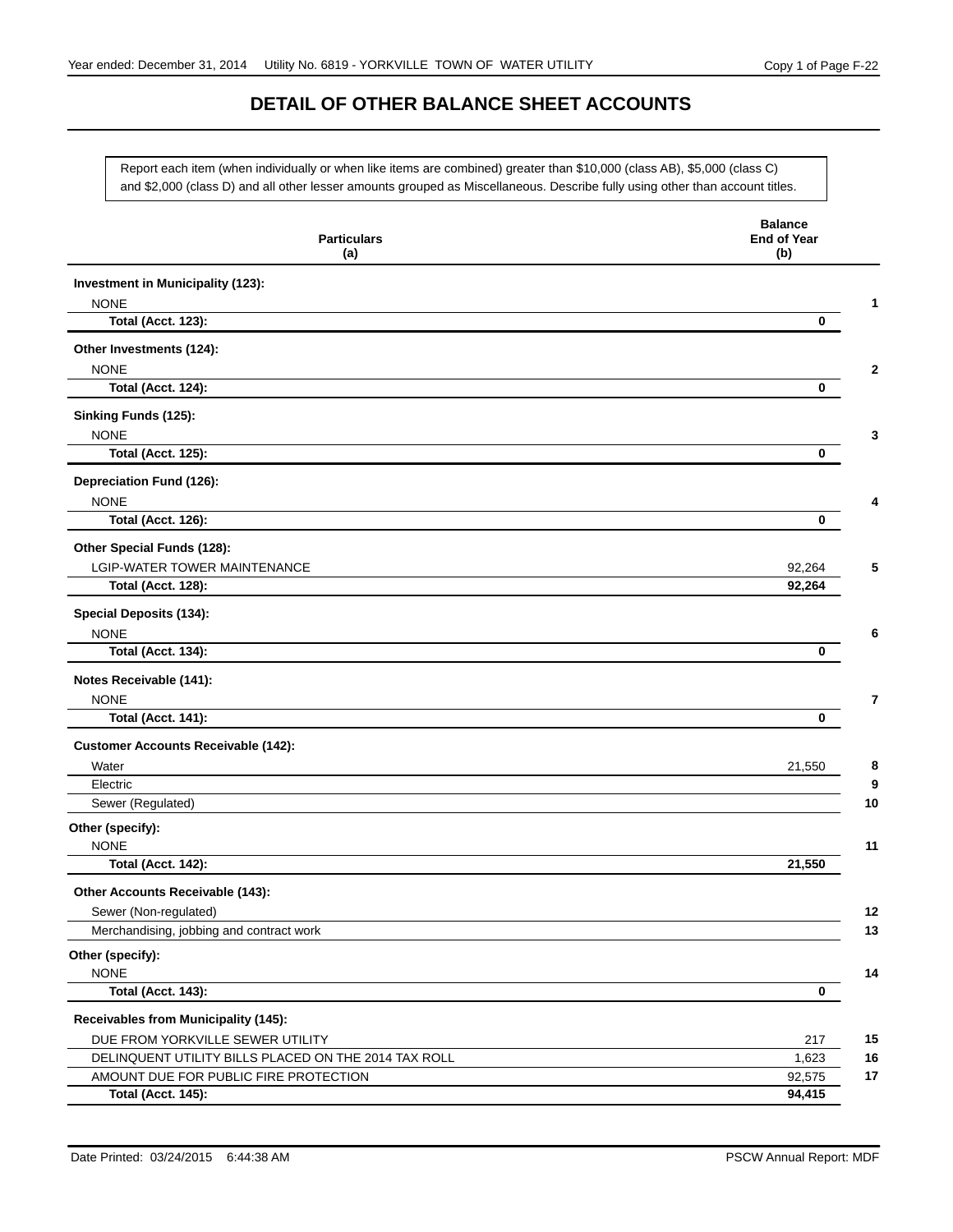# **DETAIL OF OTHER BALANCE SHEET ACCOUNTS**

Report each item (when individually or when like items are combined) greater than \$10,000 (class AB), \$5,000 (class C) and \$2,000 (class D) and all other lesser amounts grouped as Miscellaneous. Describe fully using other than account titles.

| <b>Particulars</b>                                  | <b>Balance</b><br><b>End of Year</b> |
|-----------------------------------------------------|--------------------------------------|
| (a)                                                 | (b)                                  |
| Prepayments (165):                                  |                                      |
| <b>NONE</b>                                         | 18                                   |
| <b>Total (Acct. 165):</b>                           | $\mathbf 0$                          |
| <b>Extraordinary Property Losses (182):</b>         |                                      |
| <b>NONE</b>                                         | 19                                   |
| <b>Total (Acct. 182):</b>                           | $\bf{0}$                             |
| Preliminary Survey and Investigation Charges (183): |                                      |
| <b>NONE</b>                                         | 20                                   |
| <b>Total (Acct. 183):</b>                           | 0                                    |
| <b>Clearing Accounts (184):</b>                     |                                      |
| <b>NONE</b>                                         | 21                                   |
| <b>Total (Acct. 184):</b>                           | $\mathbf 0$                          |
| <b>Temporary Facilities (185):</b>                  |                                      |
| <b>NONE</b>                                         | 22                                   |
| <b>Total (Acct. 185):</b>                           | $\mathbf 0$                          |
| Miscellaneous Deferred Debits (186):                |                                      |
| <b>NONE</b>                                         | 23                                   |
| <b>Total (Acct. 186):</b>                           | 0                                    |
| Payables to Municipality (233):                     |                                      |
| <b>NONE</b>                                         | 24                                   |
| <b>Total (Acct. 233):</b>                           | $\bf{0}$                             |
| Other Deferred Credits (253):                       |                                      |
| <b>Regulatory Liability</b>                         | 25<br>77,512                         |
| DEFERRED RENTAL INCOME FOR CELLULAR TOWER           | 26<br>15,278                         |
| <b>Total (Acct. 253):</b>                           | 92,790                               |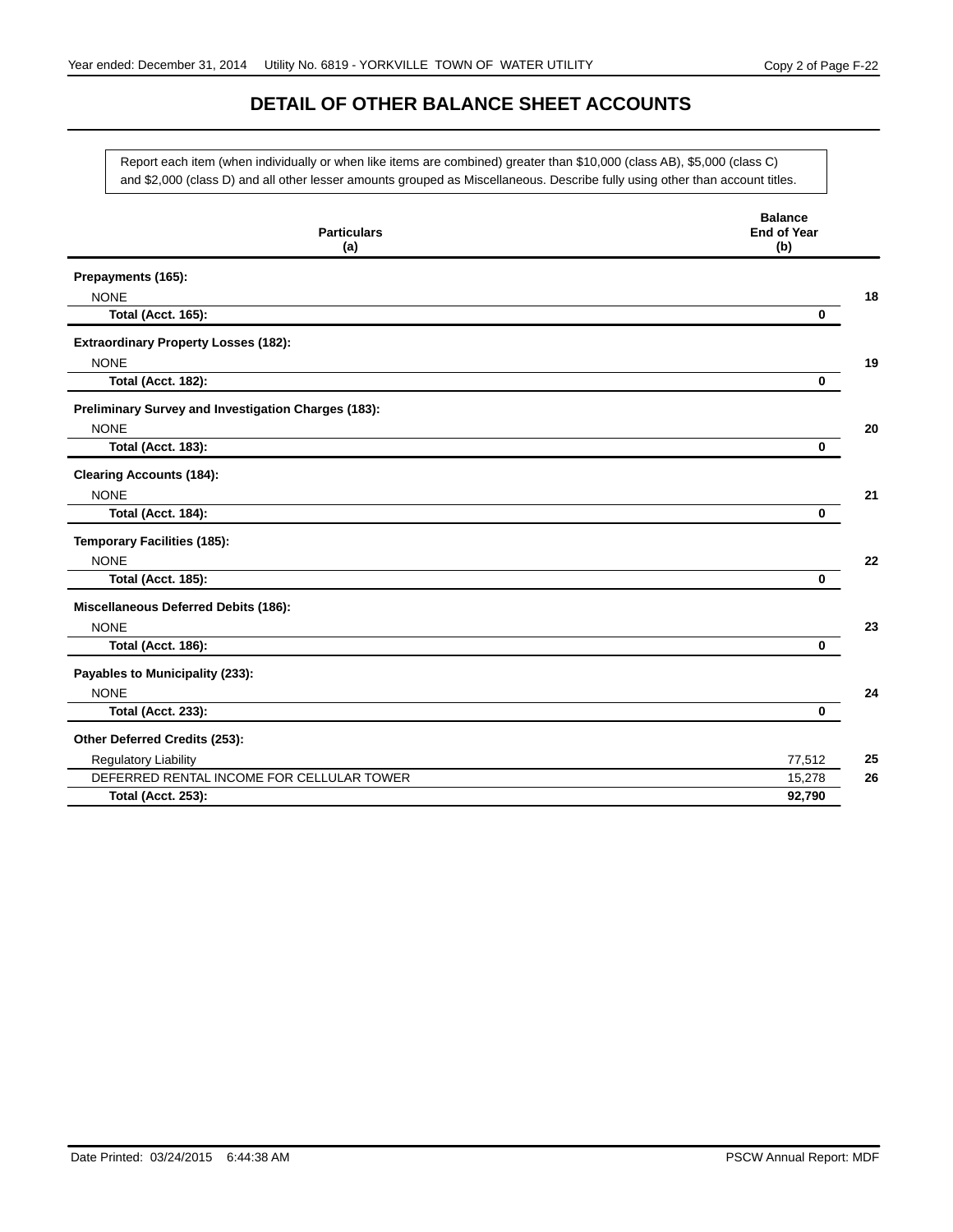#### **DETAIL OF OTHER BALANCE SHEET ACCOUNTS**

#### **Detail of Other Balance Sheet Accounts (Page F-22)**

**Please explain amounts in Accounts 143, 145 and/or 233 in excess of \$2,000, providing a short list or detail using other than terms such as ''other revenues'' ''general'' ''miscellaneous'' or repeating the account title. DONE**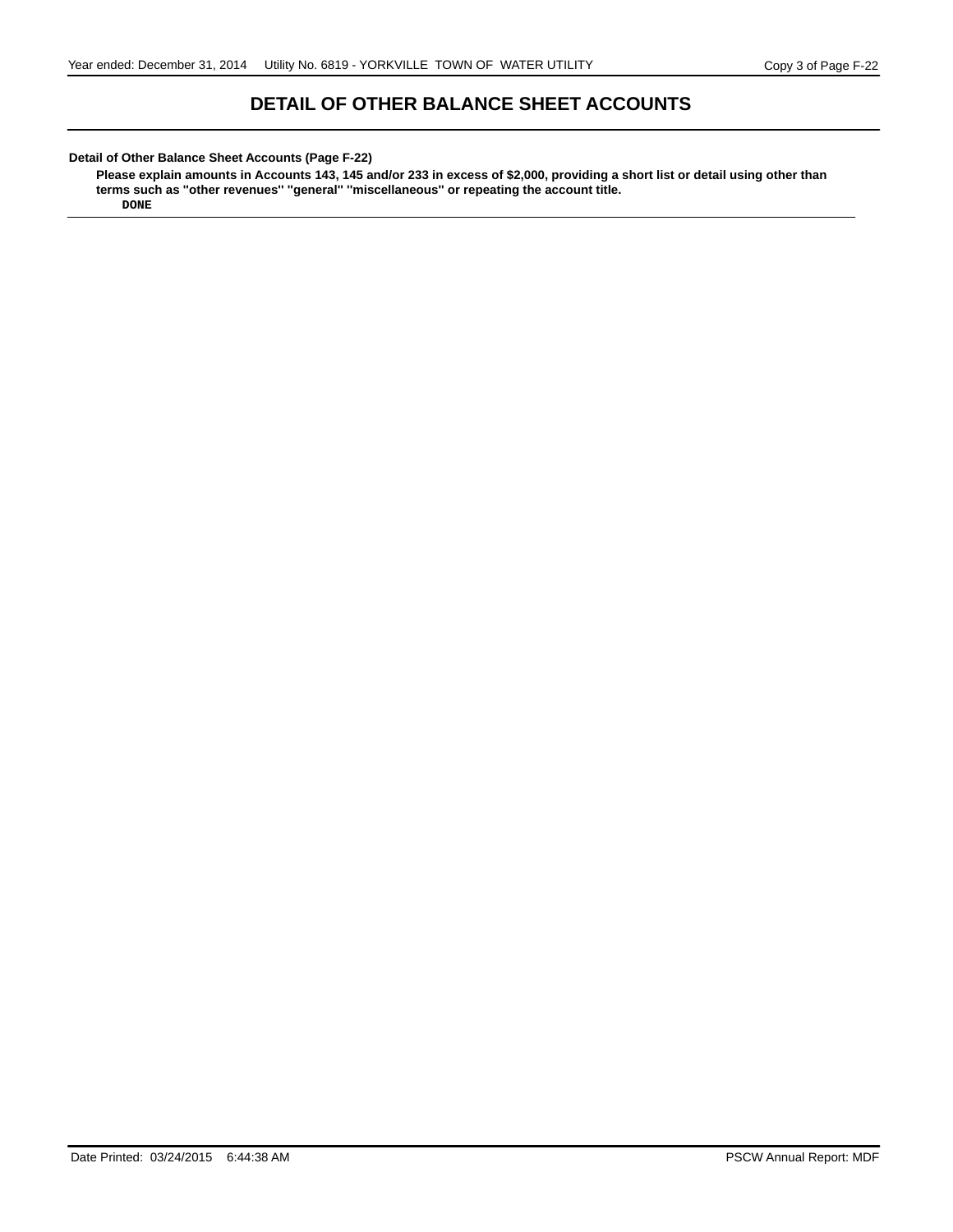#### **RETURN ON RATE BASE COMPUTATION**

1. The data used in calculating rate base are averages.

2. Calculate those averages by summing the first-of-year and the end-of-year figures for each account and then dividing the sum by two.

3. Note: Do not include contributed plant in service, property held for future use, or construction work in progress with utility plant in service. These are not rate base components.

| <b>Average Rate Base</b><br>(a)           | Water<br><b>Sewer</b><br><b>Electric</b><br>(b)<br>(d)<br>(c) |     |     | Gas<br>(e) | <b>Total</b><br>(f) |   |
|-------------------------------------------|---------------------------------------------------------------|-----|-----|------------|---------------------|---|
| <b>Add Average:</b>                       |                                                               |     |     |            |                     |   |
| Utility Plant in Service (101.1)          | 979,844                                                       | 0   | 0   | 0          | 979,844             |   |
| <b>Materials and Supplies</b>             | 3,858                                                         | 0   | 0   | 0          | 3,858               |   |
| Other (specify):                          |                                                               |     |     |            |                     |   |
| <b>NONE</b>                               |                                                               |     |     |            | 0                   |   |
| Less Average:                             |                                                               |     |     |            |                     |   |
| Reserve for Depreciation (111.1)          | 218,578                                                       | 0   | 0   | 0          | 218,578             |   |
| <b>Customer Advances for Construction</b> |                                                               |     |     |            | 0                   |   |
| <b>Regulatory Liability</b>               | 81,818                                                        | 0   | 0   | 0          | 81,818              |   |
| <b>NONE</b>                               |                                                               |     |     |            | 0                   |   |
| <b>Average Net Rate Base</b>              | 683,306                                                       | 0   | 0   | 0          | 683,306             |   |
| Net Operating Income                      | 94,187                                                        | 0   | 0   | 0          | 94,187              | 8 |
| <b>Net Operating Income</b>               |                                                               |     |     |            |                     |   |
| as a percent of                           |                                                               |     |     |            |                     |   |
| <b>Average Net Rate Base</b>              | 13.78%                                                        | N/A | N/A | N/A        | 13.78%              |   |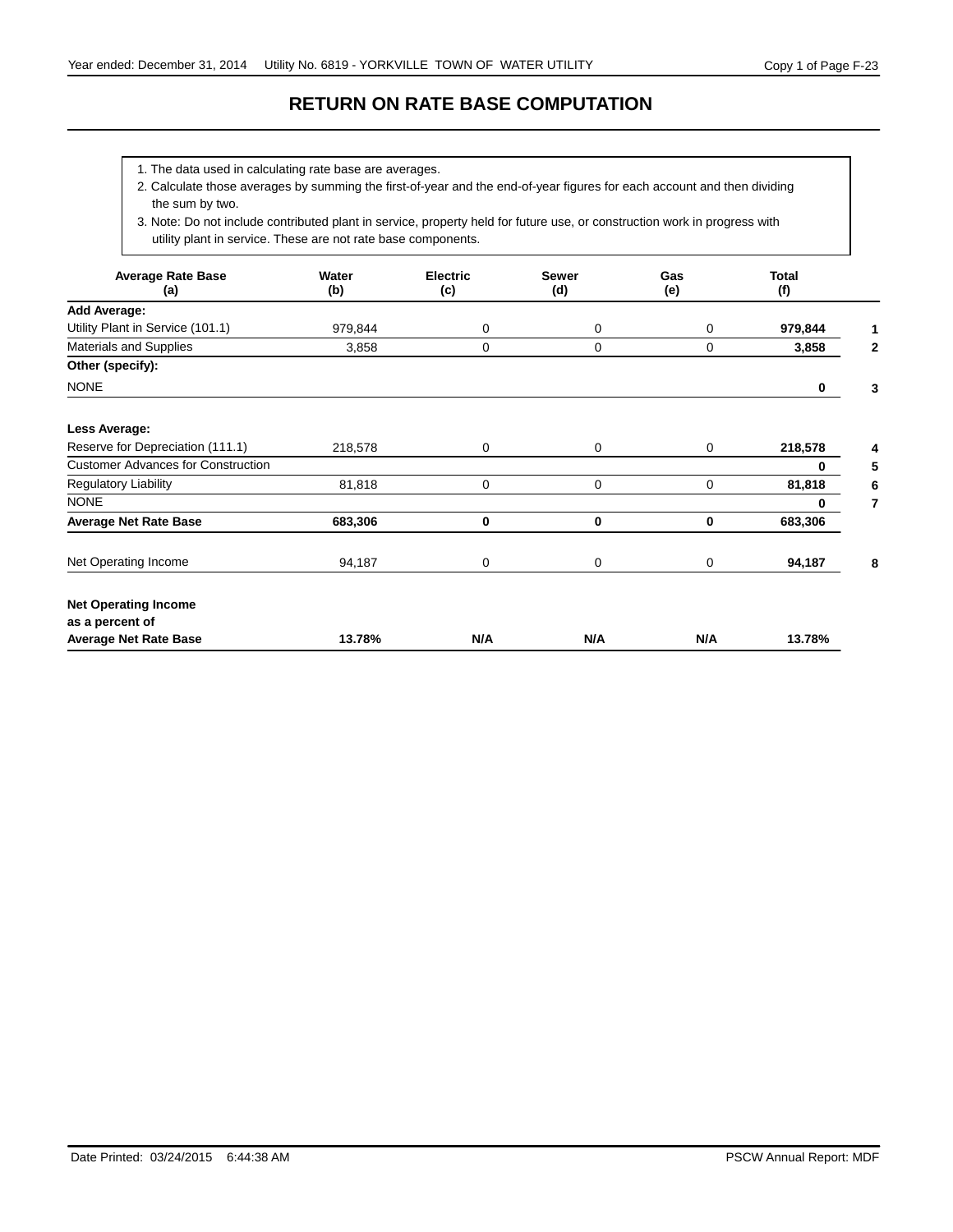# **REGULATORY LIABILITY - PRE-2003 HISTORICAL ACCUMULATED DEPRECIATION ON CONTRIBUTED UTILITY PLANT (253)**

| <b>Particulars</b><br>(a)                           | Water<br>(b) | <b>Electric</b><br>(c) | <b>Sewer</b><br>(d) | Gas<br>(e) | <b>Total</b><br>(f) |
|-----------------------------------------------------|--------------|------------------------|---------------------|------------|---------------------|
| <b>Balance First of Year</b>                        | 86,125       | 0                      | 0                   | 0          | 86,125              |
| Add credits during year:<br><b>NONE</b>             |              |                        |                     |            | 0<br>$\mathbf{2}$   |
| Deduct charges:<br>Miscellaneous Amortization (425) | 8,613        | 0                      | 0                   | 0          | 8,613<br>3          |
| Other (specify):<br><b>NONE</b>                     |              |                        |                     |            | 0<br>4              |
| <b>Balance End of Year</b>                          | 77,512       | 0                      | 0                   | 0          | 77,512              |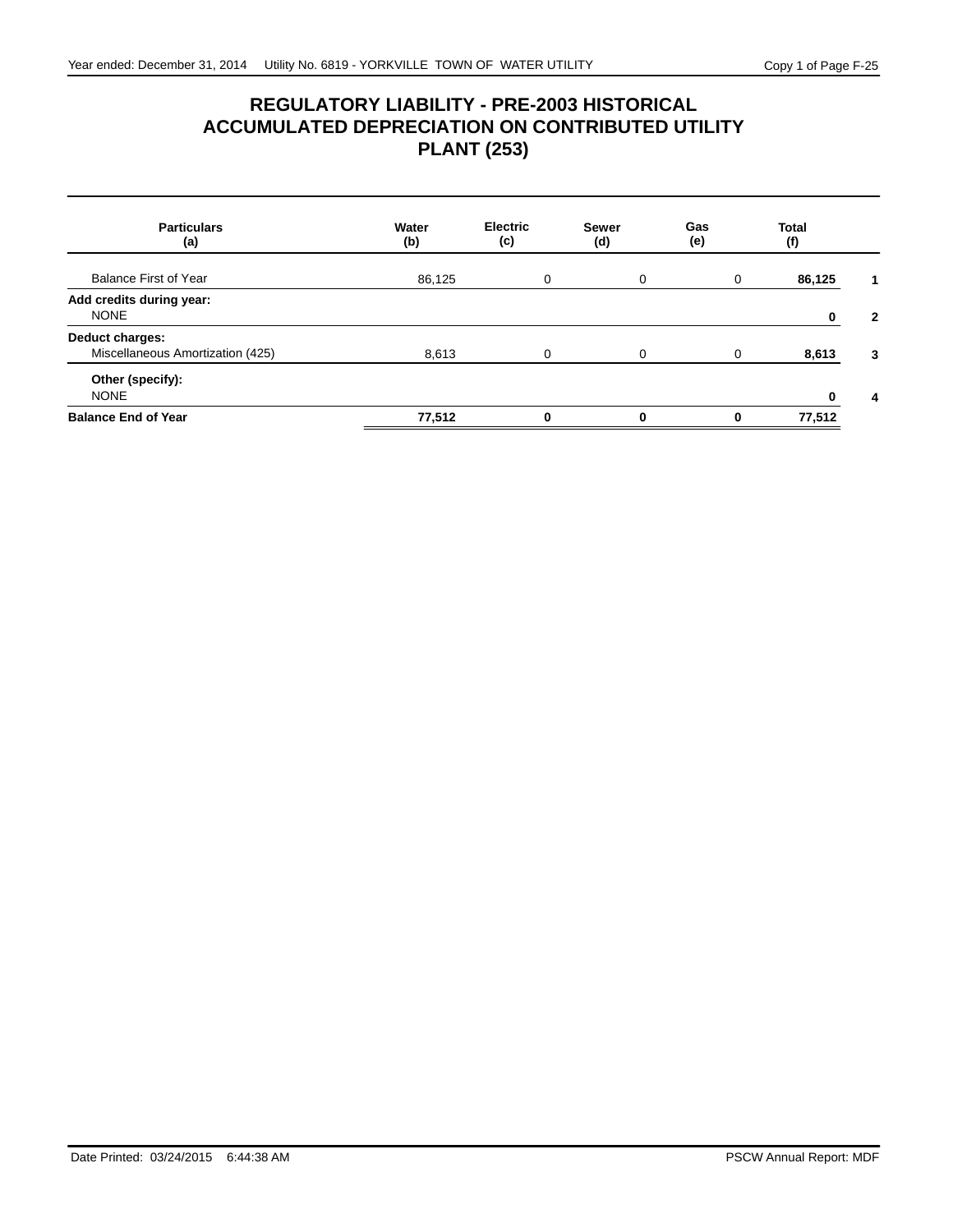# **IMPORTANT CHANGES DURING THE YEAR**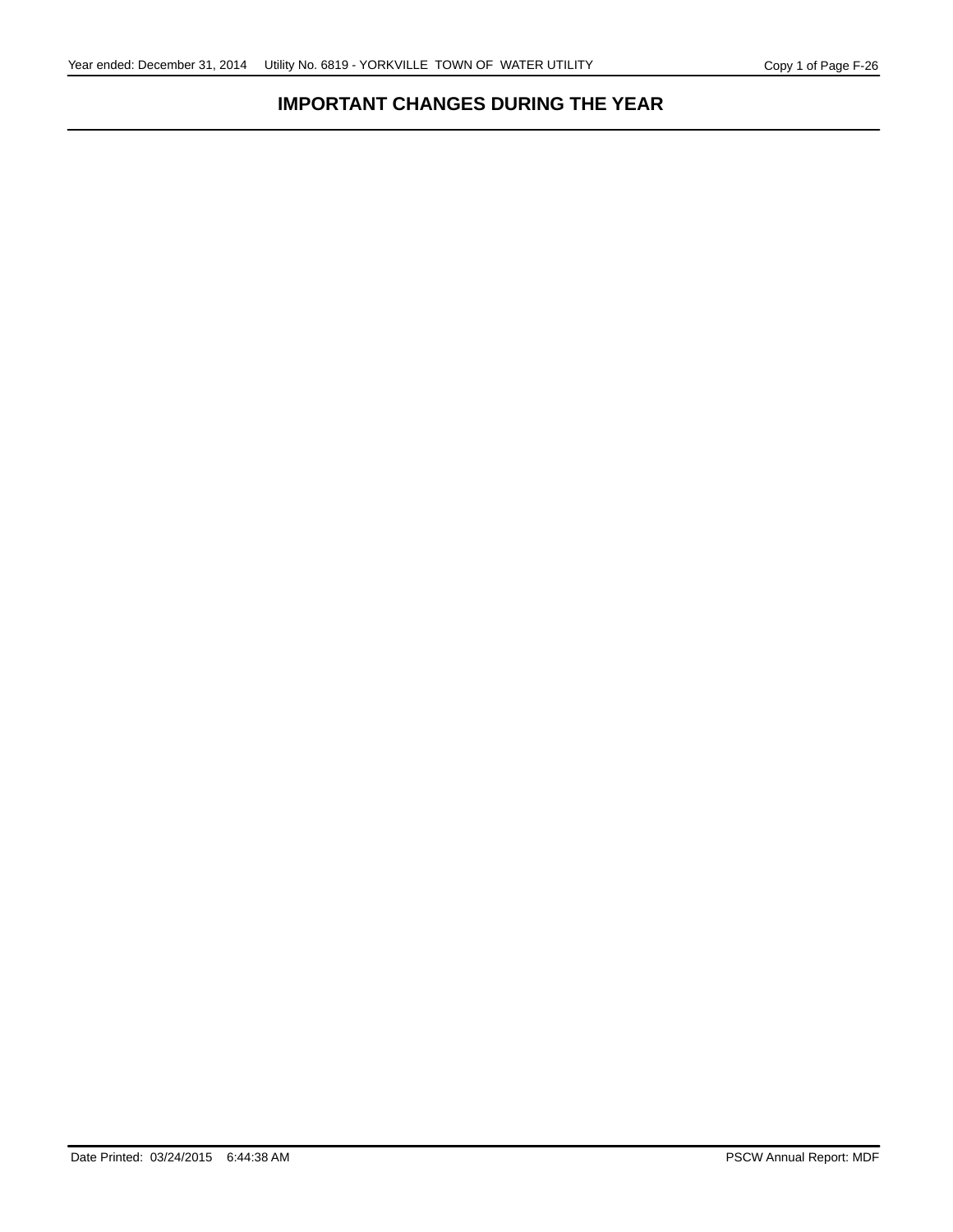#### **FINANCIAL SECTION FOOTNOTES**

**Detail of Other Balance Sheet Accounts (Page F-22)**

**Please explain amounts in Accounts 143, 145 and/or 233 in excess of \$2,000, providing a short list or detail using other than terms such as ''other revenues'' ''general'' ''miscellaneous'' or repeating the account title.**

**DONE**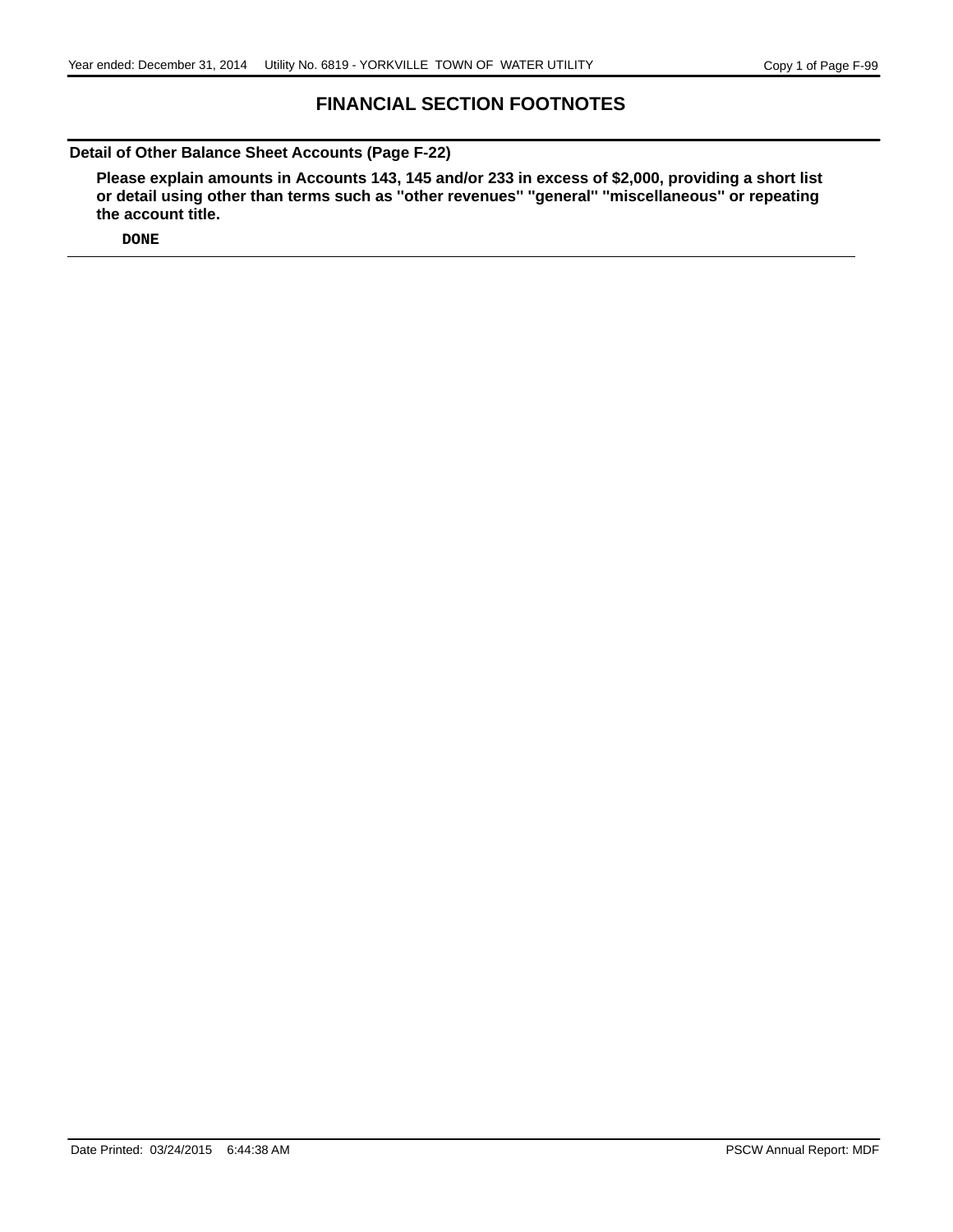#### **FINANCIAL SECTION FOOTNOTES**

**Table of Contents (Page iii)**

#### **General footnotes**

**Accountant's Compilation Report**

**To the Utility Board and Administration Yorkville Water Utility District No. 1 Racine County, Wisconsin**

**I have compiled the balance sheet of the Yorkville Water Utility District No. 1, as of December 31, 2014 and 2013, and the related statements of income for the years then ended and the supplemental schedules as of and for the year ended December 31, 2014 included in the accompanying prescribed form. I have not audited or reviewed the financial statements included in the accompanying prescribed form and, accordingly, do not express an opinion or provide any assurance about whether the financial statements are in accordance with the form prescribed by the Public Service Commission of Wisconsin.**

**Management is responsible for the preparation and fair presentation of the financial statements included in the form prescribed by the Public Service Commission of Wisconsin and for designing, implementing, and maintaining internal control relevant to the preparation and fair presentation of the financial statements.**

**My responsibility is to conduct the compilation in accordance with Statements on Standards for Accounting and Review Services issued by the American Institute of Certified Public Accountants. The objective of a compilation is to assist management in presenting financial information in the form of financial statements without undertaking to obtain or provide any assurance that there are no material modifications that should be made to the financial statements.**

**The financial statements included in the accompanying prescribed form are presented in accordance with the requirements of the Public Service Commission of Wisconsin, and are not intended to be a presentation in accordance with accounting principles generally accepted in the United States of America.**

**This report is intended solely for the information and use of the managements of Yorkville Water Utility District No. 1 and the Public Service Commission of Wisconsin and is not intended to be and should not be used by anyone other than these specified parties.**

**PATRICK W. ROMENESKO, S.C. CERTIFIED PUBLIC ACCOUNTANT**

**Lake Geneva, Wisconsin March 10, 2015**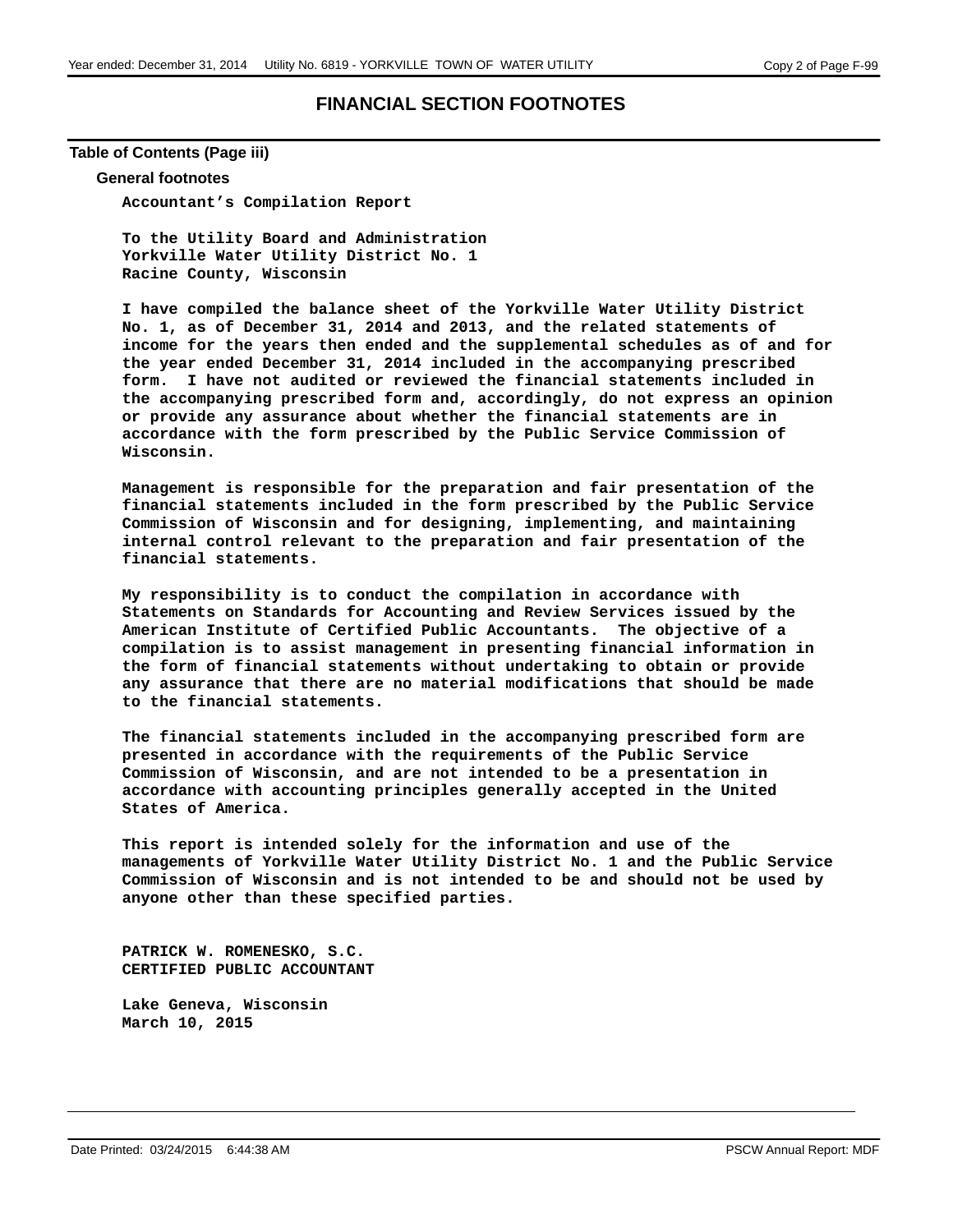# **WATER OPERATING REVENUES & EXPENSES**

| <b>Particulars</b><br>(a)                          | <b>This Year</b><br>(b) | <b>Last Year</b><br>(c) |    |
|----------------------------------------------------|-------------------------|-------------------------|----|
| <b>Operating Revenues</b>                          |                         |                         |    |
| <b>Sales of Water</b>                              |                         |                         |    |
| Sales of Water (460-467)                           | 193,878                 | 206,524                 |    |
| <b>Total Sales of Water</b>                        | 193,878                 | 206,524                 |    |
| <b>Other Operating Revenues</b>                    |                         |                         |    |
| Forfeited Discounts (470)                          | 376                     | 54                      |    |
| Rents from Water Property (472)                    | 32,479                  | 30,433                  | 3  |
| Interdepartmental Rents (473)                      | 0                       | $\mathbf 0$             |    |
| Other Water Revenues (474)                         | $\Omega$                | $\Omega$                | 5  |
| <b>Total Other Operating Revenues</b>              | 32,855                  | 30,487                  |    |
| <b>Total Operating Revenues</b>                    | 226,733                 | 237,011                 |    |
| <b>Operation and Maintenenance Expenses</b>        |                         |                         |    |
| Plant Operation and Maintenance Expenses (600-660) | 59,686                  | 47,994                  |    |
| General Operating Expenses (680-691)               | 26,100                  | 22,920                  | 7  |
| <b>Total Operation and Maintenenance Expenses</b>  | 85,786                  | 70,914                  |    |
| <b>Other Operating Expenses</b>                    |                         |                         |    |
| Depreciation Expense (403)                         | 26,850                  | 24,205                  | 8  |
| Amortization Expense (404-407)                     | $\Omega$                | $\mathbf 0$             | 9  |
| Taxes (408)                                        | 19,910                  | 19,732                  | 10 |
| <b>Total Other Operating Expenses</b>              | 46,760                  | 43,937                  |    |
| <b>Total Operating Expenses</b>                    | 132,546                 | 114,851                 |    |
| <b>NET OPERATING INCOME</b>                        | 94.187                  | 122,160                 |    |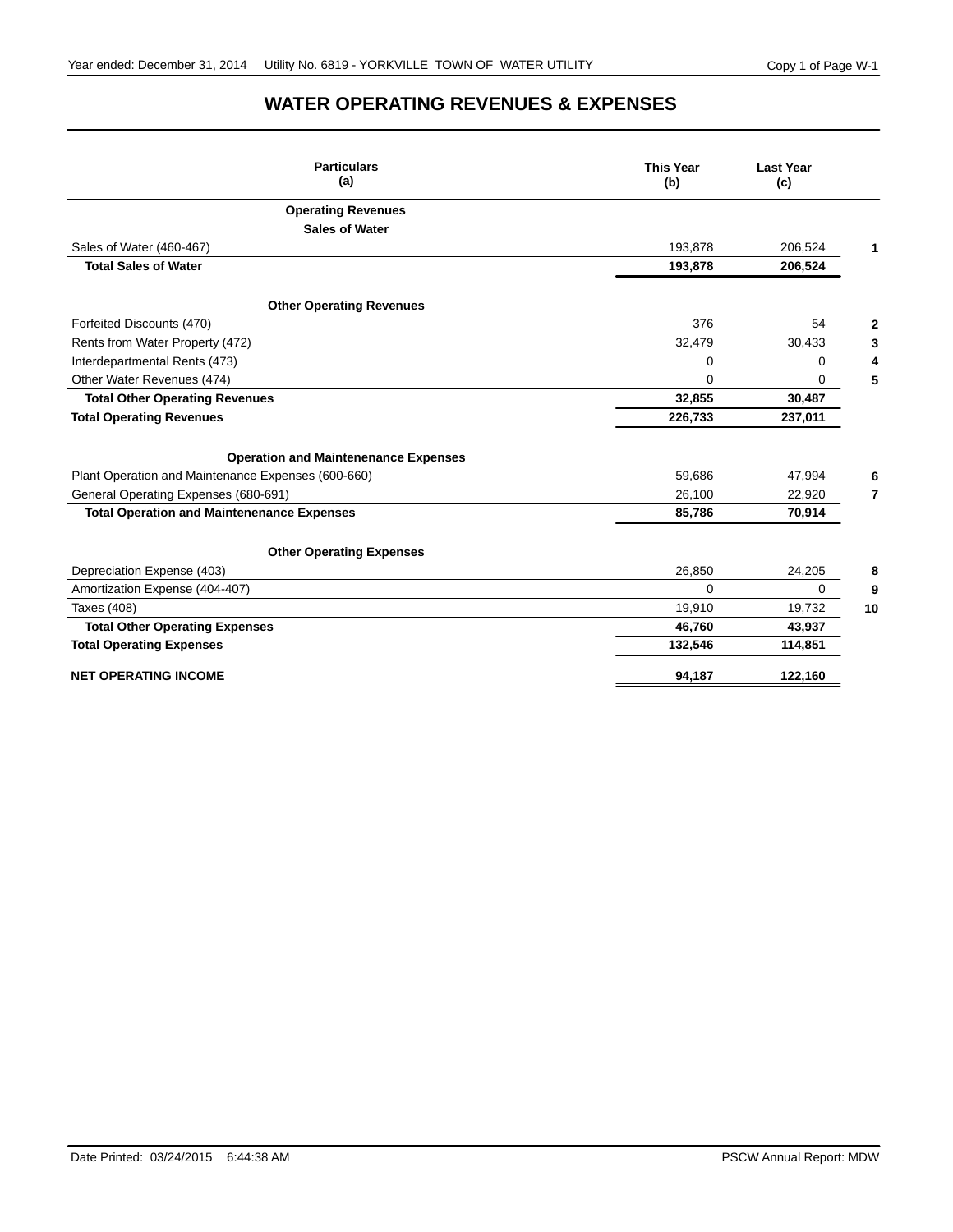# **WATER OPERATING REVENUES - SALES OF WATER**

- 1. Where customer meters record cubic feet, multiply by 7.48 to obtain number of gallons.
- 2. Report estimated gallons for unmetered sales.
- 3. Sales to multiple dwelling buildings through a single meter serving 3 or more family units should be classified commercial.
- 4. Account 460, Unmetered Sales to General Customers Gallons of Water Sold should not include in any way quantity of water, frontage, etc. Bulk water sales should be Account 460 if the quantity is estimated and should be Account 461 if metered or i.e. metered, or measured by tank or pool volume. The quantity should be estimated based on size of pipe, flow, foot of measured by volume. Water related to construction should be a measured sale of water (Account 461).
- 5. Report average no. of individually-metered accounts (meters). The amount reported should be the average meter count. E.g., if a hospital has 5 meters, a total of 5 meters should be reported on this schedule in Average No. of Customers column.

| <b>Particulars</b><br>(a)                               | Average No.<br><b>Customers</b><br>(b) | <b>Thousands of Gallons</b><br>of Water Sold<br>(c) | <b>Amounts</b><br>(d) |
|---------------------------------------------------------|----------------------------------------|-----------------------------------------------------|-----------------------|
| <b>Operating Revenues</b>                               |                                        |                                                     |                       |
| <b>Sales of Water</b>                                   |                                        |                                                     |                       |
| Unmetered Sales to General Customers (460)              |                                        |                                                     |                       |
| Residential (460.1)                                     |                                        |                                                     |                       |
| Commercial (460.2)                                      |                                        |                                                     |                       |
| Industrial (460.3)                                      |                                        |                                                     |                       |
| Public Authority (460.4)                                |                                        |                                                     |                       |
| Multifamily Residential (460.5)                         |                                        |                                                     |                       |
| Irrigation (460.6)                                      |                                        |                                                     |                       |
| <b>Total Unmetered Sales to General Customers (460)</b> | $\mathbf{0}$                           | $\bf{0}$                                            | 0                     |
| Metered Sales to General Customers (461)                |                                        |                                                     |                       |
| Residential (461.1)                                     |                                        |                                                     |                       |
| Commercial (461.2)                                      | 28                                     | 21,563                                              | 76,726                |
| Industrial (461.3)                                      | 2                                      | 2,348                                               | 7,096                 |
| Public Authority (461.4)                                | 4                                      | 1,592                                               | 7,984                 |
| Multifamily Residential (461.5)                         |                                        |                                                     |                       |
| Irrigation (461.6)                                      | 1                                      | 10,496                                              | 10,122                |
| <b>Total Metered Sales to General Customers (461)</b>   | 35                                     | 35,999                                              | 101,928               |
| Private Fire Protection Service (462)                   |                                        |                                                     |                       |
| Public Fire Protection Service (463)                    | 1                                      |                                                     | 91,950                |
| Other Water Sales (465)                                 |                                        |                                                     |                       |
| Sales for Resale (466)                                  |                                        | $\Omega$                                            | $\Omega$              |
| Interdepartmental Sales (467)                           |                                        |                                                     |                       |
| <b>Total Sales of Water</b>                             | 36                                     | 35,999                                              | 193,878               |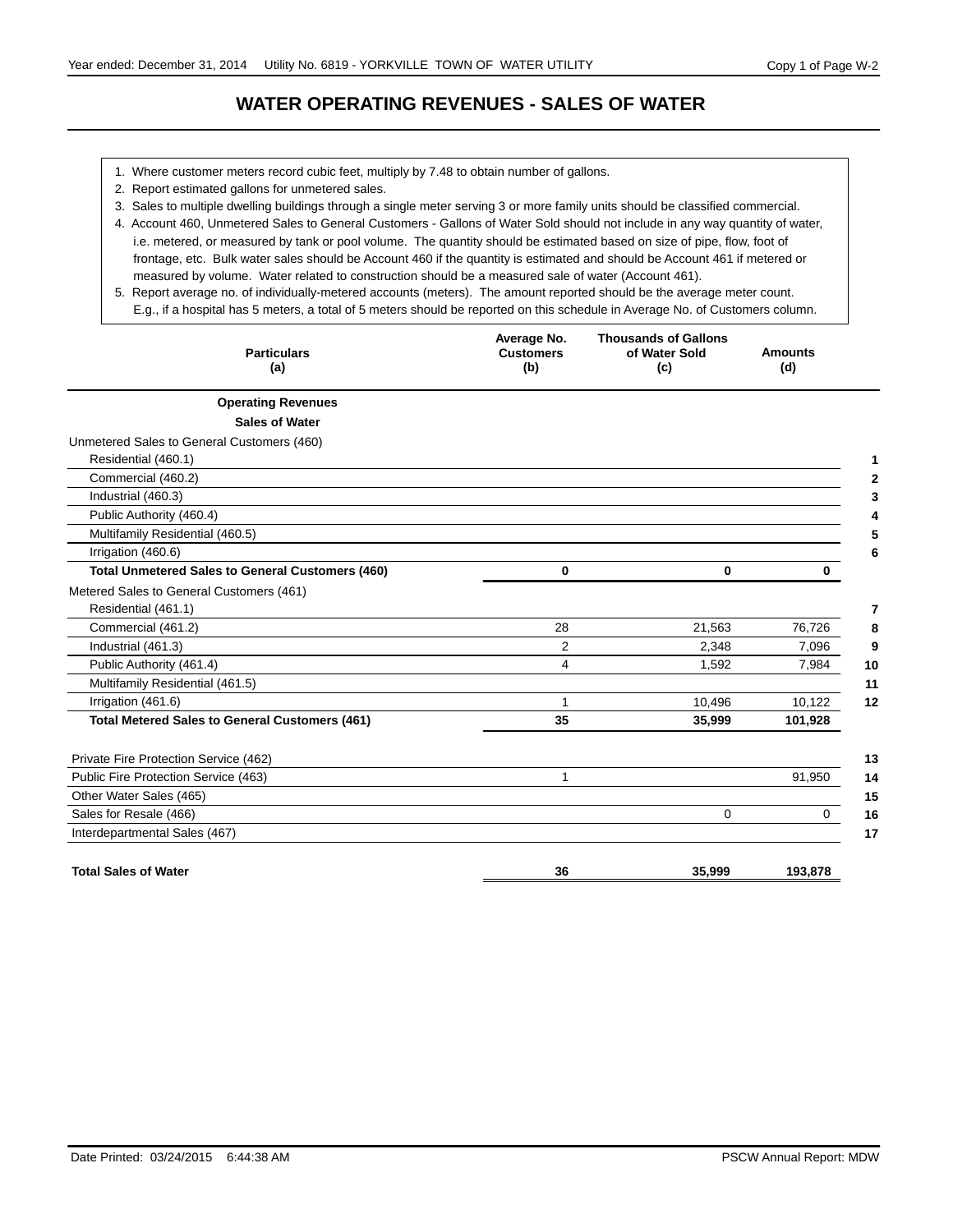# **SALES FOR RESALE (ACCT. 466)**

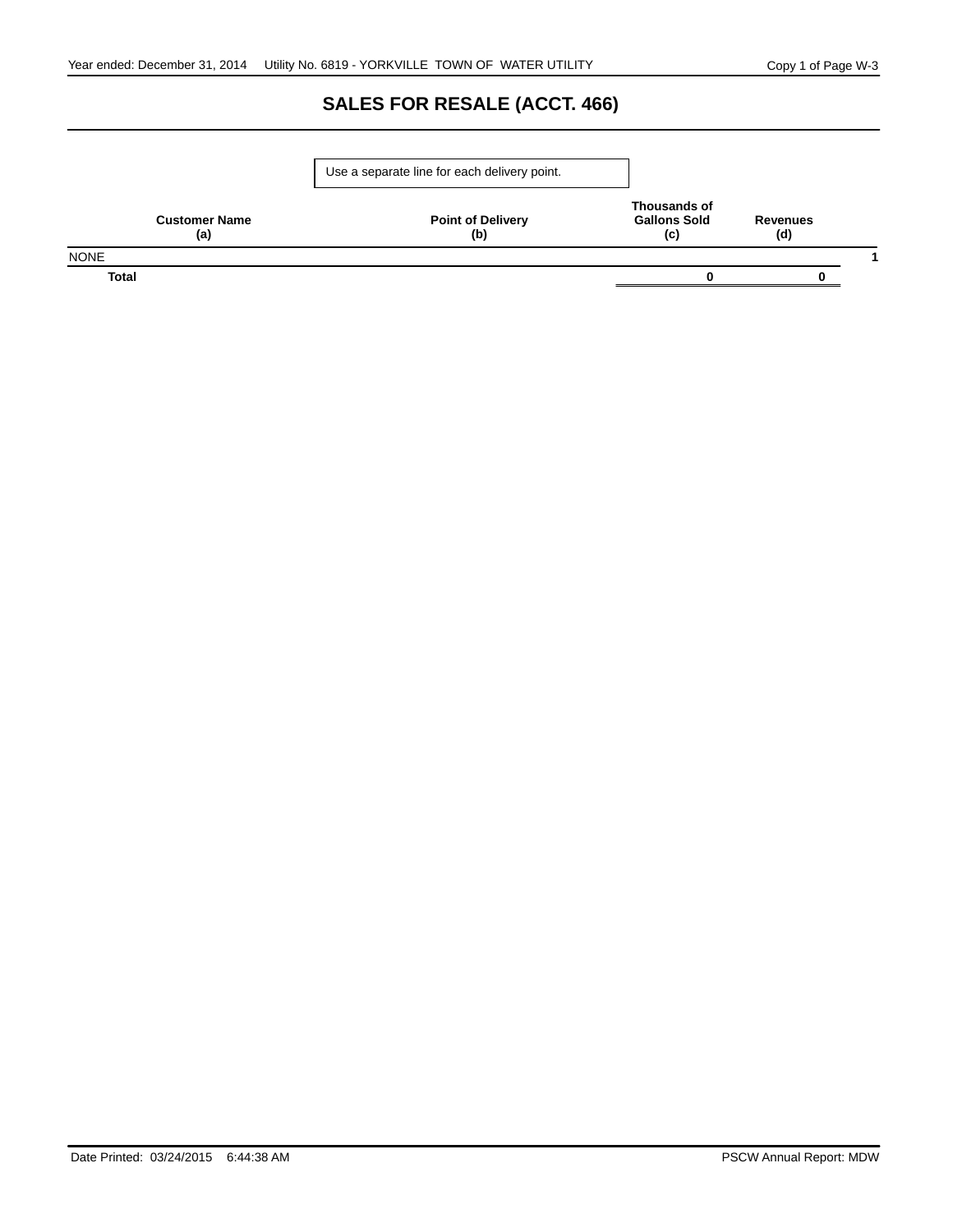# **OTHER OPERATING REVENUES (WATER)**

1. Report revenues relating to each account and fully describe each item using other than the account title.

2. Report each item (when individually or when like items are combined) greater than \$10,000 (class AB), \$5,000 (class C)

and \$2,000 (class D and privates) and all other lesser amounts grouped as Miscellaneous.

3. For a combined utility which also provides sewer service that is based upon water readings, report the return on

net investment in meters charged to sewer department in Other Water Revenues (474).

| <b>Particulars</b><br>(a)                                                                                | <b>Amount</b><br>(b) |
|----------------------------------------------------------------------------------------------------------|----------------------|
| <b>Public Fire Protection Service (463):</b>                                                             |                      |
| Amount billed for fighting fires outside utility's service areas (usually per rate schedule F-2 or BW-1) |                      |
| Other (specify):                                                                                         |                      |
| Amount billed (usually per rate schedule F-1 or Fd-1)                                                    | 91,950               |
| <b>NONE</b>                                                                                              |                      |
| Wholesale fire protection billed                                                                         |                      |
| <b>Total Public Fire Protection Service (463)</b>                                                        | 91,950               |
| <b>Forfeited Discounts (470):</b>                                                                        |                      |
| Customer late payment charges                                                                            | 376                  |
| Other (specify):                                                                                         |                      |
| <b>NONE</b>                                                                                              |                      |
| <b>Total Forfeited Discounts (470)</b>                                                                   | 376                  |
| Rents from Water Property (472):                                                                         |                      |
| <b>CELLULAR TOWER RENTAL</b>                                                                             | 32,479               |
| <b>Total Rents from Water Property (472)</b>                                                             | 32,479               |
| Interdepartmental Rents (473):                                                                           |                      |
| <b>NONE</b>                                                                                              |                      |
| <b>Total Interdepartmental Rents (473)</b>                                                               | $\bf{0}$             |
| Other Water Revenues (474):                                                                              |                      |
| Return on net investment in meters charged to sewer department                                           |                      |
| Other (specify):                                                                                         |                      |
| <b>NONE</b>                                                                                              | 10                   |
| <b>Total Other Water Revenues (474)</b>                                                                  | 0                    |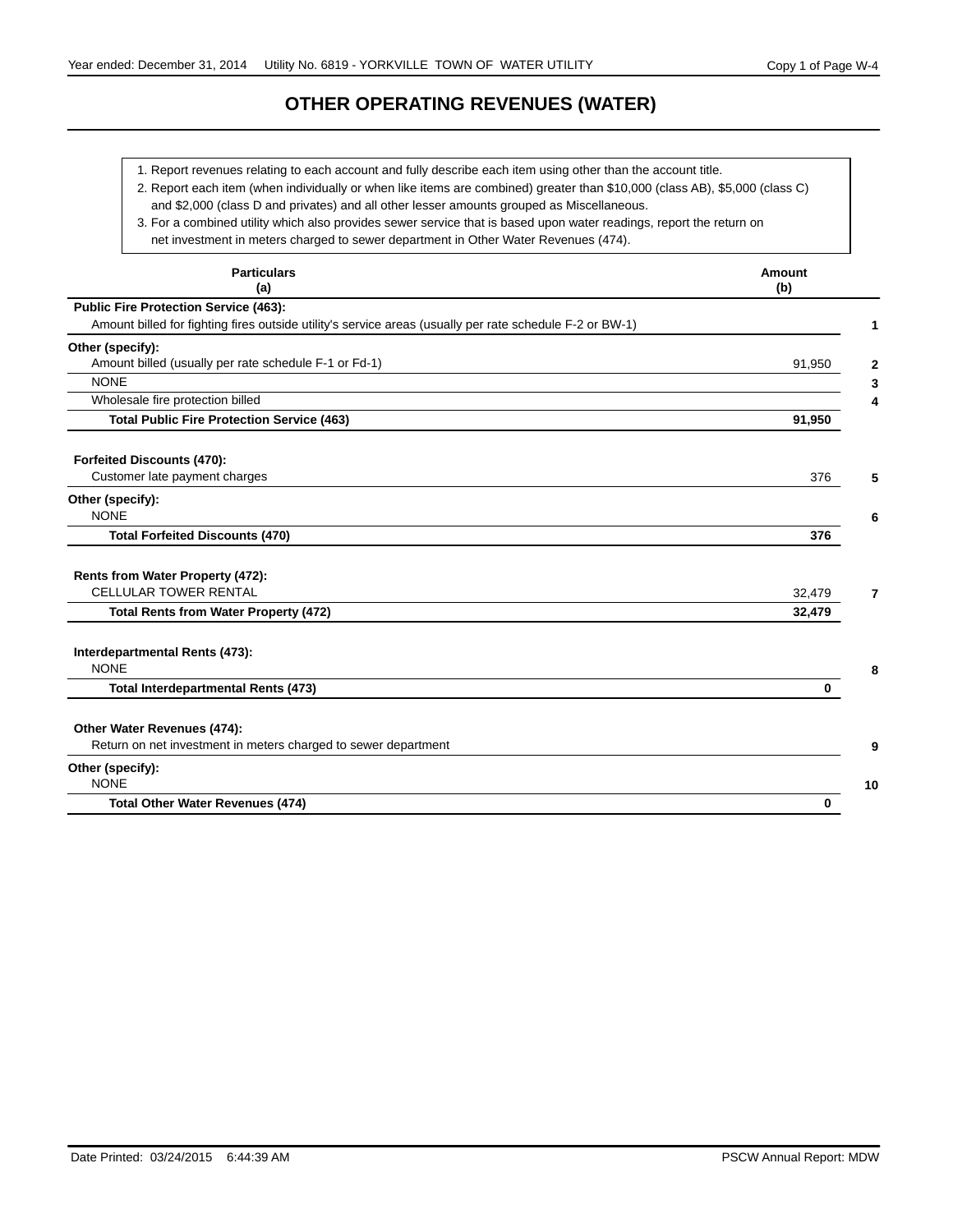### **WATER OPERATION & MAINTENANCE EXPENSES**

Each expense account that has an increase or a decrease when compared to the previous year of greater than 30 percent, but not less than \$2,000, shall be fully explained in the schedule footnotes.

| <b>Particulars</b><br>(a)                                                      | <b>This Year</b><br>(b) | <b>Last Year</b><br>(c) |
|--------------------------------------------------------------------------------|-------------------------|-------------------------|
| <b>PLANT OPERATION AND MAINTENANCE EXPENSES</b>                                |                         |                         |
| Salaries and Wages (600)                                                       | 26,154                  | 22,140                  |
| Purchased Water (610)                                                          | 633                     | $\Omega$                |
| Fuel or Power Purchased for Pumping (620)                                      | 16,267                  | 11,774                  |
| Chemicals (630)                                                                | 1,684                   | 2,009                   |
| Supplies and Expenses (640)                                                    | 5.947                   | 4,307                   |
| Repairs of Water Plant (650)                                                   | 8,208                   | 6,998                   |
| Transportation Expenses (660)                                                  | 793                     | 766                     |
| <b>Total Plant Operation and Maintenance Expenses</b>                          | 59,686                  | 47,994                  |
| <b>GENERAL OPERATING EXPENSES</b><br>Administrative and General Salaries (680) | 376                     | 477                     |
|                                                                                |                         |                         |
| Office Supplies and Expenses (681)                                             | 3.819                   | 4,027                   |
| Outside Services Employed (682)                                                | 17,677<br>4,228         | 13,926                  |
| Insurance Expense (684)<br>Employees Pensions and Benefits (686)               | 0                       | 4,228<br>0              |
| <b>Regulatory Commission Expenses (688)</b>                                    | 0                       | 0                       |
| Miscellaneous General Expenses (689)                                           | $\Omega$                | 262                     |
| Uncollectible Accounts (690)                                                   | $\Omega$                | 0                       |
| Customer Service and Informational Expenses (691)                              | $\Omega$                | 0                       |
| <b>Total General Operating Expenses</b>                                        | 26,100                  | 22,920                  |
|                                                                                |                         |                         |
|                                                                                |                         |                         |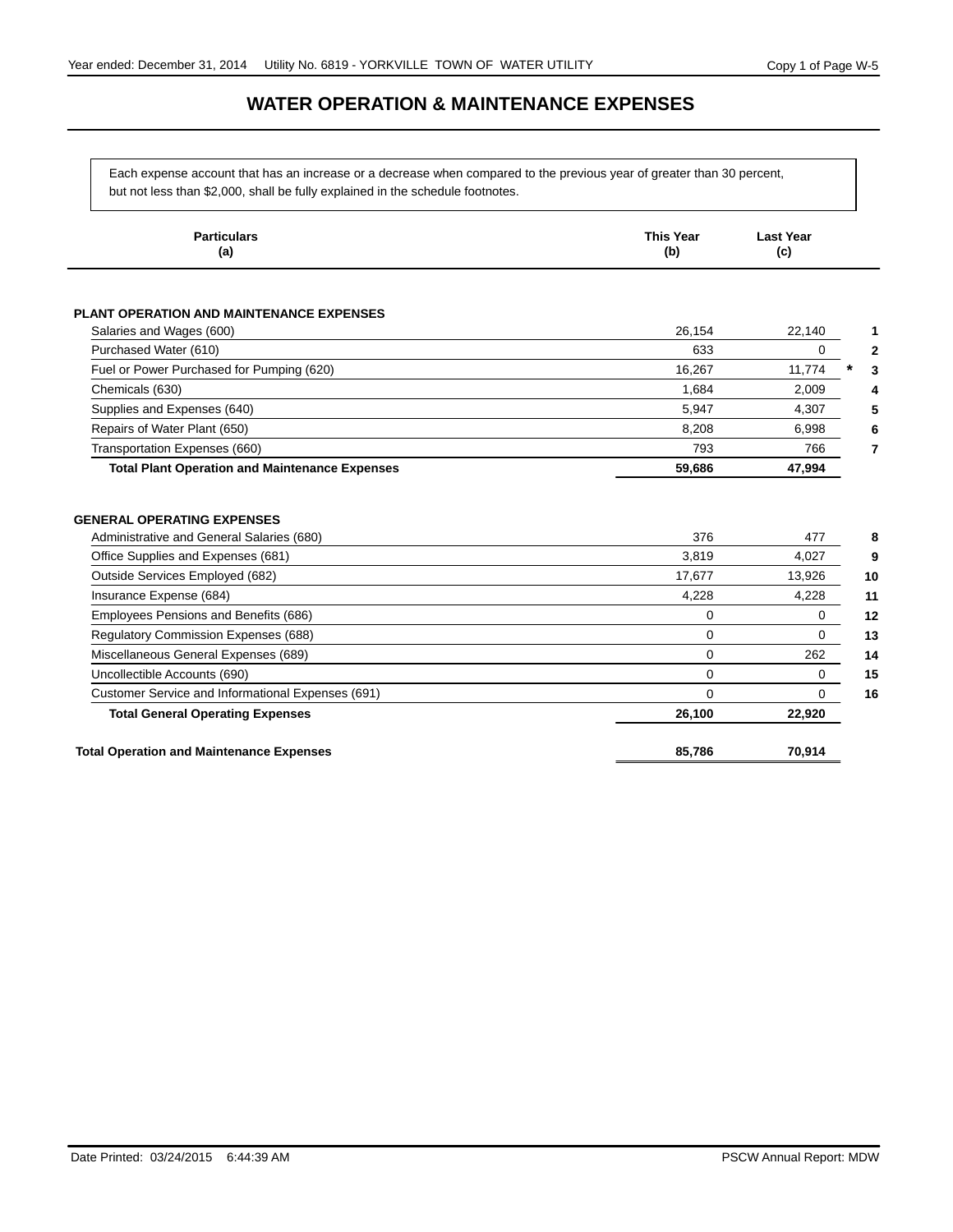#### **WATER OPERATION & MAINTENANCE EXPENSES**

**Water Operation & Maintenance Expenses (Page W-05)**

**For values that represent an increase or a decrease when compared to the previous year of greater than 30%, but not less \$2,000, please explain.**

**Fuel or Power Purchased for Pumping (620) Higher costs due to pump replacement at well #1. If Employee Pensions and Benefits (686) is zero, yet salary expense accounts exceed \$15,000, please explain.**

**Due to the small size of the utility, there are (4) part-time employees who work a limited number of hours and, therefore, receive no benefits.**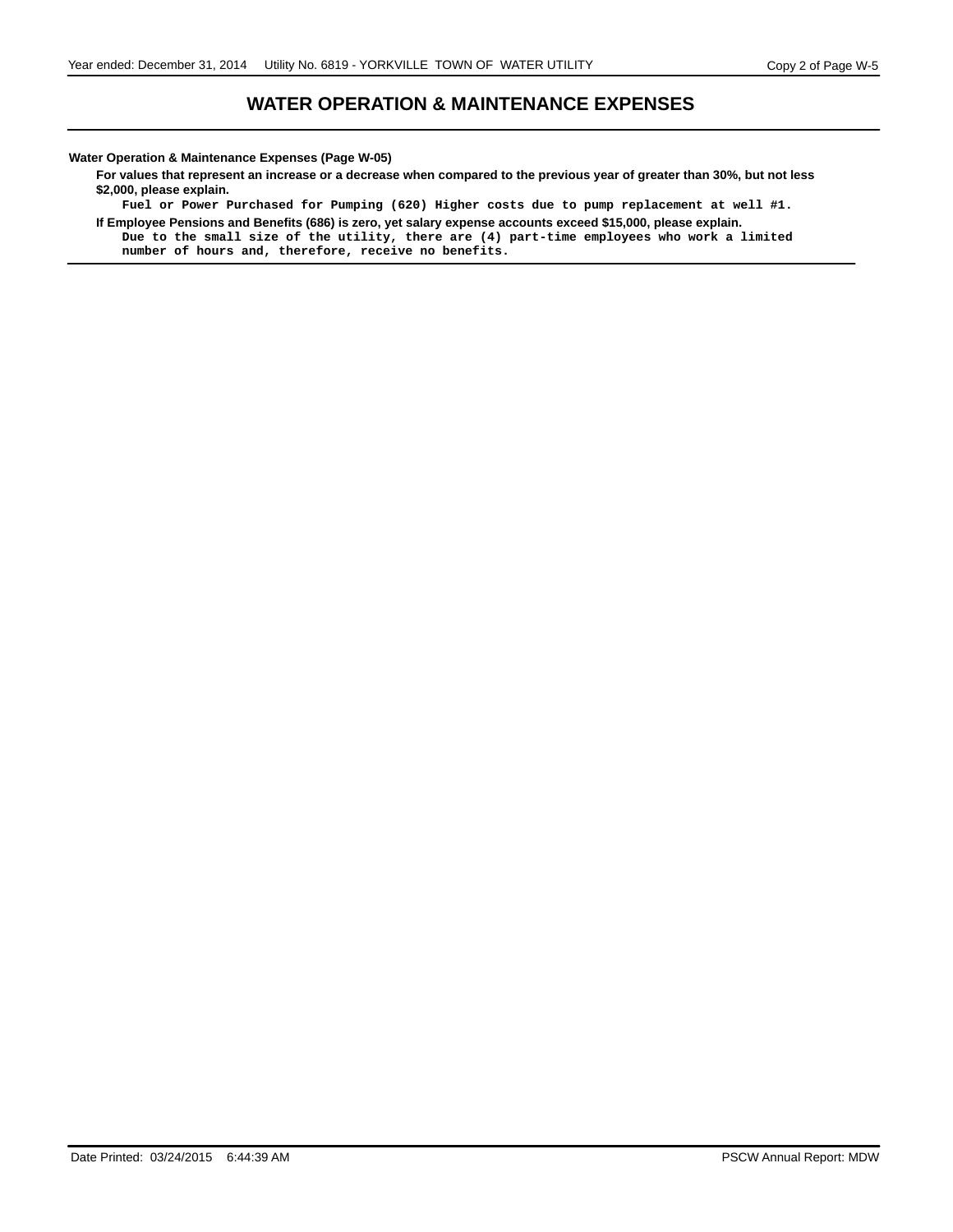# **TAXES (ACCT. 408 - WATER)**

|                                                                                | When allocation of taxes is made between departments, explain method used. |                         |                         |              |
|--------------------------------------------------------------------------------|----------------------------------------------------------------------------|-------------------------|-------------------------|--------------|
| <b>Description of Tax</b><br>(a)                                               | <b>Method Used to Allocate Between</b><br><b>Departments</b><br>(b)        | <b>This Year</b><br>(c) | <b>Last Year</b><br>(d) |              |
| <b>Property Tax Equivalent</b>                                                 |                                                                            | 17,715                  | 17,715                  | 1            |
| Less: Local and School Tax Equivalent on Meters<br>Charged to Sewer Department |                                                                            |                         | 0                       | $\mathbf{2}$ |
| Net property tax equivalent                                                    |                                                                            | 17,715                  | 17,715                  |              |
| <b>Social Security</b>                                                         |                                                                            | 1,995                   | 1,728                   | 3            |
| <b>PSC Remainder Assessment</b>                                                |                                                                            | 200                     | 289                     | 4            |
| Other (specify):<br><b>NONE</b>                                                |                                                                            |                         | 0                       | 5            |
| <b>Total tax expense</b>                                                       |                                                                            | 19,910                  | 19,732                  |              |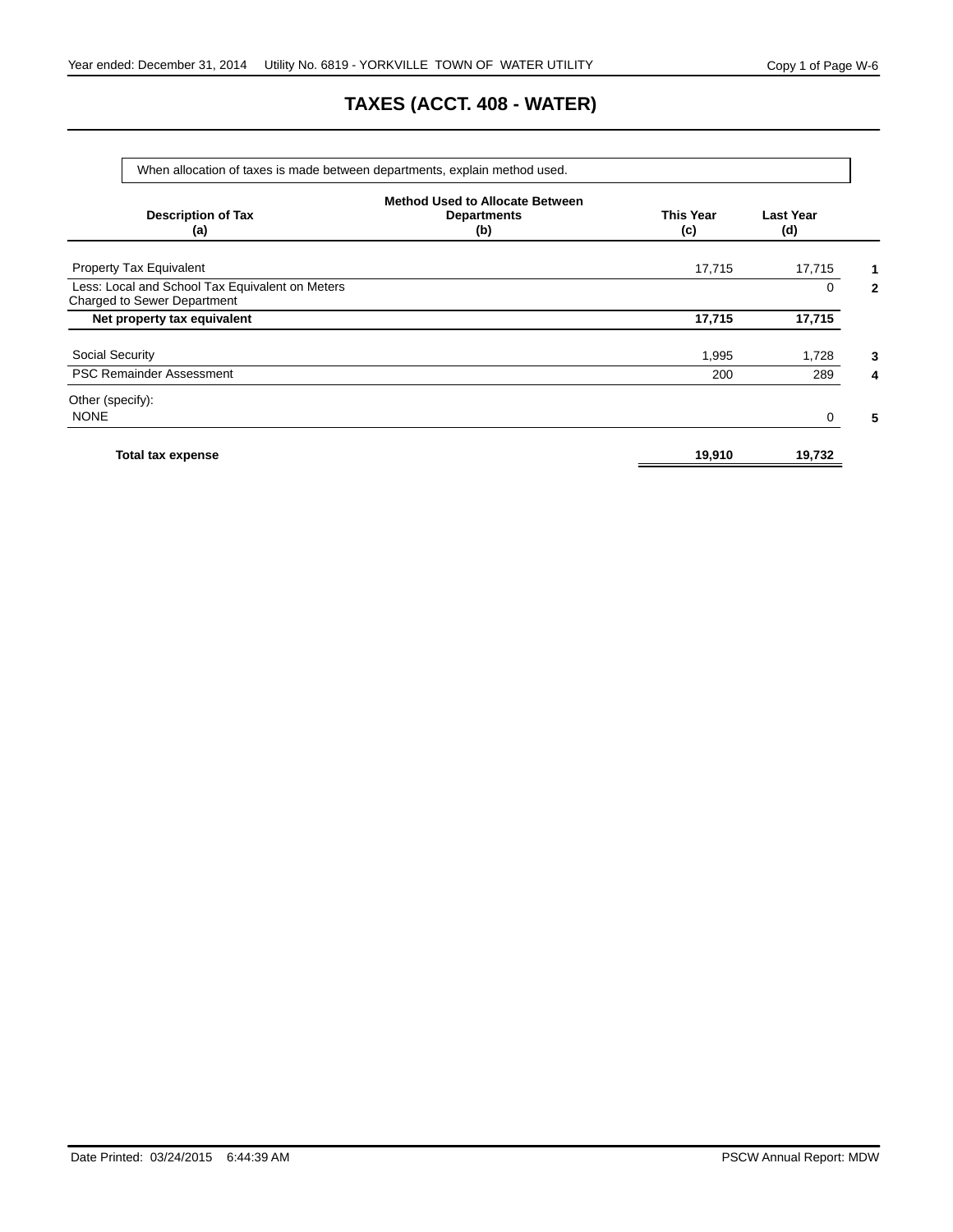# **PROPERTY TAX EQUIVALENT (WATER)**

- 1. No property tax equivalent shall be determined for sewer utilities or town sanitary district water utilities.
- 2. Tax rates are those issued in November (usually) of the year being reported and are available from the municipal treasurer. Report the tax rates in mills to six (6) decimal places.
- 3. The assessment ratio is available from the municipal treasurer. Report the ratio as a decimal to six (6) places.

<sup>7.</sup> If the municipality has authorized a lower amount, the authorization description and date of the authorization must be reported in the Property Tax Equivalent schedule footnotes.

| <b>Particulars</b><br>(a)                | <b>Units</b><br>(b) | <b>Total</b><br>(c) | <b>County A</b><br>(d) | <b>County B</b><br>(e) | <b>County C</b><br>(f) | <b>County D</b><br>(g) |
|------------------------------------------|---------------------|---------------------|------------------------|------------------------|------------------------|------------------------|
| County name                              |                     |                     | Racine                 |                        |                        | 1                      |
| <b>SUMMARY OF TAX RATES</b>              |                     |                     |                        |                        |                        | $\mathbf{2}$           |
| State tax rate                           | mills               |                     | 0.172550               |                        |                        | 3                      |
| County tax rate                          | mills               |                     | 3.995210               |                        |                        | 4                      |
| Local tax rate                           | mills               |                     | 2.116120               |                        |                        | 5                      |
| School tax rate                          | mills               |                     | 12.363528              |                        |                        | 6                      |
| Voc. school tax rate                     | mills               |                     | 0.783240               |                        |                        | 7                      |
| Other tax rate - Local                   | mills               |                     | 0.781150               |                        |                        | 8                      |
| Other tax rate - Non-Local               | mills               |                     | 0.205390               |                        |                        | 9                      |
| <b>Total tax rate</b>                    | mills               |                     | 20.417188              |                        |                        | 10                     |
| Less: state credit                       | mills               |                     | 1.938000               |                        |                        | 11                     |
| Net tax rate                             | mills               |                     | 18.479188              |                        |                        | 12                     |
| PROPERTY TAX EQUIVALENT CALCULATION      |                     |                     |                        |                        |                        | 13                     |
| <b>Local Tax Rate</b>                    | mills               |                     | 2.116120               |                        |                        | 14                     |
| <b>Combined School Tax Rate</b>          | mills               |                     | 13.146768              |                        |                        | 15                     |
| <b>Other Tax Rate - Local</b>            | mills               |                     | 0.781150               |                        |                        | 16                     |
| <b>Total Local &amp; School Tax</b>      | mills               |                     | 16.044038              |                        |                        | 17                     |
| <b>Total Tax Rate</b>                    | mills               |                     | 20.417188              |                        |                        | 18                     |
| Ratio of Local and School Tax to Total   | dec.                |                     | 0.785810               |                        |                        | 19                     |
| Total tax net of state credit            | mills               |                     | 18.479188              |                        |                        | 20                     |
| <b>Net Local and School Tax Rate</b>     | mills               |                     | 14.521138              |                        |                        | 21                     |
| Utility Plant, Jan. 1                    | \$                  | 2,735,433           | 2,735,433              |                        |                        | 22                     |
| Materials & Supplies                     | \$                  | 3,858               | 3,858                  |                        |                        | 23                     |
| <b>Subtotal</b>                          | \$                  | 2,739,291           | 2,739,291              |                        |                        | 24                     |
| Less: Plant Outside Limits               | \$                  | 0                   | $\Omega$               |                        |                        | 25                     |
| <b>Taxable Assets</b>                    | \$                  | 2,739,291           | 2,739,291              |                        |                        | 26                     |
| <b>Assessment Ratio</b>                  | dec.                |                     | 0.984128               |                        |                        | 27                     |
| <b>Assessed Value</b>                    | \$                  | 2,695,813           | 2,695,813              |                        |                        | 28                     |
| <b>Net Local &amp; School Rate</b>       | mills               |                     | 14.521138              |                        |                        | 29                     |
| Tax Equiv. Computed for Current Year     | \$                  | 39,146              | 39,146                 |                        |                        | 30                     |
| Tax Equivalent per 1994 PSC Report       | \$                  | 12,000              |                        |                        |                        | 31                     |
| Any lower tax equivalent as authorized   |                     |                     |                        |                        |                        | 32                     |
| by municipality (see note 6)             | \$                  | 17,715              |                        |                        |                        | 33                     |
| Tax equiv. for current year (see note 6) | \$                  | 17,715              |                        |                        |                        | 34                     |
| Footnotes                                |                     |                     | $\star$                |                        |                        | 35                     |

<sup>4.</sup> The utility plant balance first of year should include the gross book values of plant in service (total of utility financed and contributed plant), property held for future use and construction work in progress.

<sup>5.</sup> An "other tax rate" is included in the "Net Local and School Tax Rate Calculation" to the extent that it is local. An example is a local library tax. Fully explain the rate in the Property Tax Equivalent schedule footnotes.

<sup>6.</sup> The Property Tax Equivalent to be reported for the year is determined pursuant to Wis. Stat § 66.0811(2). Report the higher of the current year calculation or the tax equivalent reported in the 1994 PSC annual report, unless, the municipality has authorized a lower amount, then that amount is reported as the property tax equivalent.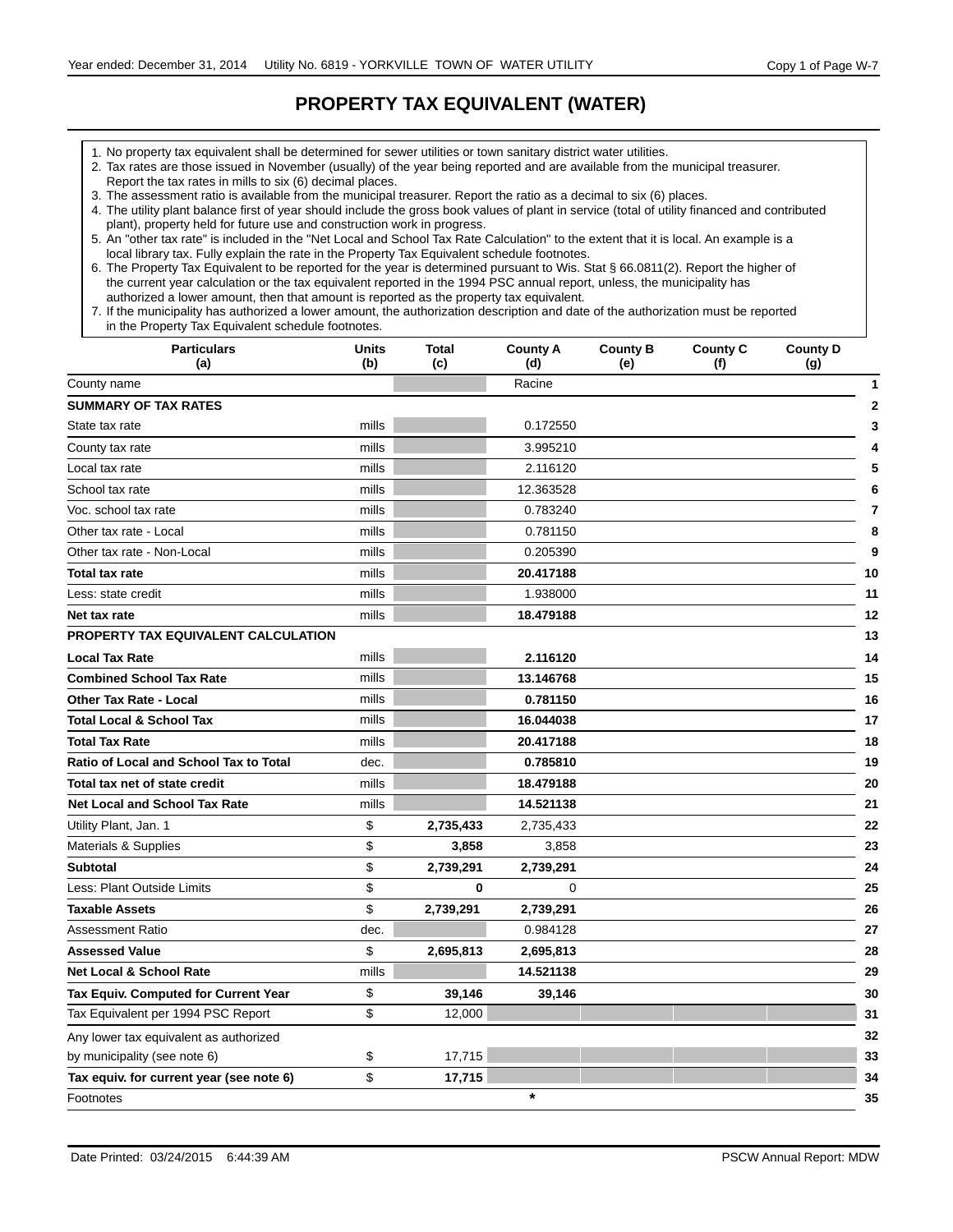### **PROPERTY TAX EQUIVALENT (WATER)**

#### **Property Tax Equivalent (Water) (Page W-07)**

**If Lower Tax Equivalent authorized by municipality is greater than or equal to zero, please explain.**

**The Town of Yorkville approved a resolution which authorizes a lower tax equivalent. The original amount was \$15,500 and was increased to \$17,715. The original resolution is on file with the Public Service Commission.**

**If Other Tax Rate - Local and/or Other Tax Rate - Non-Local are greater than zero, please explain.**

**The public fire protection mill rate is reported separately.**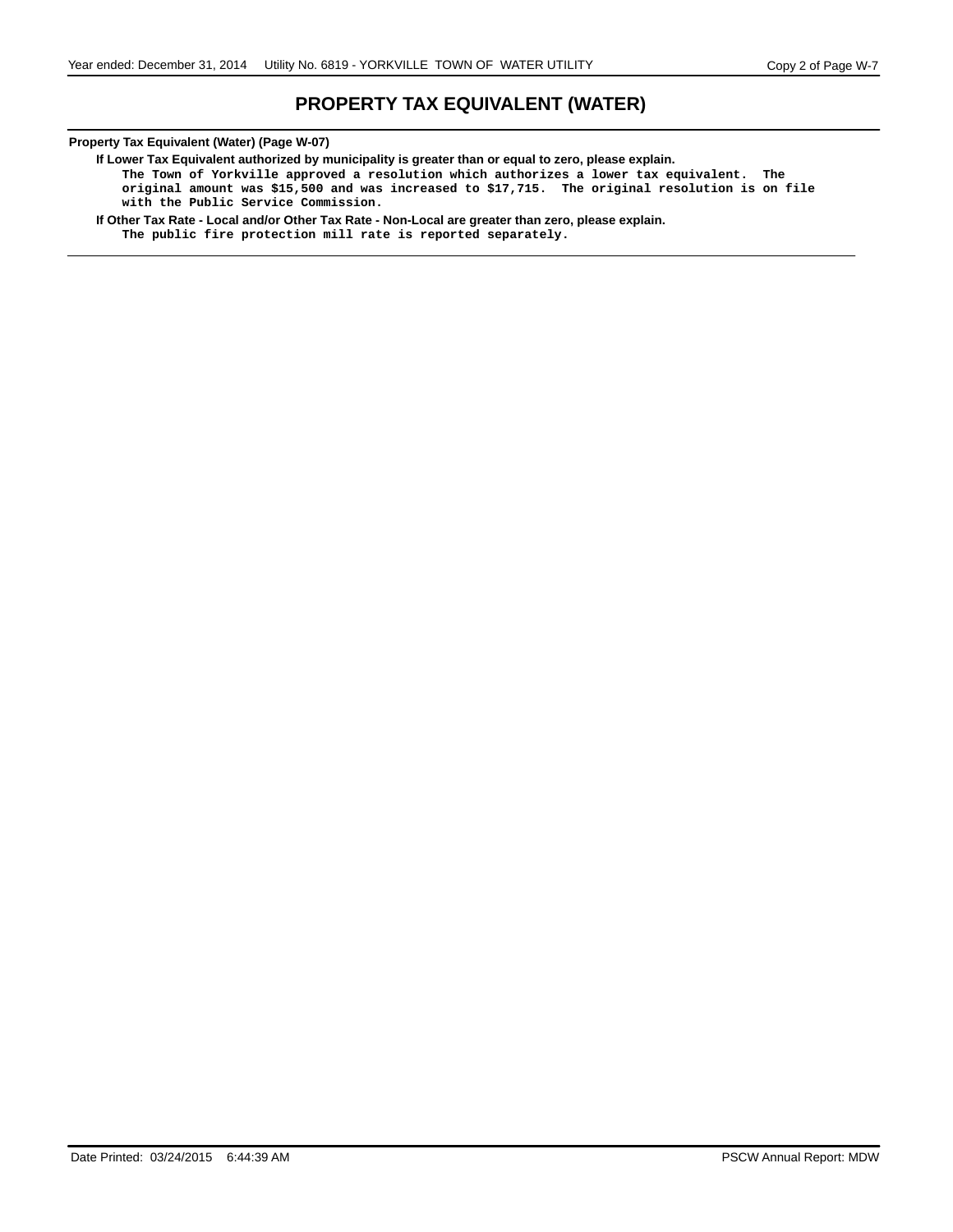# **WATER UTILITY PLANT IN SERVICE --Plant Financed by Utility or Municipality--**

- 1. All adjustments, corrections and reclassifications (including to/from plant financed by contributions) should be reported in Column (f), Adjustments.
- 2. Explain fully as a schedule footnote the nature of all entries reported in Column (f), Adjustments.
- 3. Explain as a schedule footnote the dollar additions and retirements reported in Columns (c) and (e) for each account over \$10,000. If applicable, provide construction authorization.
- total and detail by subaccount as a schedule footnote. 4. Use only the account titles listed. If the utility has subaccounts other than accounts 391.1 and 397.1, combine them into one

| <b>Accounts</b><br>(a)                         | <b>Balance</b><br><b>First of Year</b><br>(b) | <b>Additions</b><br><b>During Year</b><br>(c) | <b>Retirements</b><br><b>During Year</b><br>(e) | <b>Adjustments</b><br>Increase or<br>(Decrease)<br>(f) | <b>Balance</b><br><b>End of Year</b><br>(g) |
|------------------------------------------------|-----------------------------------------------|-----------------------------------------------|-------------------------------------------------|--------------------------------------------------------|---------------------------------------------|
| <b>INTANGIBLE PLANT</b>                        |                                               |                                               |                                                 |                                                        |                                             |
| Organization (301)                             | 0                                             |                                               |                                                 |                                                        | 0                                           |
| Franchises and Consents (302)                  | $\mathbf 0$                                   |                                               |                                                 |                                                        | 0                                           |
| Miscellaneous Intangible Plant (303)           | $\Omega$                                      |                                               |                                                 |                                                        | 0                                           |
| <b>Total Intangible Plant</b>                  | 0                                             | 0                                             | 0                                               | 0                                                      | 0                                           |
| <b>SOURCE OF SUPPLY PLANT</b>                  |                                               |                                               |                                                 |                                                        |                                             |
| Land and Land Rights (310)                     | 0                                             |                                               |                                                 |                                                        | 0                                           |
| Structures and Improvements (311)              | 0                                             |                                               |                                                 |                                                        | 0                                           |
| Collecting and Impounding Reservoirs (312)     | $\mathbf 0$                                   |                                               |                                                 |                                                        | 0                                           |
| Lake, River and Other Intakes (313)            | 0                                             |                                               |                                                 |                                                        | 0                                           |
| Wells and Springs (314)                        | $\mathbf 0$                                   |                                               |                                                 |                                                        | 0                                           |
| Supply Mains (316)                             | $\mathbf 0$                                   |                                               |                                                 |                                                        | 0                                           |
| Other Water Source Plant (317)                 | 0                                             |                                               |                                                 |                                                        | 0<br>10                                     |
| <b>Total Source of Supply Plant</b>            | 0                                             | 0                                             | $\bf{0}$                                        | $\bf{0}$                                               | 0                                           |
| <b>PUMPING PLANT</b>                           |                                               |                                               |                                                 |                                                        |                                             |
| Land and Land Rights (320)                     | 0                                             |                                               |                                                 |                                                        | 0<br>11                                     |
| Structures and Improvements (321)              | 62,520                                        |                                               |                                                 |                                                        | 62,520<br>12                                |
| Other Power Production Equipment (323)         | 0                                             |                                               |                                                 |                                                        | 0<br>13                                     |
| Electric Pumping Equipment (325)               | 149,266                                       | 199,651                                       | 149,266                                         |                                                        | 199,651<br>14                               |
| Diesel Pumping Equipment (326)                 | 0                                             |                                               |                                                 |                                                        | 0<br>15                                     |
| Other Pumping Equipment (328)                  | 2,525                                         |                                               |                                                 |                                                        | 2,525<br>16                                 |
| <b>Total Pumping Plant</b>                     | 214,311                                       | 199,651                                       | 149,266                                         | $\bf{0}$                                               | 264,696                                     |
| <b>WATER TREATMENT PLANT</b>                   |                                               |                                               |                                                 |                                                        |                                             |
| Land and Land Rights (330)                     | 0                                             |                                               |                                                 |                                                        | 17<br>0                                     |
| Structures and Improvements (331)              | 0                                             |                                               |                                                 |                                                        | 0<br>18                                     |
| Sand or Other Media Filtration Equipment (332) | $\mathbf 0$                                   |                                               |                                                 |                                                        | 0<br>19                                     |
| Membrane Filtration Equipment (333)            | $\Omega$                                      |                                               |                                                 |                                                        | 0<br>20                                     |
| Other Water Treatment Equipment (334)          | 0                                             |                                               |                                                 |                                                        | 0<br>21                                     |
| <b>Total Water Treatment Plant</b>             | 0                                             | 0                                             | $\bf{0}$                                        | $\bf{0}$                                               | $\bf{0}$                                    |
| <b>TRANSMISSION AND DISTRIBUTION PLANT</b>     |                                               |                                               |                                                 |                                                        |                                             |
| Land and Land Rights (340)                     | 10,000                                        |                                               |                                                 |                                                        | 10,000<br>22                                |
| Structures and Improvements (341)              | 0                                             |                                               |                                                 |                                                        | 0<br>23                                     |
| Distribution Reservoirs and Standpipes (342)   | 290,873                                       |                                               |                                                 |                                                        | 24<br>290,873                               |
| Transmission and Distribution Mains (343)      | 312,347                                       |                                               |                                                 |                                                        | 312,347<br>25                               |
| Services (345)                                 | 3,639                                         |                                               |                                                 |                                                        | 3,639<br>26                                 |
| Meters (346)                                   | 27,306                                        | 2.747                                         | 1,200                                           |                                                        | 28,853<br>27                                |

Hydrants (348) 40,573 **40,573 28**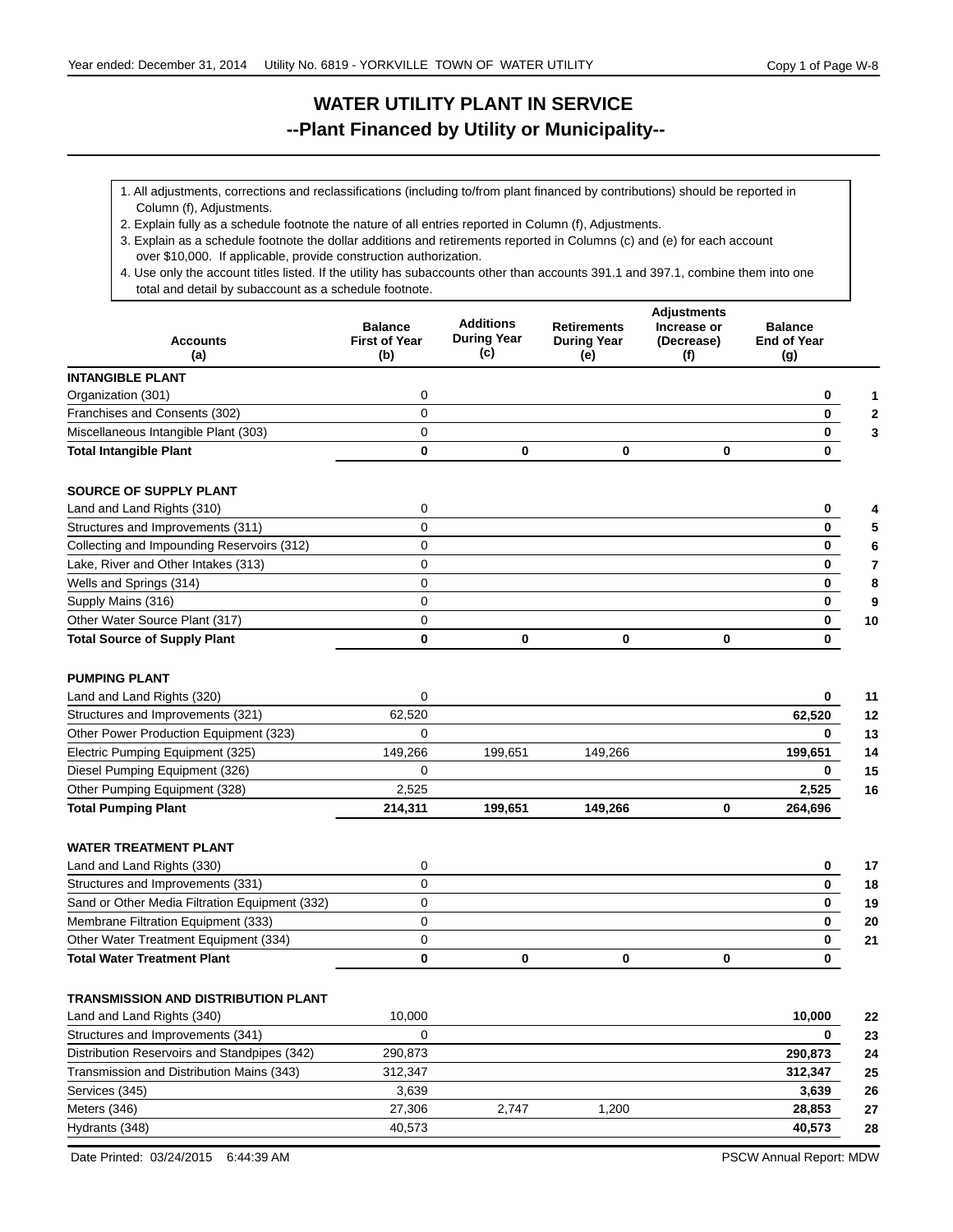# **WATER UTILITY PLANT IN SERVICE --Plant Financed by Utility or Municipality--**

- 1. All adjustments, corrections and reclassifications (including to/from plant financed by contributions) should be reported in Column (f), Adjustments.
- 2. Explain fully as a schedule footnote the nature of all entries reported in Column (f), Adjustments.
- 3. Explain as a schedule footnote the dollar additions and retirements reported in Columns (c) and (e) for each account over \$10,000. If applicable, provide construction authorization.
- total and detail by subaccount as a schedule footnote. 4. Use only the account titles listed. If the utility has subaccounts other than accounts 391.1 and 397.1, combine them into one

| <b>Accounts</b><br>(a)                                      | <b>Balance</b><br><b>First of Year</b><br>(b) | <b>Additions</b><br><b>During Year</b><br>(c) | <b>Retirements</b><br><b>During Year</b><br>(e) | <b>Adjustments</b><br>Increase or<br>(Decrease)<br>(f) | <b>Balance</b><br><b>End of Year</b><br>(g) |    |
|-------------------------------------------------------------|-----------------------------------------------|-----------------------------------------------|-------------------------------------------------|--------------------------------------------------------|---------------------------------------------|----|
| <b>TRANSMISSION AND DISTRIBUTION PLANT</b>                  |                                               |                                               |                                                 |                                                        |                                             |    |
| Other Transmission and Distribution Plant (349)             | 0                                             |                                               |                                                 |                                                        | 0                                           | 29 |
| <b>Total Transmission and Distribution Plant</b>            | 684,738                                       | 2,747                                         | 1,200                                           | 0                                                      | 686,285                                     |    |
| <b>GENERAL PLANT</b>                                        |                                               |                                               |                                                 |                                                        |                                             |    |
| Land and Land Rights (389)                                  | 0                                             |                                               |                                                 |                                                        | 0                                           | 30 |
| Structures and Improvements (390)                           | $\Omega$                                      |                                               |                                                 |                                                        | $\bf{0}$                                    | 31 |
| Office Furniture and Equipment (391)                        | 1,413                                         |                                               |                                                 |                                                        | 1,413                                       | 32 |
| Computer Equipment (391.1)                                  | 0                                             | 9,900                                         |                                                 |                                                        | 9,900                                       | 33 |
| Transportation Equipment (392)                              | 0                                             |                                               |                                                 |                                                        | 0                                           | 34 |
| Stores Equipment (393)                                      | 0                                             |                                               |                                                 |                                                        | 0                                           | 35 |
| Tools, Shop and Garage Equipment (394)                      | 0                                             |                                               |                                                 |                                                        | $\mathbf 0$                                 | 36 |
| Laboratory Equipment (395)                                  | 0                                             |                                               |                                                 |                                                        | 0                                           | 37 |
| Power Operated Equipment (396)                              | $\Omega$                                      |                                               |                                                 |                                                        | $\mathbf 0$                                 | 38 |
| Communication Equipment (397)                               | 0                                             |                                               |                                                 |                                                        | $\mathbf 0$                                 | 39 |
| SCADA Equipment (397.1)                                     | 23,855                                        |                                               |                                                 |                                                        | 23,855                                      | 40 |
| Miscellaneous Equipment (398)                               | 24,611                                        |                                               |                                                 |                                                        | 24,611                                      | 41 |
| <b>Total General Plant</b>                                  | 49,879                                        | 9,900                                         | 0                                               | 0                                                      | 59,779                                      |    |
| Total utility plant in service directly<br>assignable       | 948,928                                       | 212,298                                       | 150,466                                         | 0                                                      | 1,010,760                                   |    |
| Common Utility Plant Allocated to Water<br>Department (300) | 0                                             |                                               |                                                 |                                                        | 0                                           | 42 |
| Total utility plant in service                              | 948,928                                       | 212,298                                       | 150,466                                         | 0                                                      | 1,010,760                                   |    |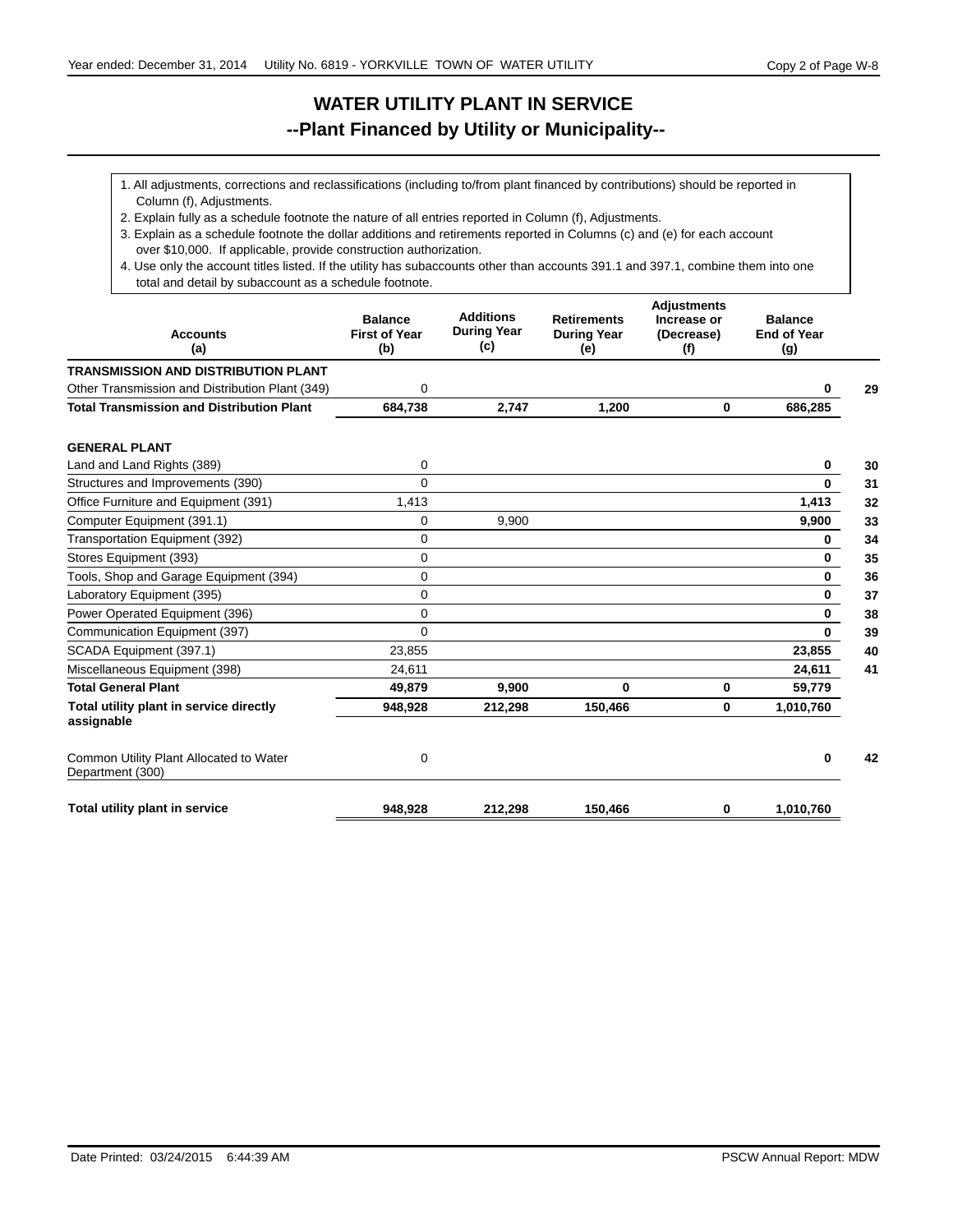# **WATER UTILITY PLANT IN SERVICE --Plant Financed by Utility or Municipality--**

**Water Utility Plant in Service --Plant Financed by Utility or Municipality-- (Page W-08) If Additions for Accounts OTHER than 316, 343, 345, 346 and 348 exceed \$10,000, please explain. If applicable, provide construction authorization.**

**The pump at well #1 was replaced during 2014.**

**If Retirements for Accounts OTHER than 316, 343, 345, 346 or 348 exceed \$10,000, please explain.**

**Same explanation as above.**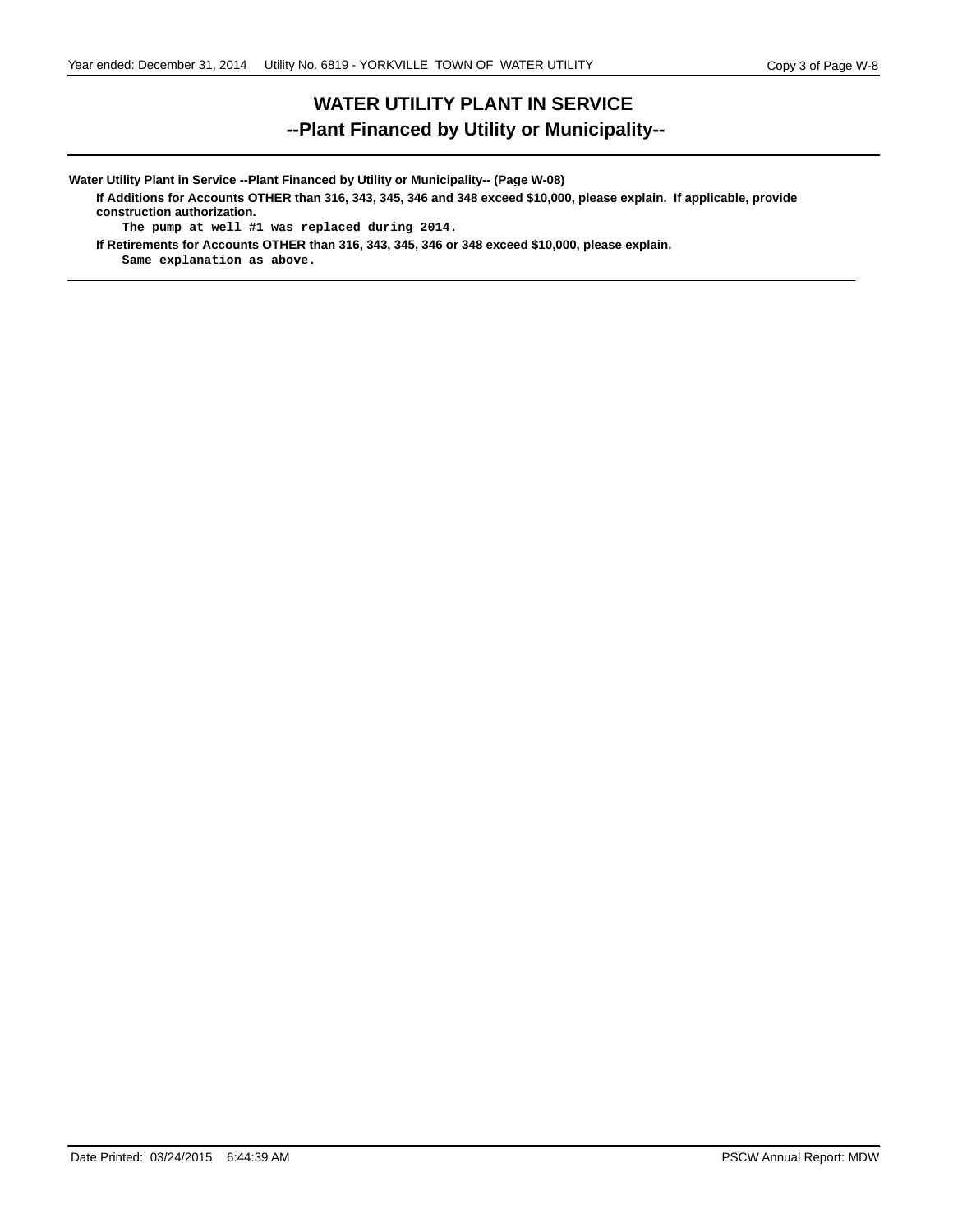# **WATER UTILITY PLANT IN SERVICE --Plant Financed by Contributions--**

- 1. All adjustments, corrections and reclassifications (including to/from plant financed by contributions) should be reported in Column (f), Adjustments.
- 2. Explain fully as a schedule footnote the nature of all entries reported in Column (f), Adjustments.
- 3. Explain as a schedule footnote the dollar additions and retirements reported in Columns (c) and (e) for each account over \$10,000. If applicable, provide construction authorization.
- total and detail by subaccount as a schedule footnote. 4. Use only the account titles listed. If the utility has subaccounts other than accounts 391.1 and 397.1, combine them into one

| <b>Accounts</b><br>(a)                         | <b>Balance</b><br><b>First of Year</b><br>(b) | <b>Additions</b><br><b>During Year</b><br>(c) | <b>Retirements</b><br><b>During Year</b><br>(e) | <b>Adjustments</b><br>Increase or<br>(Decrease)<br>(f) | <b>Balance</b><br><b>End of Year</b><br>(g) |
|------------------------------------------------|-----------------------------------------------|-----------------------------------------------|-------------------------------------------------|--------------------------------------------------------|---------------------------------------------|
| <b>INTANGIBLE PLANT</b>                        |                                               |                                               |                                                 |                                                        |                                             |
| Organization (301)                             | 0                                             |                                               |                                                 |                                                        | 0                                           |
| Franchises and Consents (302)                  | 0                                             |                                               |                                                 |                                                        | 0                                           |
| Miscellaneous Intangible Plant (303)           | 0                                             |                                               |                                                 |                                                        | $\mathbf{0}$                                |
| <b>Total Intangible Plant</b>                  | 0                                             | 0                                             | 0                                               | $\bf{0}$                                               | 0                                           |
| <b>SOURCE OF SUPPLY PLANT</b>                  |                                               |                                               |                                                 |                                                        |                                             |
| Land and Land Rights (310)                     | 0                                             |                                               |                                                 |                                                        | 0                                           |
| Structures and Improvements (311)              | 0                                             |                                               |                                                 |                                                        | $\mathbf 0$                                 |
| Collecting and Impounding Reservoirs (312)     | 0                                             |                                               |                                                 |                                                        | $\mathbf 0$                                 |
| Lake, River and Other Intakes (313)            | 0                                             |                                               |                                                 |                                                        | $\overline{\mathbf{0}}$                     |
| Wells and Springs (314)                        | 0                                             |                                               |                                                 |                                                        | $\overline{\mathbf{0}}$                     |
| Supply Mains (316)                             | 0                                             |                                               |                                                 |                                                        | $\mathbf 0$                                 |
| Other Water Source Plant (317)                 | 0                                             |                                               |                                                 |                                                        | $\mathbf{0}$                                |
| <b>Total Source of Supply Plant</b>            | 0                                             | 0                                             | 0                                               | $\bf{0}$                                               | 0                                           |
| <b>PUMPING PLANT</b>                           |                                               |                                               |                                                 |                                                        |                                             |
| Land and Land Rights (320)                     | 0                                             |                                               |                                                 |                                                        | 0                                           |
| Structures and Improvements (321)              | 89,192                                        |                                               |                                                 |                                                        | 89,192                                      |
| Other Power Production Equipment (323)         | 0                                             |                                               |                                                 |                                                        | 0                                           |
| Electric Pumping Equipment (325)               | 78,755                                        |                                               | 78,755                                          |                                                        | 0                                           |
| Diesel Pumping Equipment (326)                 | 0                                             |                                               |                                                 |                                                        | 0                                           |
| Other Pumping Equipment (328)                  | 0                                             |                                               |                                                 |                                                        | 0                                           |
| <b>Total Pumping Plant</b>                     | 167,947                                       | 0                                             | 78,755                                          | $\bf{0}$                                               | 89,192                                      |
| <b>WATER TREATMENT PLANT</b>                   |                                               |                                               |                                                 |                                                        |                                             |
| Land and Land Rights (330)                     | 0                                             |                                               |                                                 |                                                        | 0                                           |
| Structures and Improvements (331)              | 0                                             |                                               |                                                 |                                                        | 0                                           |
| Sand or Other Media Filtration Equipment (332) | 0                                             |                                               |                                                 |                                                        | 0                                           |
| Membrane Filtration Equipment (333)            | 0                                             |                                               |                                                 |                                                        | 0                                           |
| Other Water Treatment Equipment (334)          | 0                                             |                                               |                                                 |                                                        | 0                                           |
| <b>Total Water Treatment Plant</b>             | 0                                             | 0                                             | 0                                               | $\bf{0}$                                               | 0                                           |
| TRANSMISSION AND DISTRIBUTION PLANT            |                                               |                                               |                                                 |                                                        |                                             |
| Land and Land Rights (340)                     | 0                                             |                                               |                                                 |                                                        | 0                                           |
| Structures and Improvements (341)              | 0                                             |                                               |                                                 |                                                        | 0                                           |
| Distribution Reservoirs and Standpipes (342)   | 468,792                                       |                                               |                                                 |                                                        | 468,792                                     |
| Transmission and Distribution Mains (343)      | 949,567                                       |                                               |                                                 |                                                        | 949,567                                     |
| Services (345)                                 | 94,869                                        |                                               |                                                 |                                                        | 94,869                                      |
| Meters (346)                                   | 0                                             |                                               |                                                 |                                                        | 0                                           |
| Hydrants (348)                                 | 105,330                                       |                                               |                                                 |                                                        | 105,330                                     |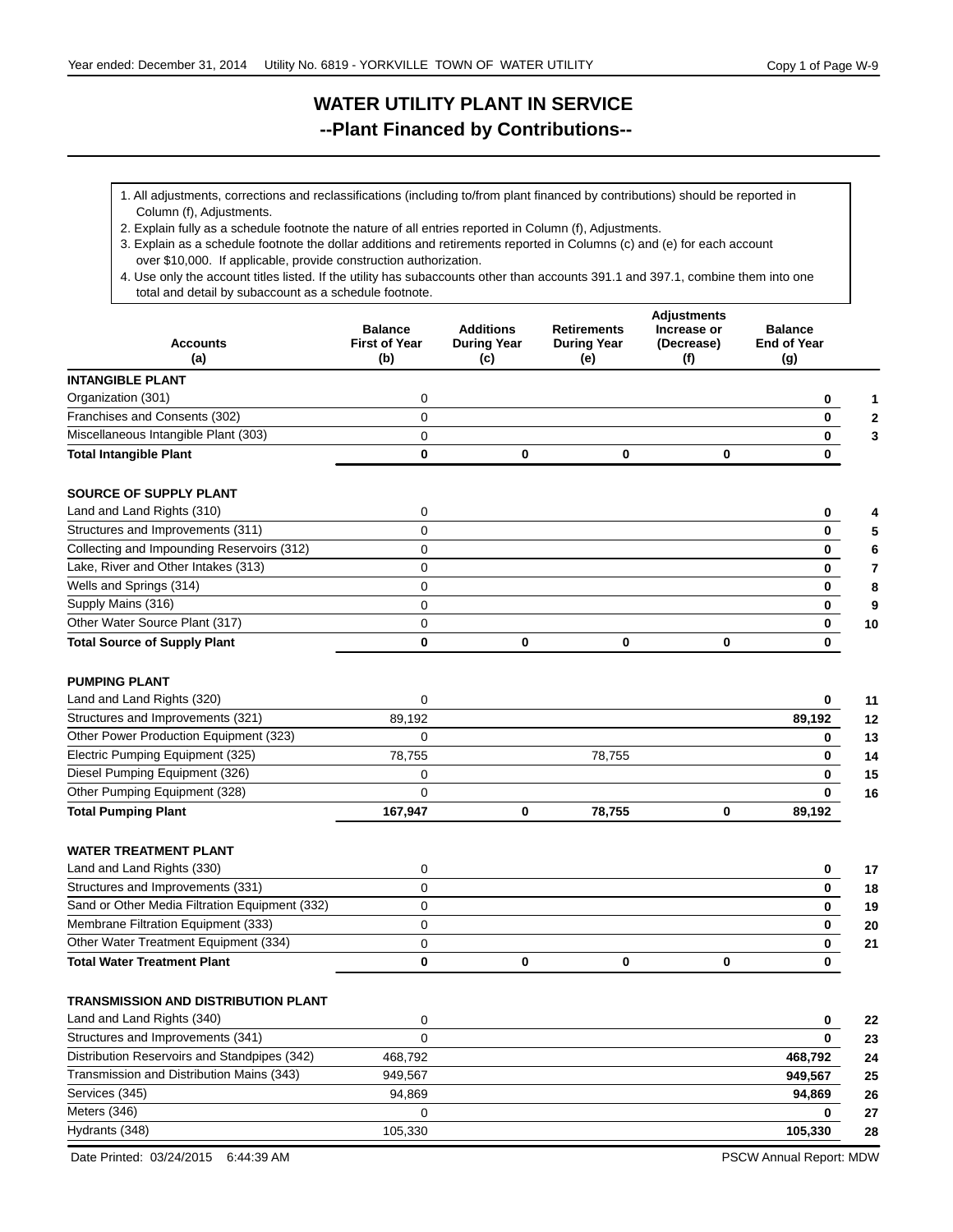# **WATER UTILITY PLANT IN SERVICE --Plant Financed by Contributions--**

- 1. All adjustments, corrections and reclassifications (including to/from plant financed by contributions) should be reported in Column (f), Adjustments.
- 2. Explain fully as a schedule footnote the nature of all entries reported in Column (f), Adjustments.
- 3. Explain as a schedule footnote the dollar additions and retirements reported in Columns (c) and (e) for each account over \$10,000. If applicable, provide construction authorization.
- total and detail by subaccount as a schedule footnote. 4. Use only the account titles listed. If the utility has subaccounts other than accounts 391.1 and 397.1, combine them into one

| <b>Accounts</b><br>(a)                                      | <b>Balance</b><br><b>First of Year</b><br>(b) | <b>Additions</b><br><b>During Year</b><br>(c) | <b>Retirements</b><br><b>During Year</b><br>(e) | <b>Adjustments</b><br>Increase or<br>(Decrease)<br>(f) | <b>Balance</b><br><b>End of Year</b><br>(g) |    |
|-------------------------------------------------------------|-----------------------------------------------|-----------------------------------------------|-------------------------------------------------|--------------------------------------------------------|---------------------------------------------|----|
| <b>TRANSMISSION AND DISTRIBUTION PLANT</b>                  |                                               |                                               |                                                 |                                                        |                                             |    |
| Other Transmission and Distribution Plant (349)             | 0                                             |                                               |                                                 |                                                        | 0                                           | 29 |
| <b>Total Transmission and Distribution Plant</b>            | 1,618,558                                     | 0                                             | 0                                               | $\bf{0}$                                               | 1,618,558                                   |    |
| <b>GENERAL PLANT</b>                                        |                                               |                                               |                                                 |                                                        |                                             |    |
| Land and Land Rights (389)                                  | 0                                             |                                               |                                                 |                                                        | 0                                           | 30 |
| Structures and Improvements (390)                           | 0                                             |                                               |                                                 |                                                        | $\mathbf 0$                                 | 31 |
| Office Furniture and Equipment (391)                        | 0                                             |                                               |                                                 |                                                        | $\mathbf 0$                                 | 32 |
| Computer Equipment (391.1)                                  | $\Omega$                                      |                                               |                                                 |                                                        | $\bf{0}$                                    | 33 |
| Transportation Equipment (392)                              | 0                                             |                                               |                                                 |                                                        | $\mathbf 0$                                 | 34 |
| Stores Equipment (393)                                      | 0                                             |                                               |                                                 |                                                        | $\mathbf 0$                                 | 35 |
| Tools, Shop and Garage Equipment (394)                      | 0                                             |                                               |                                                 |                                                        | $\bf{0}$                                    | 36 |
| Laboratory Equipment (395)                                  | 0                                             |                                               |                                                 |                                                        | $\mathbf 0$                                 | 37 |
| Power Operated Equipment (396)                              | $\Omega$                                      |                                               |                                                 |                                                        | 0                                           | 38 |
| Communication Equipment (397)                               | 0                                             |                                               |                                                 |                                                        | $\mathbf 0$                                 | 39 |
| SCADA Equipment (397.1)                                     | $\Omega$                                      |                                               |                                                 |                                                        | $\mathbf{0}$                                | 40 |
| Miscellaneous Equipment (398)                               | 0                                             |                                               |                                                 |                                                        | 0                                           | 41 |
| <b>Total General Plant</b>                                  | 0                                             | 0                                             | 0                                               | 0                                                      | $\mathbf 0$                                 |    |
| Total utility plant in service directly<br>assignable       | 1,786,505                                     | 0                                             | 78,755                                          | 0                                                      | 1,707,750                                   |    |
| Common Utility Plant Allocated to Water<br>Department (300) | 0                                             |                                               |                                                 |                                                        | 0                                           | 42 |
| Total utility plant in service                              | 1,786,505                                     | 0                                             | 78,755                                          | 0                                                      | 1,707,750                                   |    |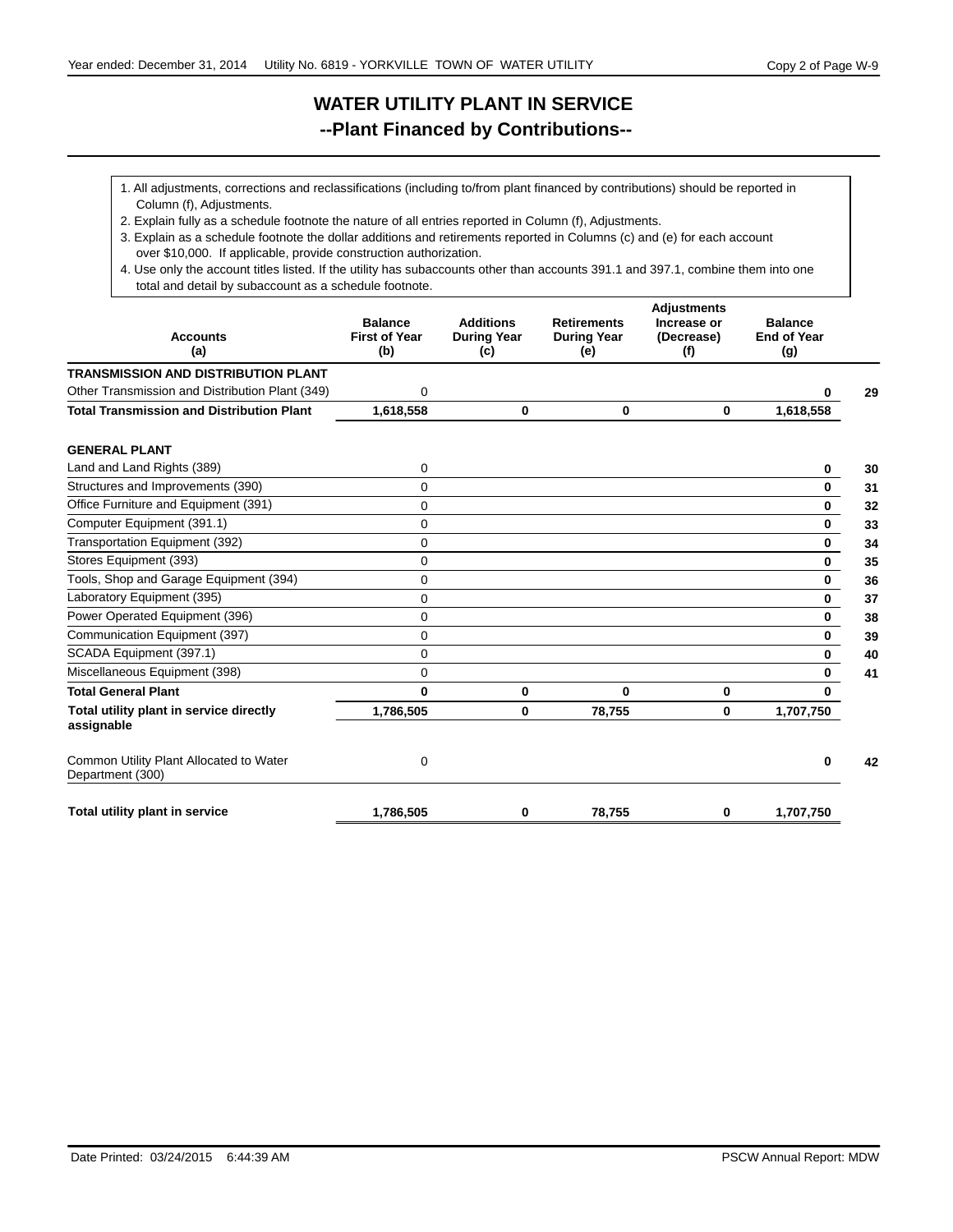# **WATER UTILITY PLANT IN SERVICE --Plant Financed by Contributions--**

#### **Water Utility Plant in Service --Plant Financed by Contributions-- (Page W-09) If Retirements for Accounts OTHER than 316, 343, 345, 346 or 348 exceed \$10,000, please explain. The pump at well #1 was replaced during 2014.**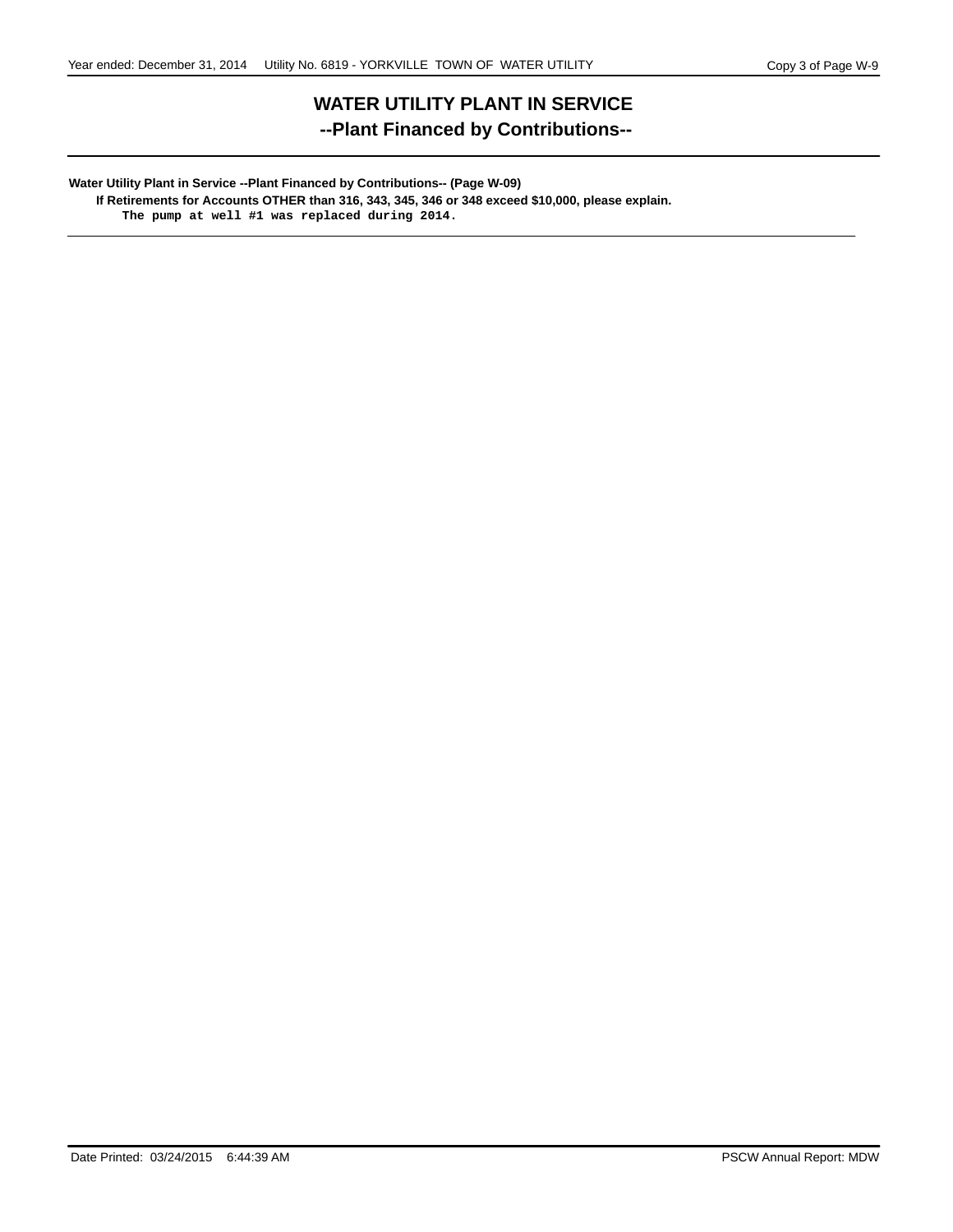# **SOURCES OF WATER SUPPLY - STATISTICS**

Expanded definitions of the three types of accounted-for water reported on this schedule are included in the schedule Help and in the Reference Manual Schedule Reference Sheet.

|                      |                                                            | <b>Sources of Water Supply</b>                           |                                                         |                                                              |    |
|----------------------|------------------------------------------------------------|----------------------------------------------------------|---------------------------------------------------------|--------------------------------------------------------------|----|
| Month<br>(a)         | <b>Purchased Water</b><br><b>Gallons</b><br>(000's)<br>(b) | <b>Surface Water</b><br><b>Gallons</b><br>(000's)<br>(c) | <b>Ground Water</b><br><b>Gallons</b><br>(000's)<br>(d) | <b>Total Gallons</b><br><b>All Methods</b><br>(000's)<br>(e) |    |
| January              | 0                                                          | 0                                                        | 3,089                                                   | 3,089                                                        |    |
| February             | $\Omega$                                                   | 0                                                        | 2,690                                                   | 2,690                                                        |    |
| March                | 0                                                          | 0                                                        | 3,164                                                   | 3,164                                                        |    |
| April                | 0                                                          | 0                                                        | 2,860                                                   | 2,860                                                        |    |
| May                  | 0                                                          | 0                                                        | 3,392                                                   | 3,392                                                        |    |
| June                 | 0                                                          | 0                                                        | 4,766                                                   | 4,766                                                        |    |
| July                 | 0                                                          | 0                                                        | 8,649                                                   | 8,649                                                        |    |
| August               | $\Omega$                                                   | 0                                                        | 7,591                                                   | 7,591                                                        |    |
| September            | 16                                                         | 0                                                        | 6,109                                                   | 6,125                                                        |    |
| October              | 0                                                          | 0                                                        | 3,965                                                   | 3,965                                                        | 10 |
| November             | 0                                                          | 0                                                        | 3,115                                                   | 3,115                                                        | 11 |
| December             | $\Omega$                                                   | 0                                                        | 3,285                                                   | 3,285                                                        | 12 |
| Total annual pumpage | 16                                                         | 0                                                        | 52,675                                                  | 52,691                                                       |    |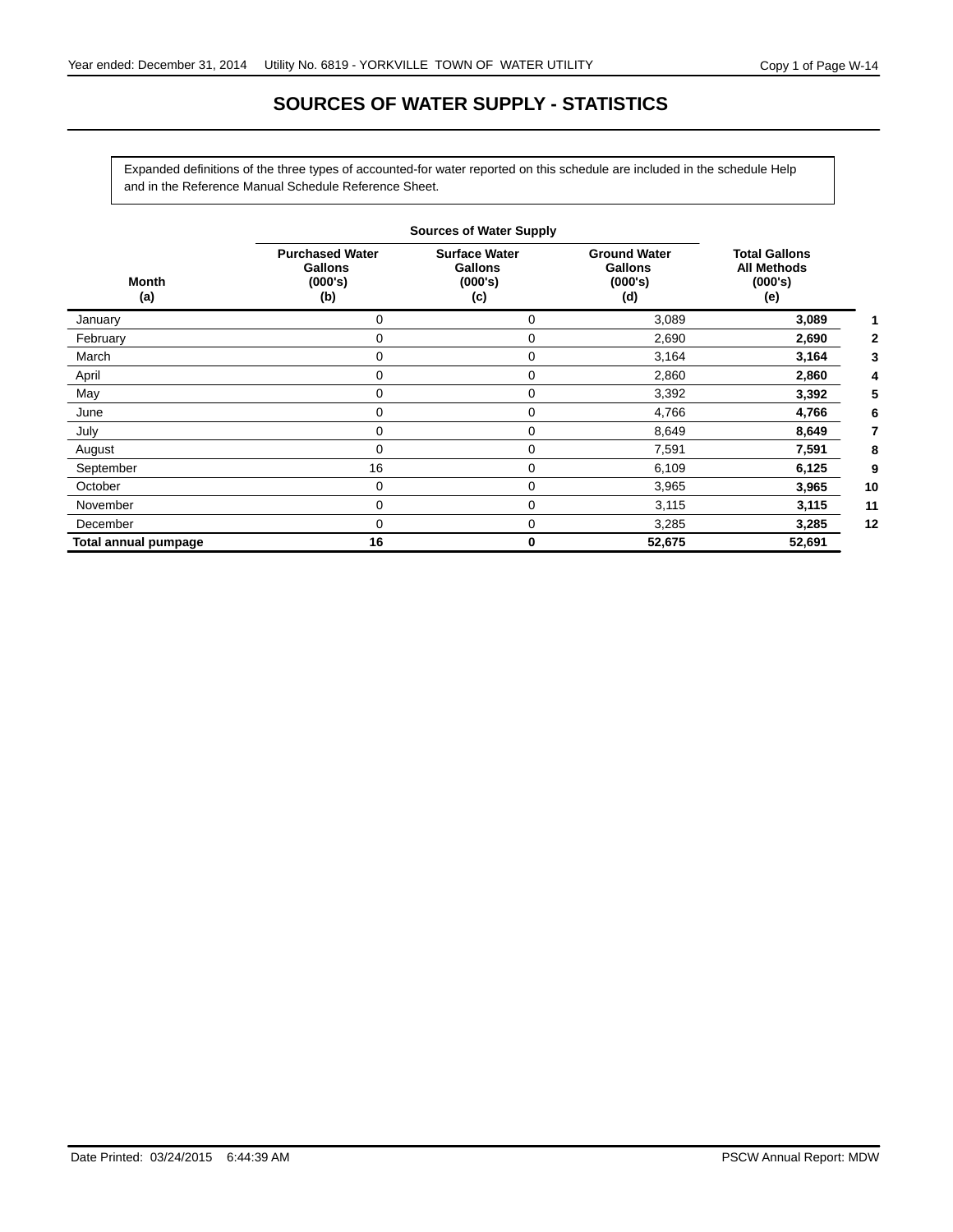# **WATER AUDIT AND OTHER STATISTICS**

- 1. Report actual metered values where possible. If water uses are not metered, estimate values for each line based on best available information. Water entering distribution system must equal the sum of Sales (line 5), Authorized System Uses (line 12) and Water Losses (line 19). For assistance, see AWWW M36 Manual - Water Audits and Loss Control Programs.
- 2. For Gallons used in the treatment process (line 3), estimate water used in production including filter backwash, pumps, and other utility uses before the point of entry to the distribution system.
- maintenance, water used for non-regulated sewer utility and all other unmetered usage that is known to occur and does not fall into one of the other categories listed under Water Usage. 3. For Gallons used for other system uses (line 11), report other unmetered water used for system operation and
- customer meter inaccuracies, data errors, and unknown volumes. Unknown/unaccounted for volumes should be minimized to the extent possible. 4. For Gallons unknown/not accounted for, estimte the volume of water losses due to other real or apparent losses, including

| 0<br>52,691<br>35,999<br>16,692<br>2,500<br>75 |
|------------------------------------------------|
|                                                |
|                                                |
|                                                |
|                                                |
|                                                |
|                                                |
|                                                |
| 1,000                                          |
|                                                |
| 3,575                                          |
|                                                |
|                                                |
| 50                                             |
|                                                |
| 50                                             |
| 13,017                                         |
| 13,117                                         |
| 68%                                            |
| 25%                                            |
|                                                |
|                                                |
|                                                |
|                                                |
|                                                |
|                                                |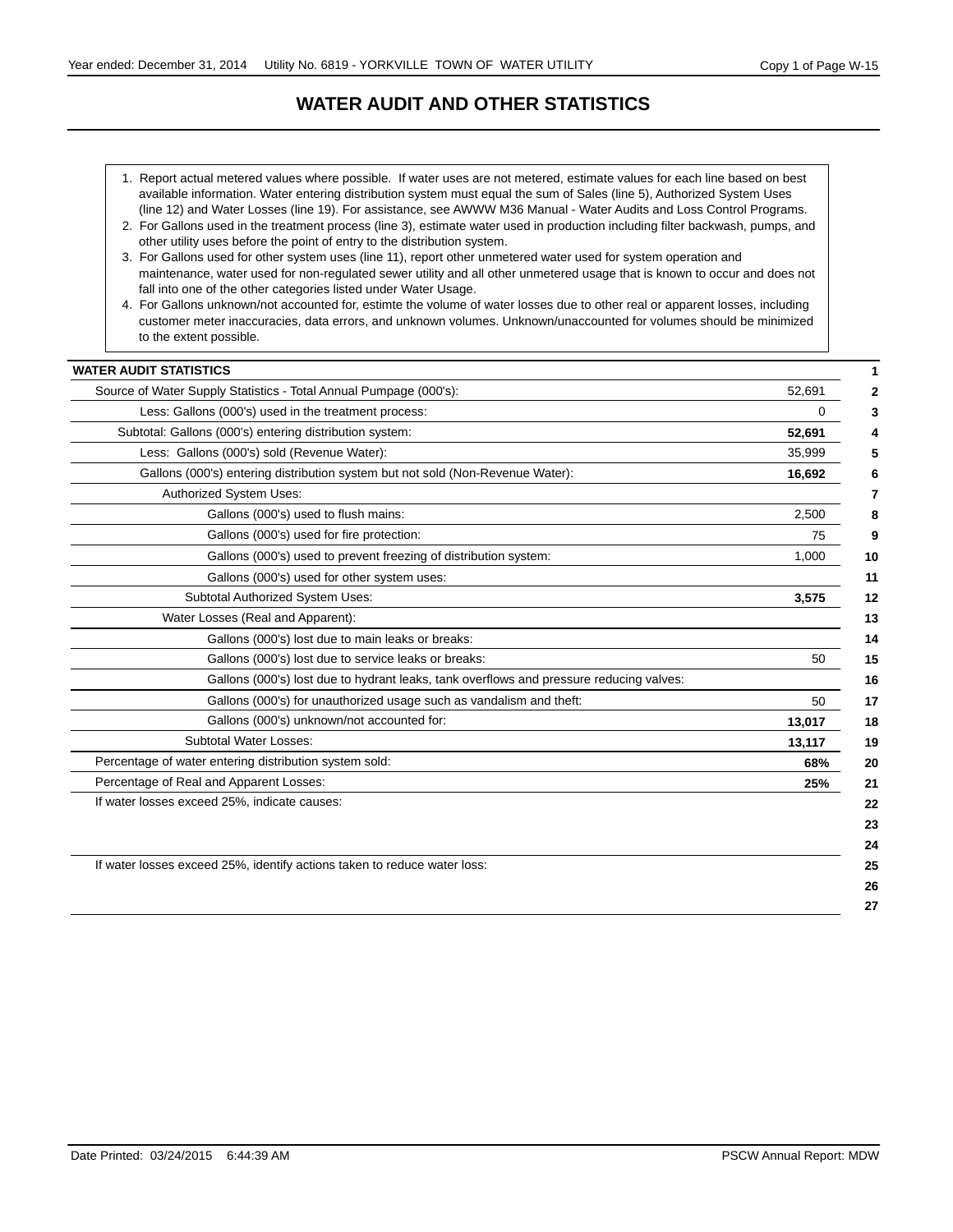# **WATER AUDIT AND OTHER STATISTICS (cont.)**

| <b>OTHER STATISTICS</b>                                                                             |         |
|-----------------------------------------------------------------------------------------------------|---------|
| Maximum gallons pumped by all methods in any one day during reporting year (000 gal.)               | 690     |
| 08/10/2014<br>Date of maximum:                                                                      |         |
| Cause of maximum: Golf course watering                                                              |         |
|                                                                                                     |         |
| Minimum gallons pumped by all methods in any one day during reporting year (000 gal.)               | 0       |
| Date of minimum:<br>05/18/2014                                                                      |         |
| Total KWH used by the utility (include pumping, treatment facilities and other utility operations): | 192,760 |
| If water is purchased:                                                                              |         |
| Vendor Name:<br>RACINE WATER UTILITY                                                                |         |
| Point of Delivery: FIRE HYDRANT                                                                     |         |
| 100%<br>What percentage of purchased water is surface water?                                        |         |
| Number of main breaks repaired this year:                                                           | 0       |
| Number of service breaks repaired this year:                                                        | 0       |
| Population served (estimate the number of individuals within service area):                         |         |
| Inside municipality?                                                                                | 35      |
| Outside municipality?                                                                               |         |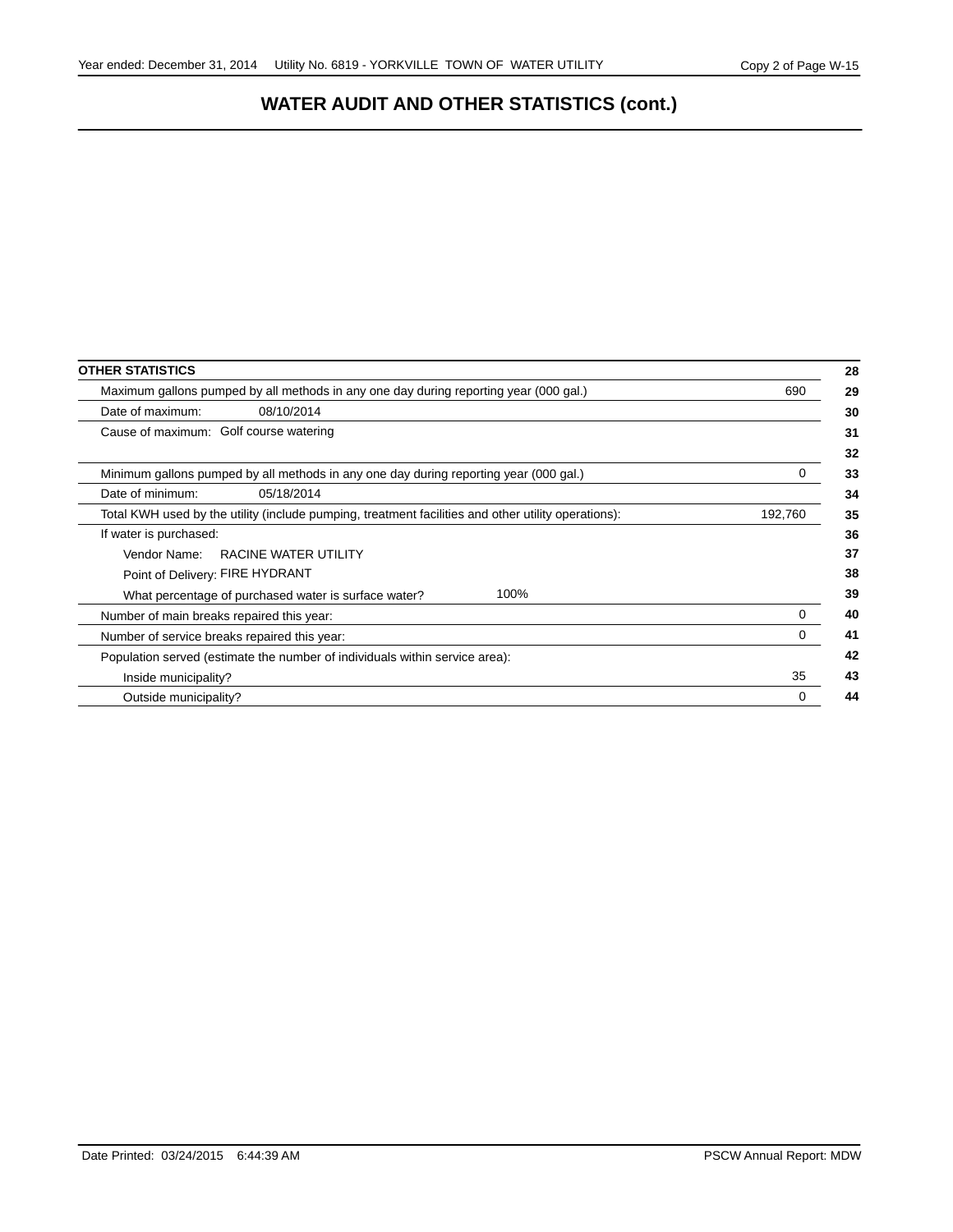### **WATER AUDIT AND OTHER STATISTICS**

#### **Water Audit and Other Statistics (Page W-15)**

**General footnotes**

**The utility has only commercial, industrial, public authority and irrigation customers, so the population reported is the total of those customers.**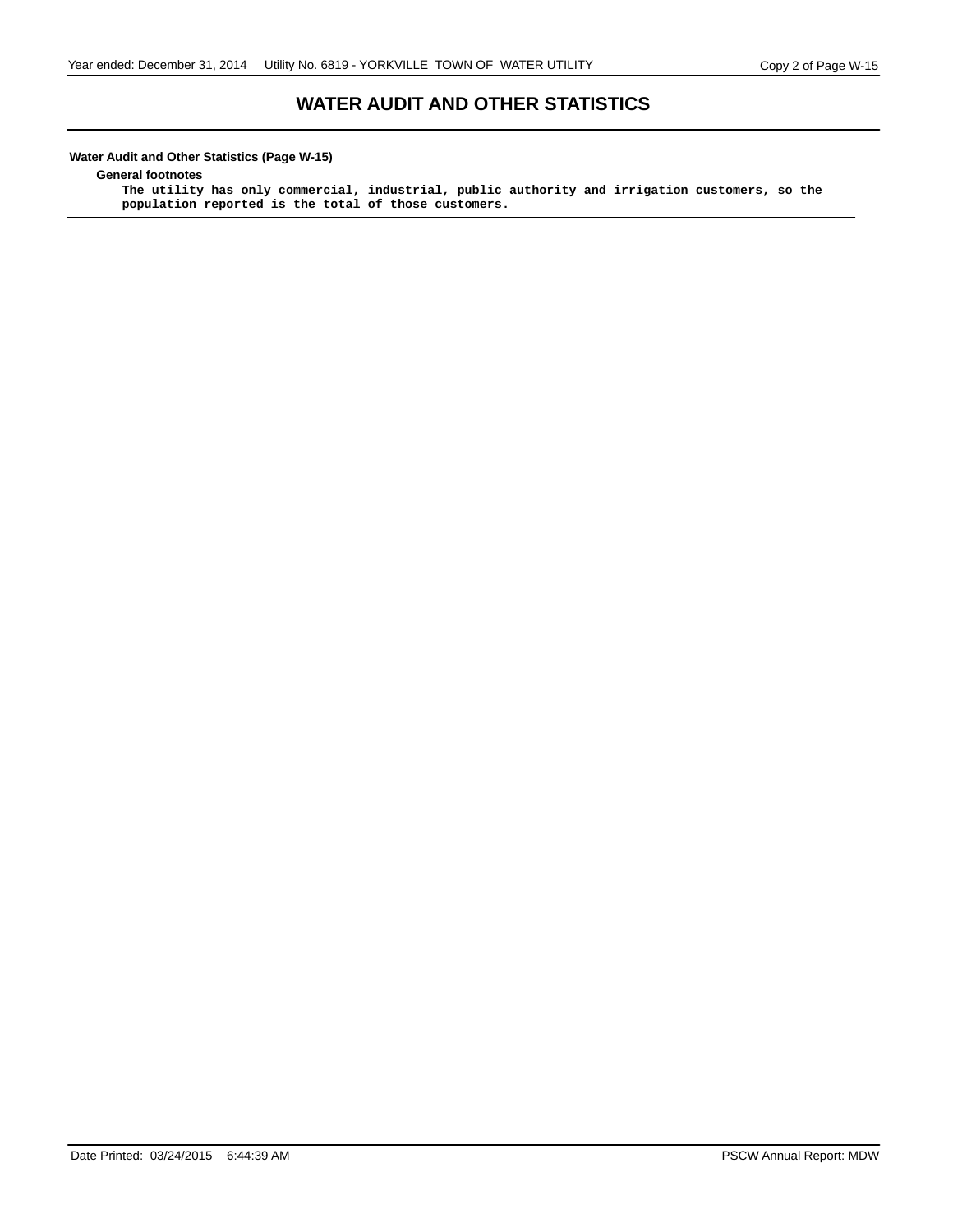# **WATER AUDIT AND OTHER STATISTICS (cont.)**

**This page intentionally left blank**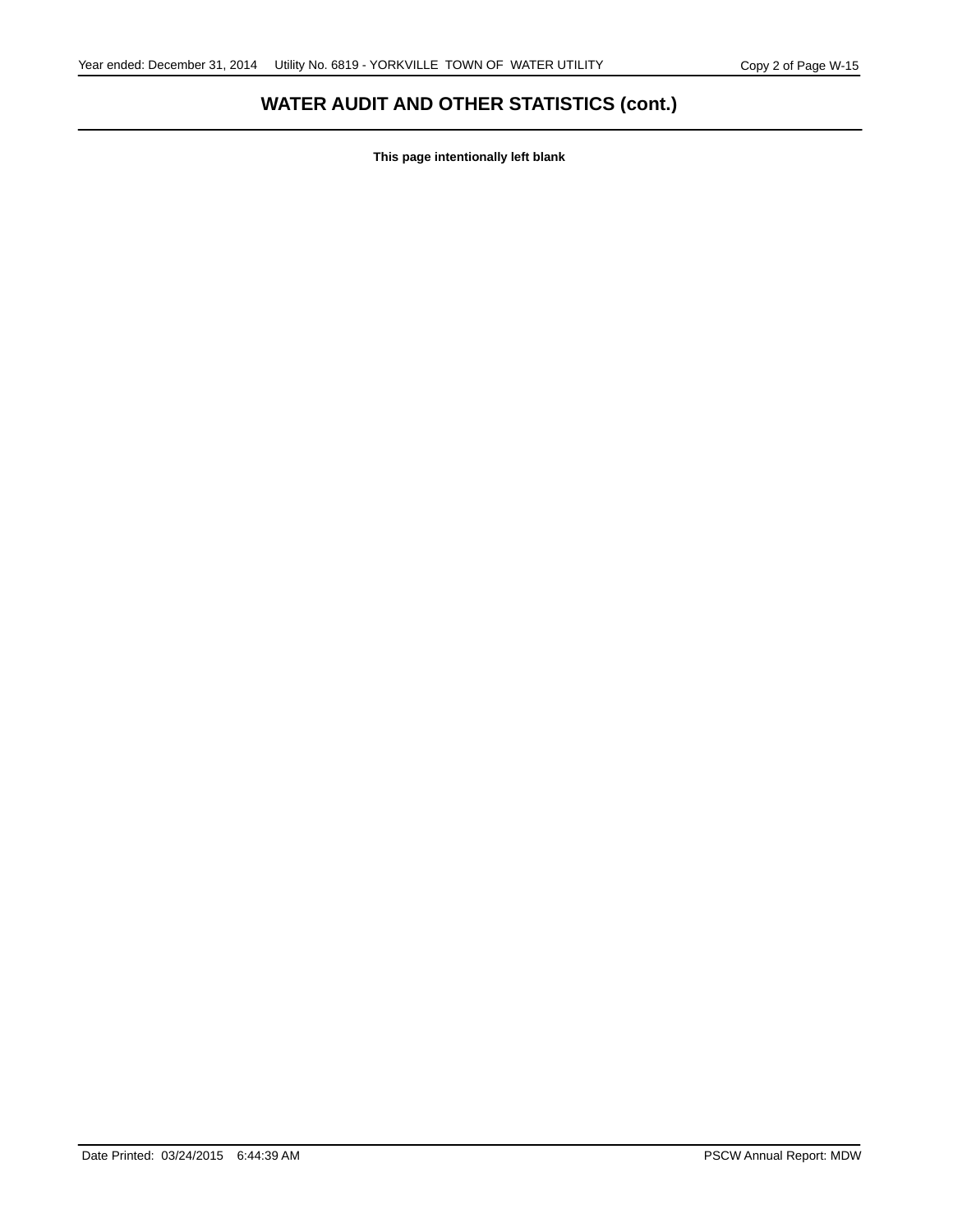## **SOURCES OF WATER SUPPLY - GROUND WATERS**

| <b>Description</b><br>(a) | <b>WDNR Unique</b><br><b>Well Number</b><br>(b | Depth<br>in feet<br>(c) | <b>Well Diameter</b><br>in inches<br>(d) | <b>Yield Per Day</b><br>in gallons<br>(e) | Currently<br>In Service?<br>(f) |  |
|---------------------------|------------------------------------------------|-------------------------|------------------------------------------|-------------------------------------------|---------------------------------|--|
| WELL #1                   | IZ551                                          | .700                    | . .                                      | 950,000                                   | Yes                             |  |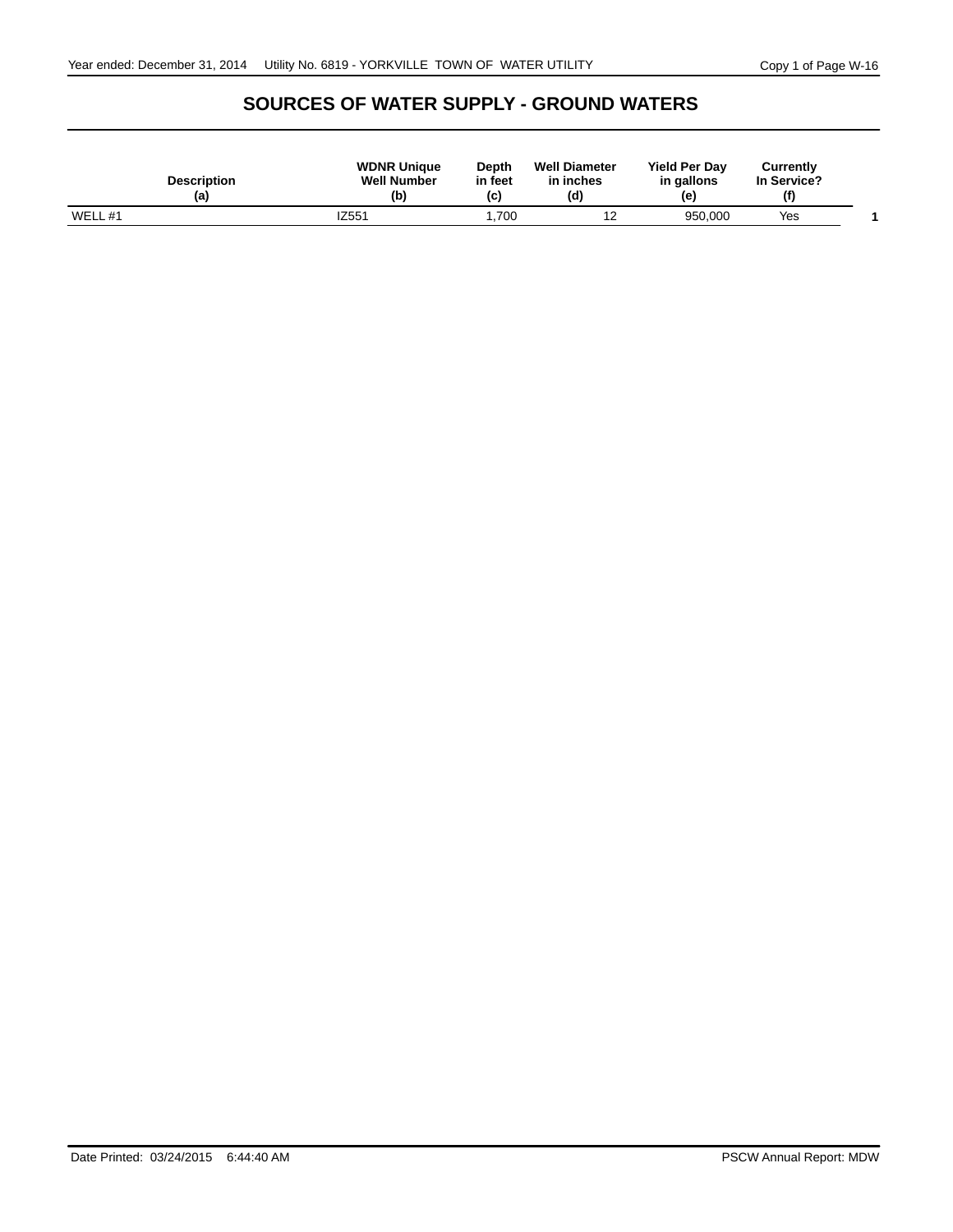# **SOURCES OF WATER SUPPLY - SURFACE WATERS**

|                           |                                               |                                                        | <b>Intakes</b>                                  |                                     |  |
|---------------------------|-----------------------------------------------|--------------------------------------------------------|-------------------------------------------------|-------------------------------------|--|
| <b>Description</b><br>(a) | <b>Identification</b><br><b>Number</b><br>(b) | <b>Distance</b><br><b>From Shore</b><br>in feet<br>(c) | Depth<br><b>Below Surface</b><br>in feet<br>(d) | <b>Diameter</b><br>in inches<br>(e) |  |
| <b>NONE</b>               |                                               |                                                        |                                                 |                                     |  |

Date Printed: 03/24/2015 6:44:40 AM PSCW Annual Report: MDW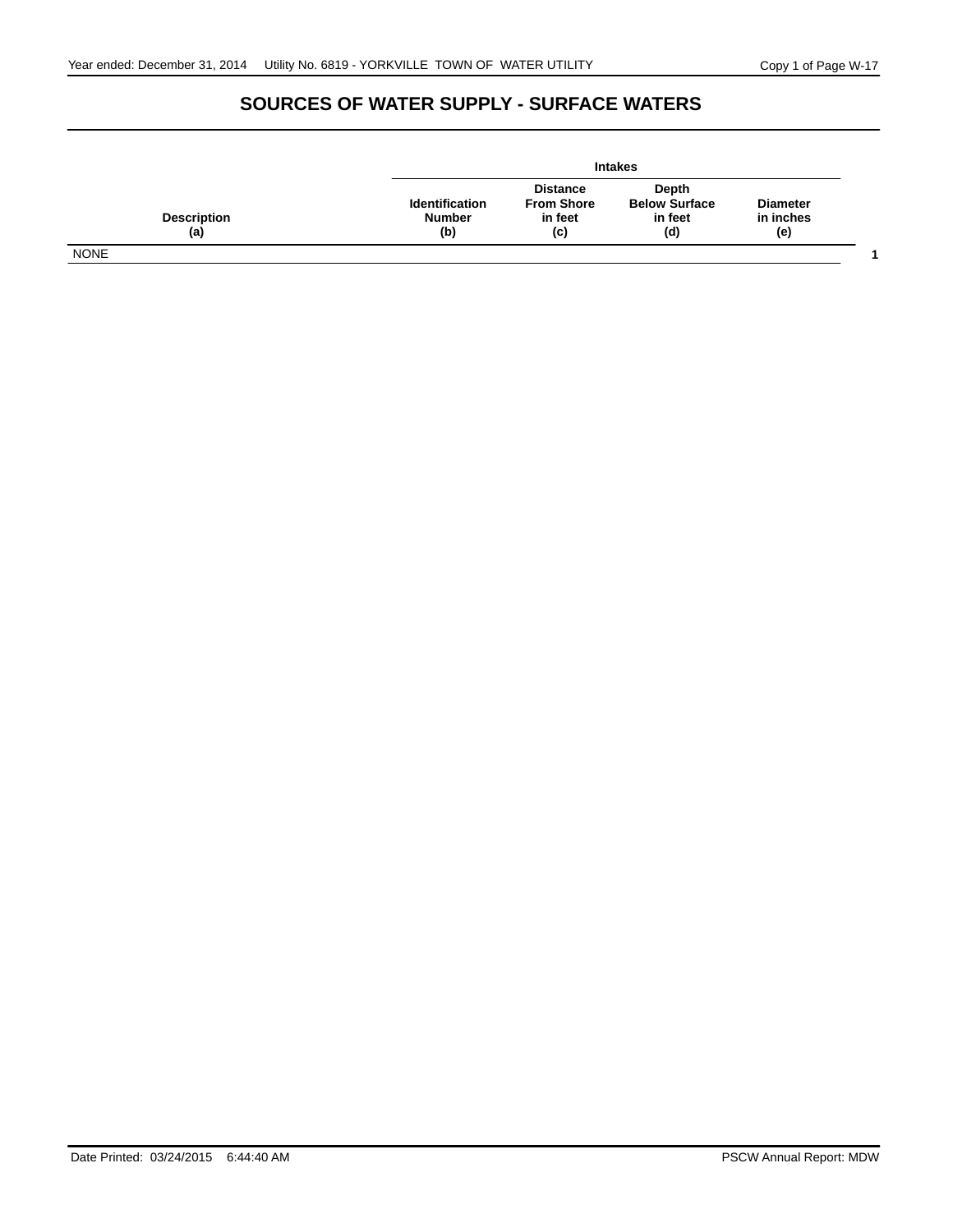## **PUMPING & POWER EQUIPMENT**

1. Use a separate column for each pump.

reservoir or treatment to distribution system, or within distribution system), or S for standby pumping equipment. 2. Indicate purpose of pump by: P for primary (from source to reservoir, treatment or distribution system), B for booster (from

3. Indicate destination (of water pumped) by: R for reservoir, T for treatment or D for distribution system.

| <b>Particulars</b><br>(a) | <b>Unit B</b><br>Unit A<br>(b)<br>(c) |  | Unit C<br>(d) |
|---------------------------|---------------------------------------|--|---------------|
| Identification            | PUMP <sub>#1</sub>                    |  |               |
| Location                  | WELL #1                               |  | 2             |
| Purpose                   | P                                     |  | 3             |
| Destination               | R                                     |  | 4             |
| Pump Manufacturer         | <b>GOULDS</b>                         |  | 5             |
| Year Installed            | 2014                                  |  | 6             |
| Type                      | <b>VERTICAL TURBINE</b>               |  |               |
| Actual Capacity (gpm)     | 900                                   |  | 8             |
| Pump Motor or             |                                       |  | 9             |
| Standby Engine Mfr        | <b>U.S. MOTORS</b>                    |  | 10            |
| Year Installed            | 2014                                  |  | 11            |
| Type                      | <b>ELECTRIC</b>                       |  | 12            |
| Horsepower                | 220                                   |  |               |
| $\star$<br>Footnotes      |                                       |  | 14            |

| <b>Particulars</b><br>(a) | Unit D<br>(b) | Unit E<br>(c) | Unit F<br>(d) |    |
|---------------------------|---------------|---------------|---------------|----|
| Identification            |               |               |               | 15 |
| Location                  |               |               |               | 16 |
| Purpose                   |               |               |               | 17 |
| Destination               |               |               |               | 18 |
| Pump Manufacturer         |               |               |               | 19 |
| Year Installed            |               |               |               | 20 |
| Type                      |               |               |               | 21 |
| Actual Capacity (gpm)     |               |               |               | 22 |
| Pump Motor or             |               |               |               | 23 |
| Standby Engine Mfr        |               |               |               | 24 |
| Year Installed            |               |               |               | 25 |
| Type                      |               |               |               | 26 |
| Horsepower                |               |               |               | 27 |
| Footnotes                 |               |               |               | 28 |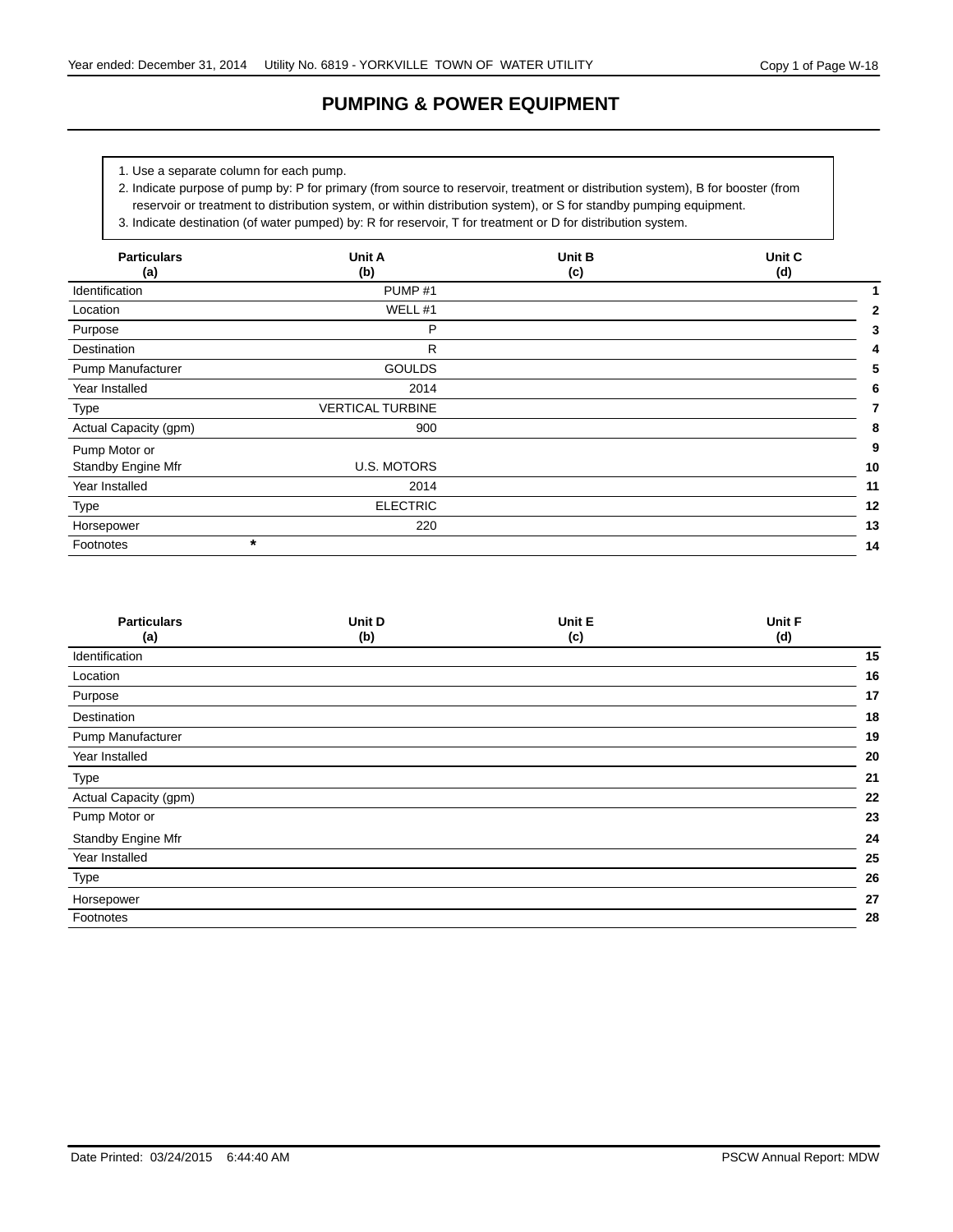# **RESERVOIRS, STANDPIPES AND ELEVATED TANKS**

- 1. Identify as R (reservoir), S (standpipe) & ET (elevated tank).
- 2. Use a separate column for each using additional copies if necessary.
- 3. For primary material, use earthen, steel, concrete or other.

4. Enter elevation difference between highest water level in S or ET, (or R only on an elevated site) and the water main where the connection to the storage begins branching into the distribution system.

| <b>Description</b><br>(a)      | <b>Identification</b><br>Number<br>(b) | Year<br>Constructed<br>(c) | Type<br>(d) | Primary<br><b>Material</b><br>(e) | <b>Elevation</b><br><b>Difference</b><br>in Feet<br>(f) | Total<br>Capacity<br>in Gallons<br>(g) |  |
|--------------------------------|----------------------------------------|----------------------------|-------------|-----------------------------------|---------------------------------------------------------|----------------------------------------|--|
| YORKVILLE WATER UTILITY TOW #1 |                                        | 1994                       | -ET         | <b>STEEL</b>                      | 138                                                     | 750000                                 |  |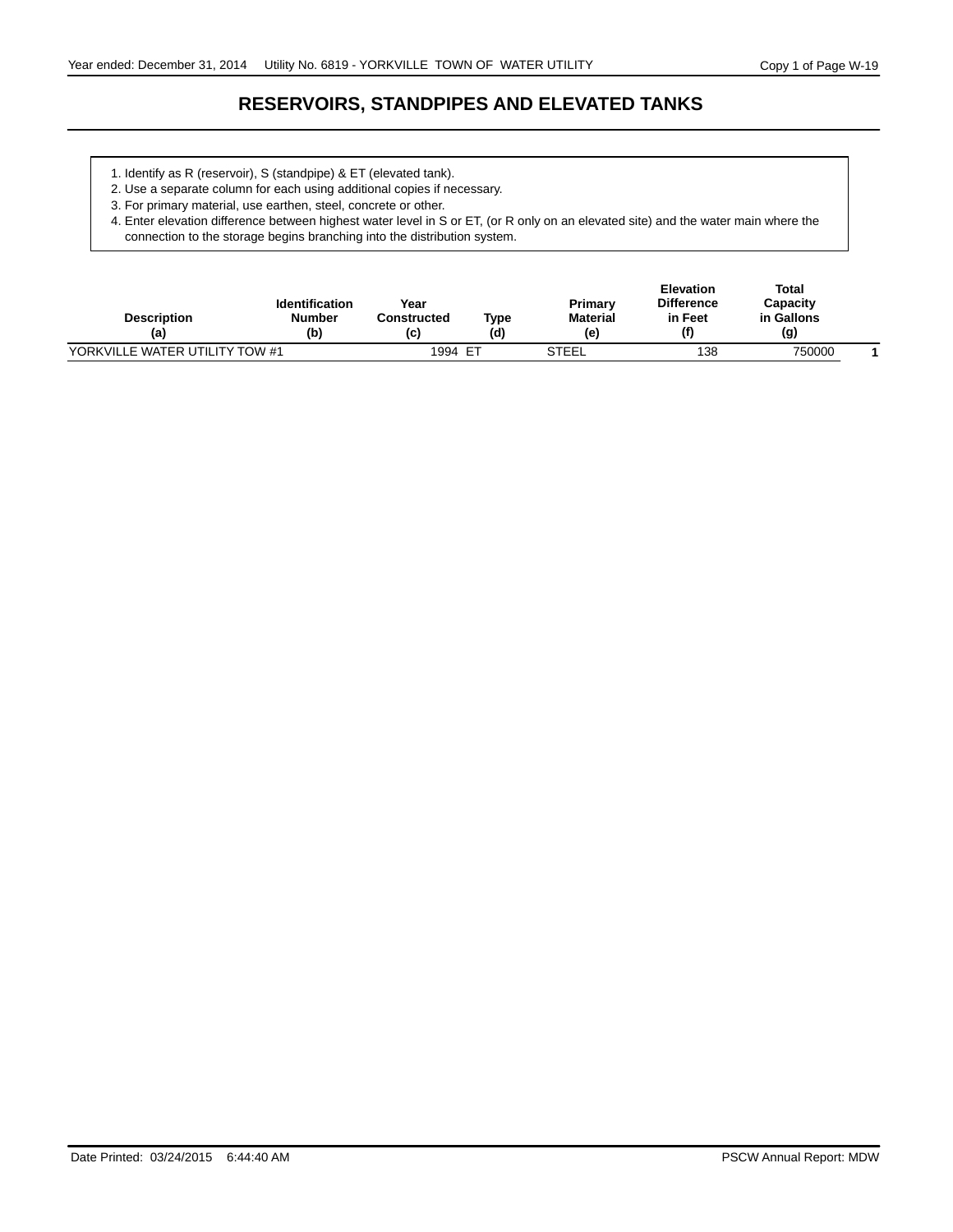## **WATER TREATMENT PLANT**

- 1. Provide a generic description for (a). Do not give specific address or location.
- 2. Please select all that apply for (d) and (e). If Other is selected please explain in Notes (h).

3. Please identify the point of application for each treatment plant for (g). For example, please list each well or central treatment facility served by this unit.

| Unit<br><b>Description</b><br>(a) | Year<br>(b) | Rated<br>Constructed Capacity (mgd)<br>(c) | <b>Disinfection</b><br>(d)             | Other<br>(e)                   | <b>Fluoridated</b><br>(f) | Point of<br><b>Application</b><br>(g) |  |
|-----------------------------------|-------------|--------------------------------------------|----------------------------------------|--------------------------------|---------------------------|---------------------------------------|--|
| <b>NONE</b>                       |             |                                            | Ultraviolet Light  <br>Liquid Chlorine | Sand<br><b>Reverse Osmosis</b> | Yes                       |                                       |  |
|                                   |             |                                            | <b>Gas Chlorine</b>                    | Microfilter                    | $\mathsf{No}$             |                                       |  |
|                                   |             |                                            | Other                                  | Iron and Manganese             |                           |                                       |  |
|                                   |             |                                            | None                                   | Other                          |                           |                                       |  |
|                                   | Notes:      |                                            |                                        |                                |                           |                                       |  |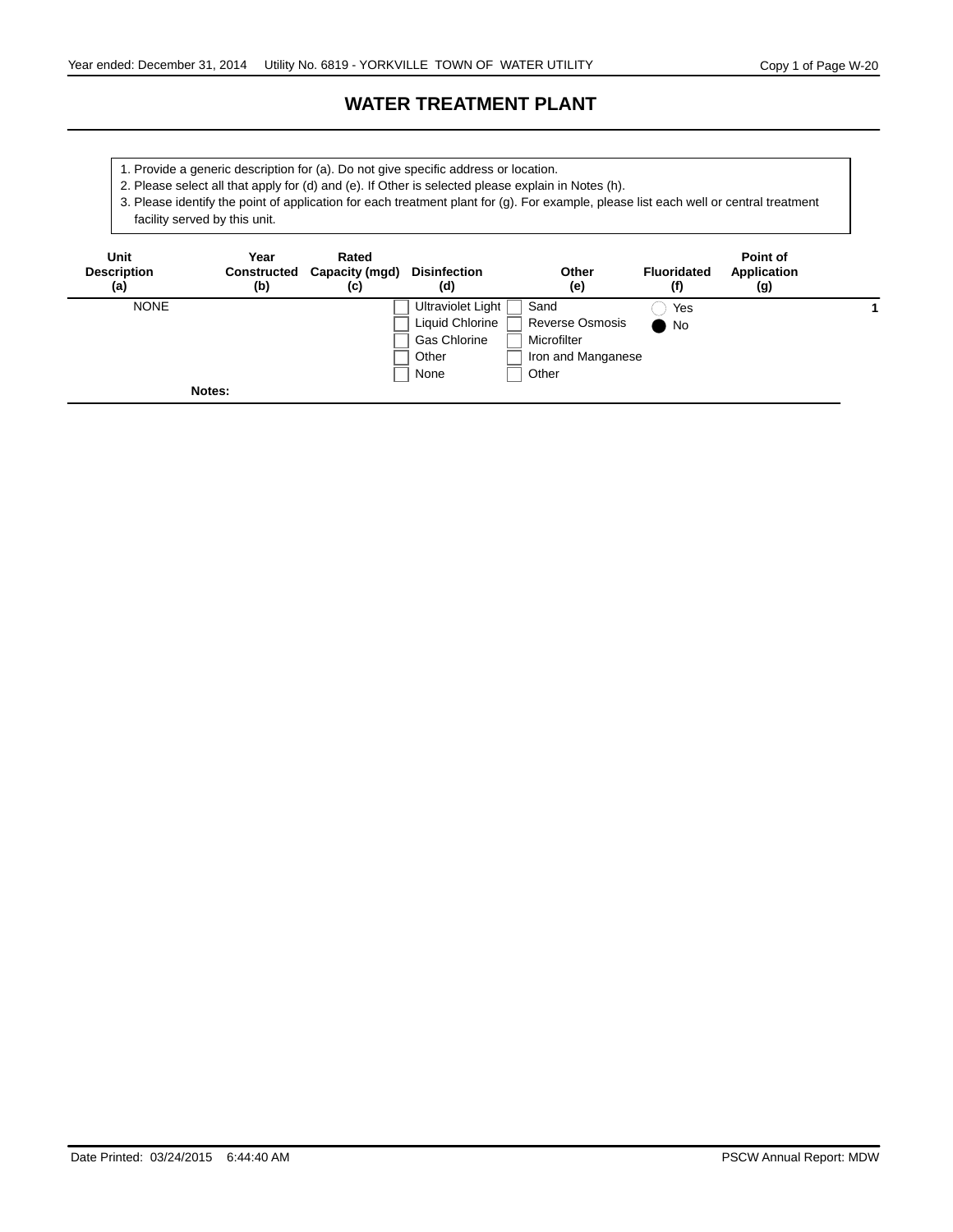### **WATER MAINS**

- 1. Report mains separately by pipe material, function, diameter and either within or outside the municipal boundaries.
- 2. Identify pipe material as: L (Lead), M (Metal for all other metal excluding lead), A (Asbestos-cement), or P (Plastic for plastic and all other non-metal excluding asbestos-cement).
- 3. Identify function as: T (Transmission), D (Distribution) or S (Supply).
- 4. Explain all reported adjustments as a schedule footnote.
- 5. For main additions reported in column (e), as a schedule footnote:
	- a. Explain how the additions were financed.
	- b. If assessed against property owners, explain the basis of the assessments.
	- c. If the assessments are deferred, explain.

|                                      |                                       |                                     |                                |                                    | <b>Number of Feet</b>                       |                                                        |                       |
|--------------------------------------|---------------------------------------|-------------------------------------|--------------------------------|------------------------------------|---------------------------------------------|--------------------------------------------------------|-----------------------|
| Pipe<br><b>Material</b><br>(a)       | <b>Main</b><br><b>Function</b><br>(b) | <b>Diameter</b><br>in Inches<br>(c) | <b>First of</b><br>Year<br>(d) | Added<br><b>During Year</b><br>(e) | <b>Retired</b><br><b>During Year</b><br>(f) | <b>Adjustments</b><br>Increase or<br>(Decrease)<br>(g) | End of<br>Year<br>(h) |
| M                                    | D                                     | 6.000                               | 104                            |                                    |                                             |                                                        | 104                   |
| M                                    | S                                     | 8.000                               | 4,731                          |                                    |                                             |                                                        | 4,731                 |
| M                                    | D                                     | 12.000                              | 17,384                         |                                    |                                             |                                                        | 17,384                |
| M                                    | D                                     | 16.000                              | 550                            |                                    |                                             |                                                        | 550                   |
| <b>Total Within Municipality</b>     |                                       |                                     | 22,769                         | 0                                  |                                             | 0                                                      | 22,769                |
| M                                    | D                                     | 8.000                               | 0                              |                                    |                                             |                                                        |                       |
| M                                    | D                                     | 10.000                              | $\Omega$                       |                                    |                                             |                                                        | 0                     |
| <b>Total Outside of Municipality</b> |                                       |                                     | 0                              | 0                                  | 0                                           | $\bf{0}$                                               | 0                     |
| <b>Total Utility</b>                 |                                       |                                     | 22,769                         | 0                                  | 0                                           | 0                                                      | 22,769                |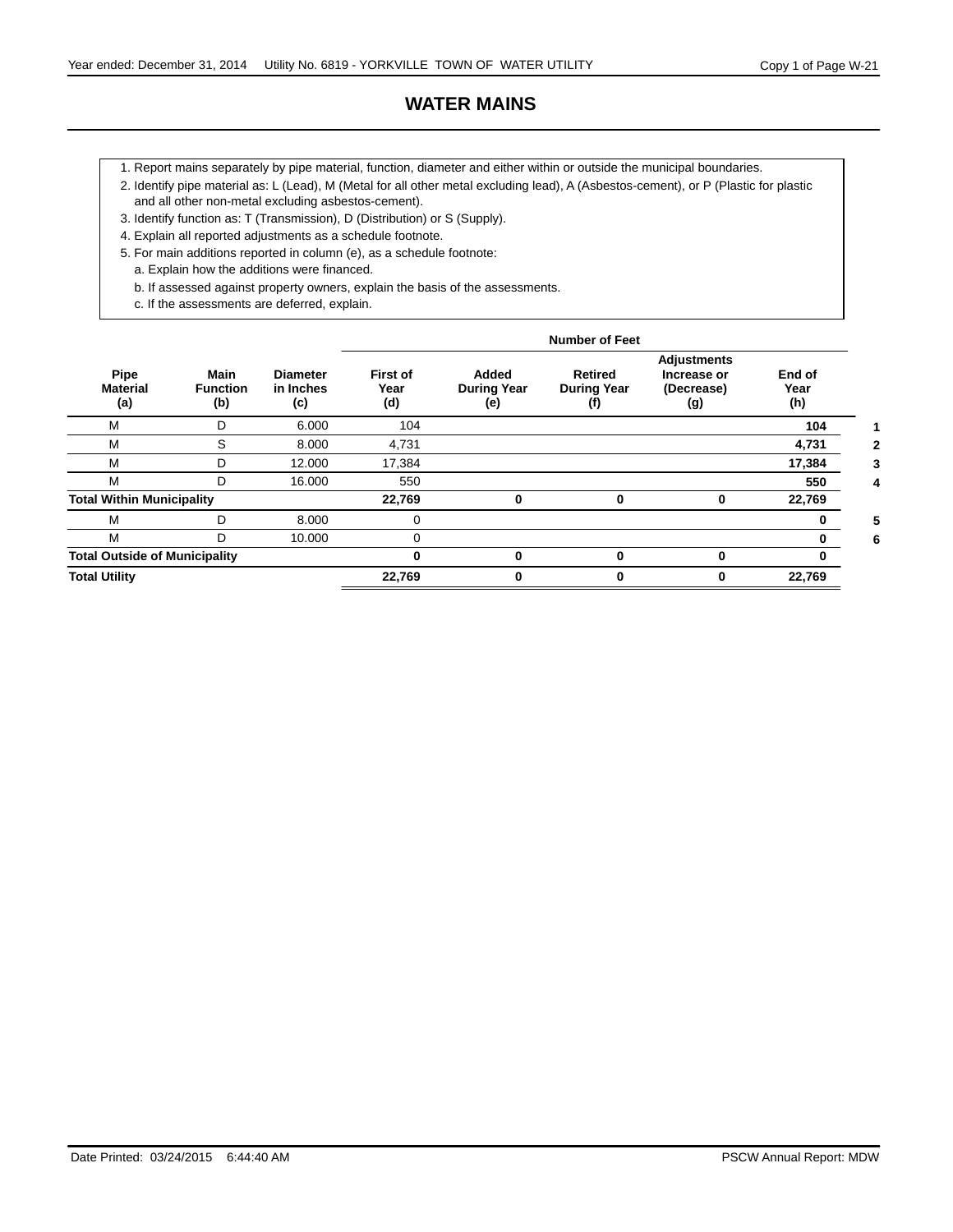# **WATER SERVICES**

- 1. Explain all reported adjustments as a schedule footnote.
- 2. Report in column (h) the number of utility-owned services included in columns (c) through (g) which are temporarily shut off at the curb box or otherwise not in use at end of year.
- 3. For services added during the year in column (d), as a schedule footnote:
	- a. Explain how the additions were financed.
	- b. If assessed against property owners, explain the basis of the assessments.
	- c. If installed by a property owner or developer, explain the basis of recording the cost of the additions, the total amount and the number of services recorded under this method.
	- d. If any were financed by application of Cz-1, provide the total amount recorded and the number of services recorded under this method.
- 4. Report services separately by pipe material and diameter.
- 5. Identify pipe material as: L (Lead), M (Metal for all other metal excluding lead), A (Asbestos-cement) or P (Plastic for plastic and all other non-metal excluding asbestos-cement).

| Pipe<br><b>Material</b><br>(a) | <b>Diameter</b><br>in Inches<br>(b) | First of<br>Year<br>(c) | Added<br><b>During Year</b><br>(d) | <b>Removed or</b><br>Permanently<br><b>Disconnected</b><br><b>During Year</b><br>(e) | <b>Adjustments</b><br>Increase or<br>(Decrease)<br>(f) | End of<br>Year<br>(g) | <b>Utility Owned</b><br><b>Services Not</b><br>In Use at End<br>of Year<br>(h) |
|--------------------------------|-------------------------------------|-------------------------|------------------------------------|--------------------------------------------------------------------------------------|--------------------------------------------------------|-----------------------|--------------------------------------------------------------------------------|
| P                              | 1.000                               | 5                       |                                    |                                                                                      |                                                        |                       |                                                                                |
| P                              | 1.500                               |                         |                                    |                                                                                      |                                                        |                       |                                                                                |
| P                              | 2.000                               | 9                       |                                    |                                                                                      |                                                        | 9                     |                                                                                |
| P                              | 3.000                               |                         |                                    |                                                                                      |                                                        |                       |                                                                                |
| P                              | 4.000                               |                         |                                    |                                                                                      |                                                        |                       |                                                                                |
| P                              | 6.000                               |                         |                                    |                                                                                      |                                                        |                       |                                                                                |
| P                              | 8.000                               | 9                       |                                    |                                                                                      |                                                        | 9                     | 6                                                                              |
| P                              | 10.000                              | 8                       |                                    |                                                                                      |                                                        | 8                     |                                                                                |
| <b>Total Utility</b>           |                                     | 38                      |                                    | 0                                                                                    | 0                                                      | 38                    |                                                                                |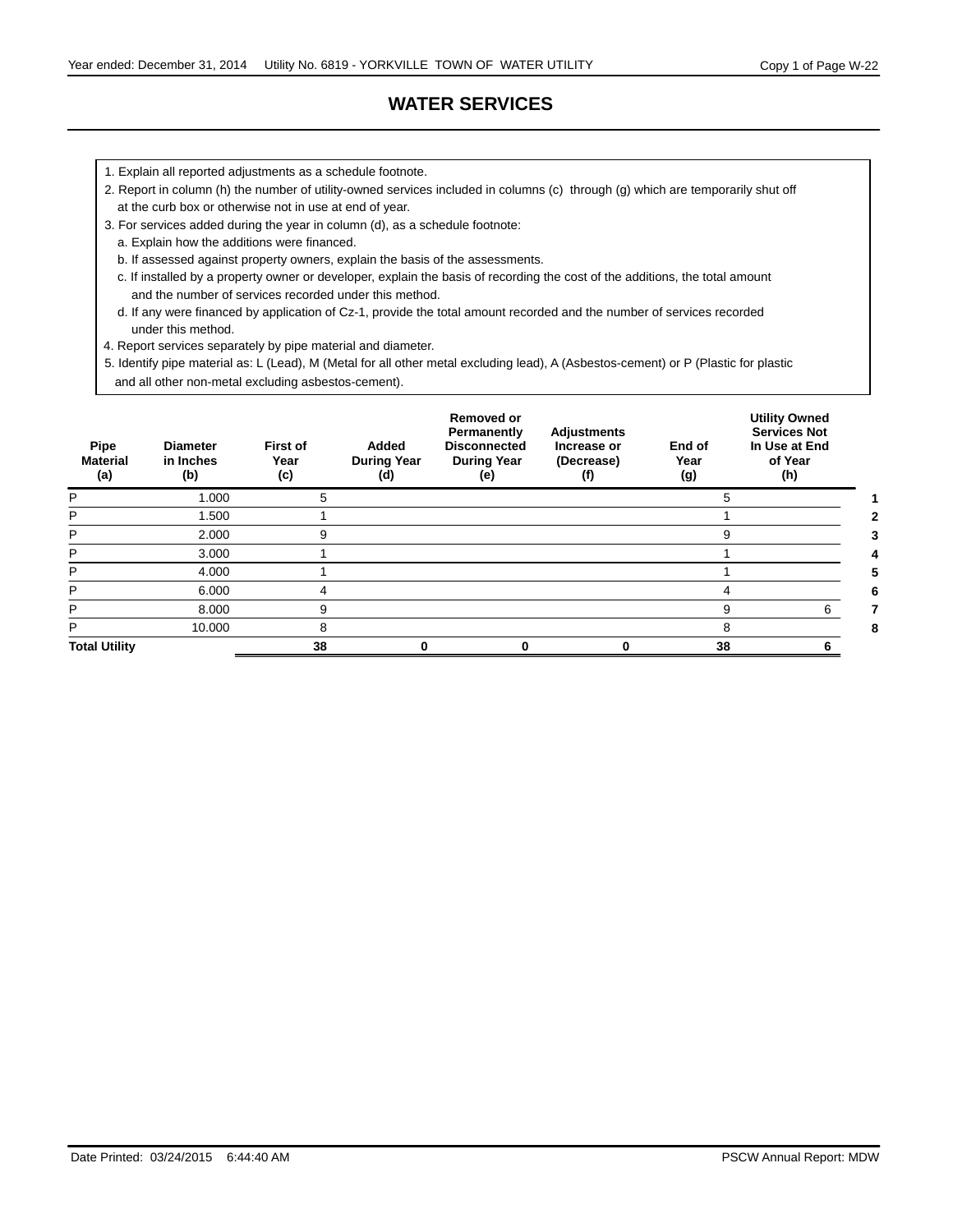### **METERS**

- 1. Include in Columns (b), (c), (d), (e) and (f) meters in stock as well as those in service.
- 2. Report in Column (c) all meters purchased during the year and in Column (d) all meters junked, sold or otherwise permanently retired during the year.
- 3. Use Column (e) to show correction to previously reported meter count because of inventory or property record corrections.

**Number of Utility-Owned Meters**

#### **(a) (b) (c) (d) (e) (f) Adjustments** degese) **Size of Meter Retired During Year** Added During Year **First of Year End of Year (g) Tested Duing Year** 0.625 2 **2** 0 **1** 0.750 1 **1** 0 **2** 1.000 7 **7** 1 **3** 1.500 5 **5** 0 **4** 2.000 17 1 1 **17** 6 **5** 2.500 1 **1** 0 **6** 3.000 3 **3** 1 **7** 6.000 0 **0** 0 **8 Total: 36 1 1 0 36 8**

1) Indicate your residential meter replacement schedule:

Meters tested once every 10 years and replaced as needed

All meters replaced within 20 years of installation

Other schedule as approved by PSC

 $-2$ ) Indicate the method(s) used to read customer meters (select all that apply):

- $\boxtimes$  Manually remote register
- $\boxtimes$  Manually inside the premises
- $\boxtimes$  Radio Frequency drive or walk-by technology
- Radio Frequency fixed network or other automatic infrastructure (AMI)

**Other**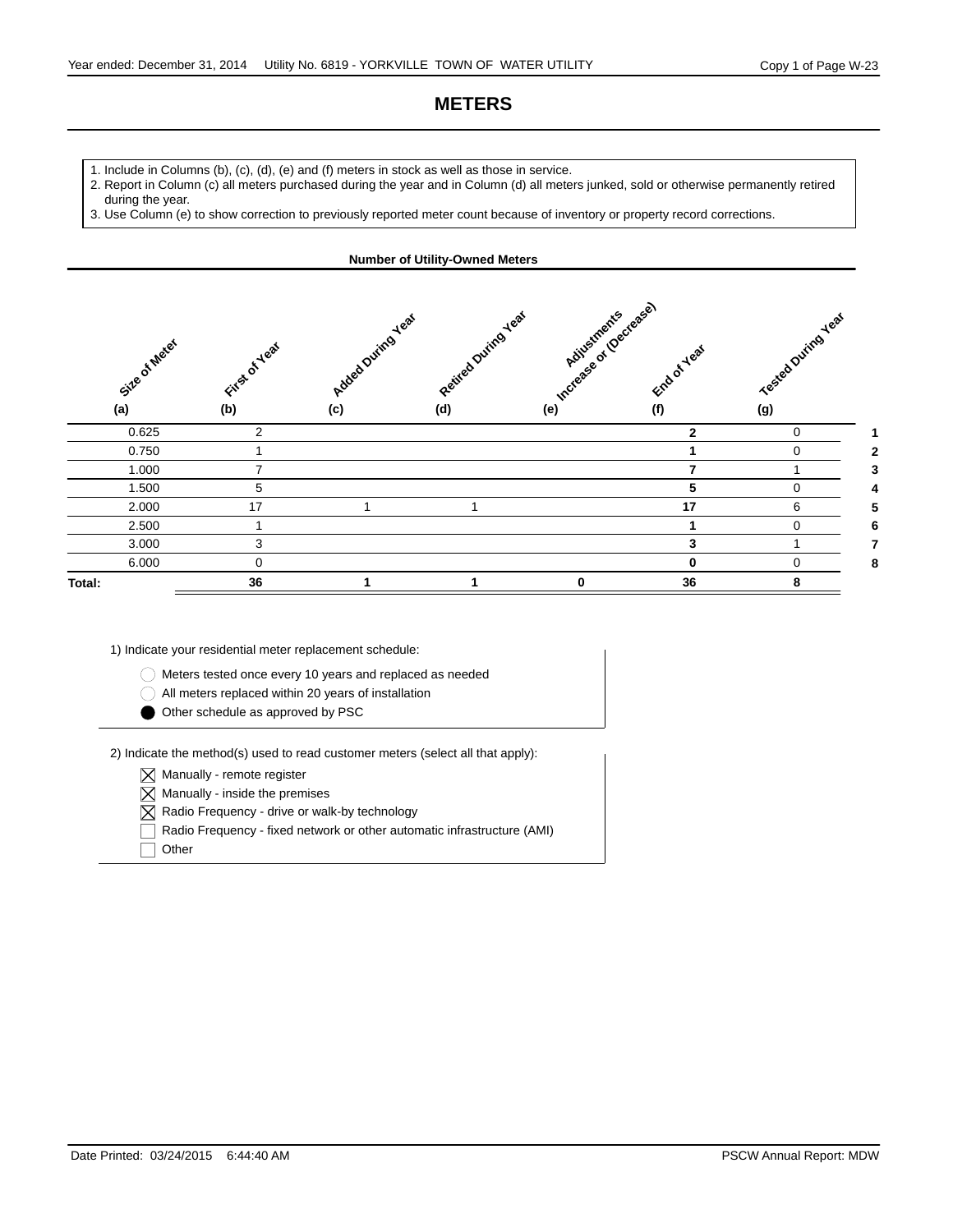# **METERS (cont.)**

- 4. Totals by size in Column (f) should equal same size totals in Column (o).
- 5. Explain all reported adjustments as a schedule footnote.
- 6. Do not include station meters in the meter inventory used to complete these tables.

|                      | <b>Classification of All Meters at End of Year by Customers</b> |                   |                   |                         |             |                                              |                         |                             |             |                                     |   |
|----------------------|-----------------------------------------------------------------|-------------------|-------------------|-------------------------|-------------|----------------------------------------------|-------------------------|-----------------------------|-------------|-------------------------------------|---|
| Size of Meter<br>(h) | Residential<br>(i)                                              | Commercial<br>(j) | Industrial<br>(k) | Public Authority<br>(1) | (m)         | Multiparity Residential<br>Irrigation<br>(n) | <b>Wholesale</b><br>(o) | Interno d Vility Vse<br>(p) | (q)         | In Stock and Deduct Material<br>(r) |   |
| 0.625                | 0                                                               | $\overline{2}$    | 0                 | $\mathbf 0$             | 0           | 0                                            | 0                       | 0                           | 0           | $\mathbf{2}$                        |   |
| 0.750                | 0                                                               | 0                 | $\Omega$          | $\Omega$                | $\Omega$    | 0                                            | 0                       |                             | $\Omega$    |                                     | 2 |
| 1.000                | 0                                                               | $\overline{7}$    | $\Omega$          | $\Omega$                | $\Omega$    | 0                                            | 0                       | $\Omega$                    | $\Omega$    | $\overline{7}$                      | 3 |
| 1.500                | 0                                                               | 5                 | $\Omega$          | $\Omega$                | $\Omega$    | 0                                            | 0                       | $\Omega$                    | $\Omega$    | 5                                   | 4 |
| 2.000                | 0                                                               | 11                |                   | 4                       | $\mathbf 0$ |                                              | 0                       | $\Omega$                    | $\mathbf 0$ | 17                                  | 5 |
| 2.500                | 0                                                               | 0                 | $\Omega$          | $\Omega$                | $\Omega$    | 0                                            | 0                       |                             | $\Omega$    | 1                                   | 6 |
| 3.000                | 0                                                               | $\overline{2}$    |                   | $\Omega$                | 0           | 0                                            | 0                       | $\Omega$                    | 0           | $\mathbf{3}$                        | 7 |
| 6.000                | 0                                                               | $\Omega$          | $\Omega$          | $\Omega$                | $\Omega$    | 0                                            | $\Omega$                | $\Omega$                    | $\Omega$    | $\bf{0}$                            | 8 |
| Total:               | 0                                                               | 27                | $\mathbf{2}$      | 4                       | 0           |                                              | 0                       | $\mathbf{2}$                | 0           | 36                                  |   |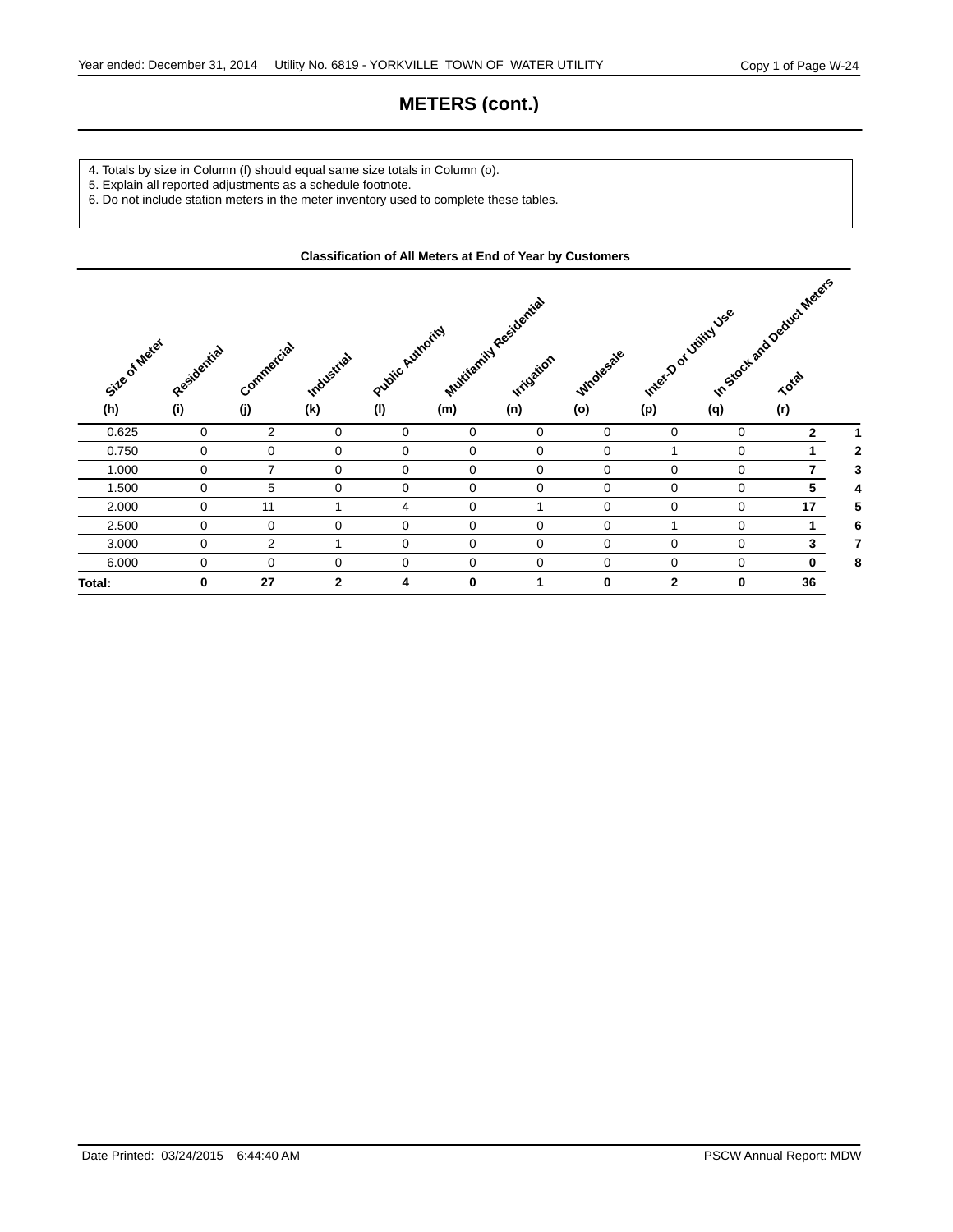#### **METERS**

**Meters (Page W-23)**

**Ss. PSC 185.83(2) states "Station meters shall be maintained to ensure reasonable accuracy and shall have the accuracy checked at least once every 2 years." Are all station meters being tested every two years? Answer yes or no. If no, please explain.**

**Yes, the utility has one station meter and it is tested every other year.**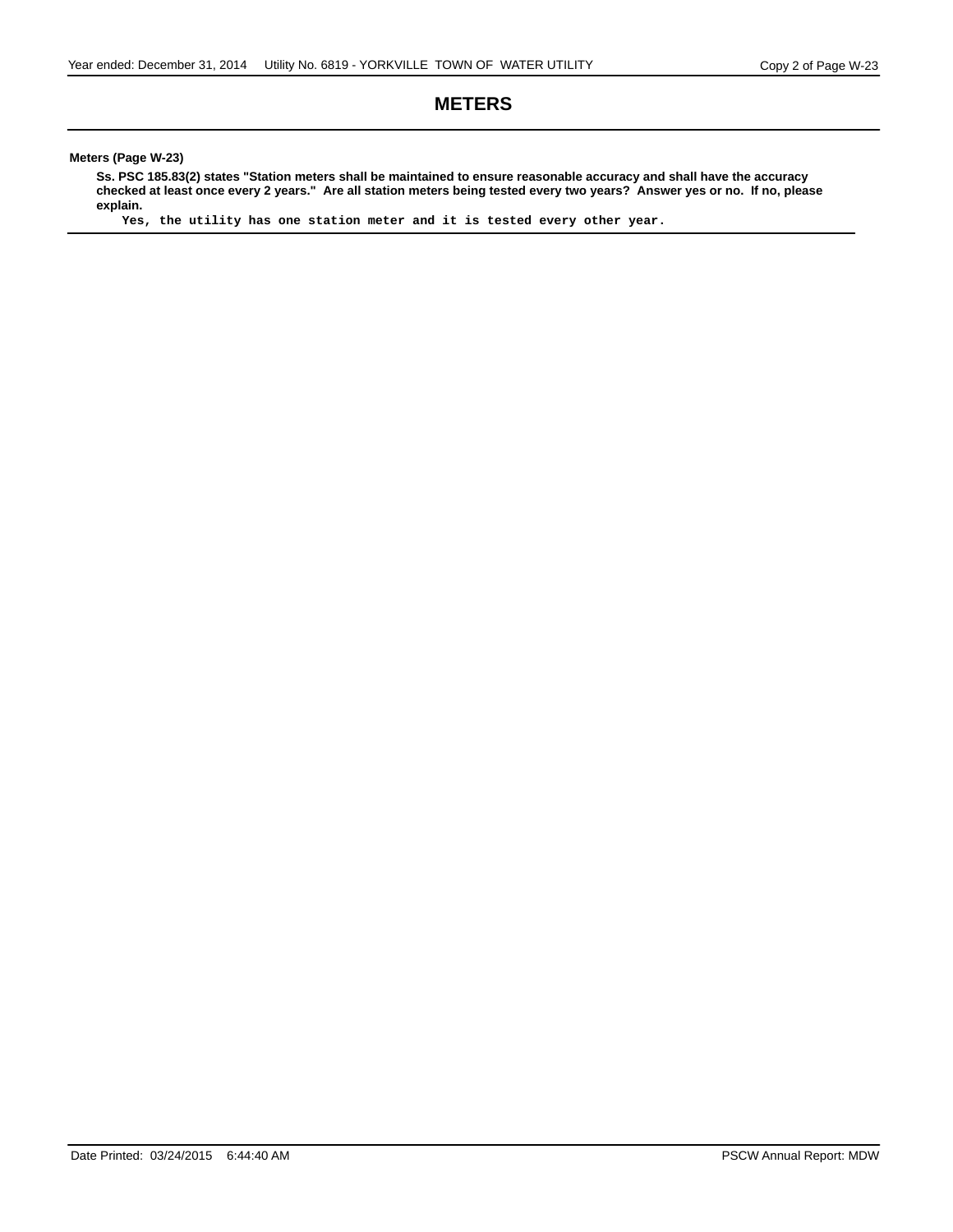# **METERS (cont.)**

**This page intentionally left blank**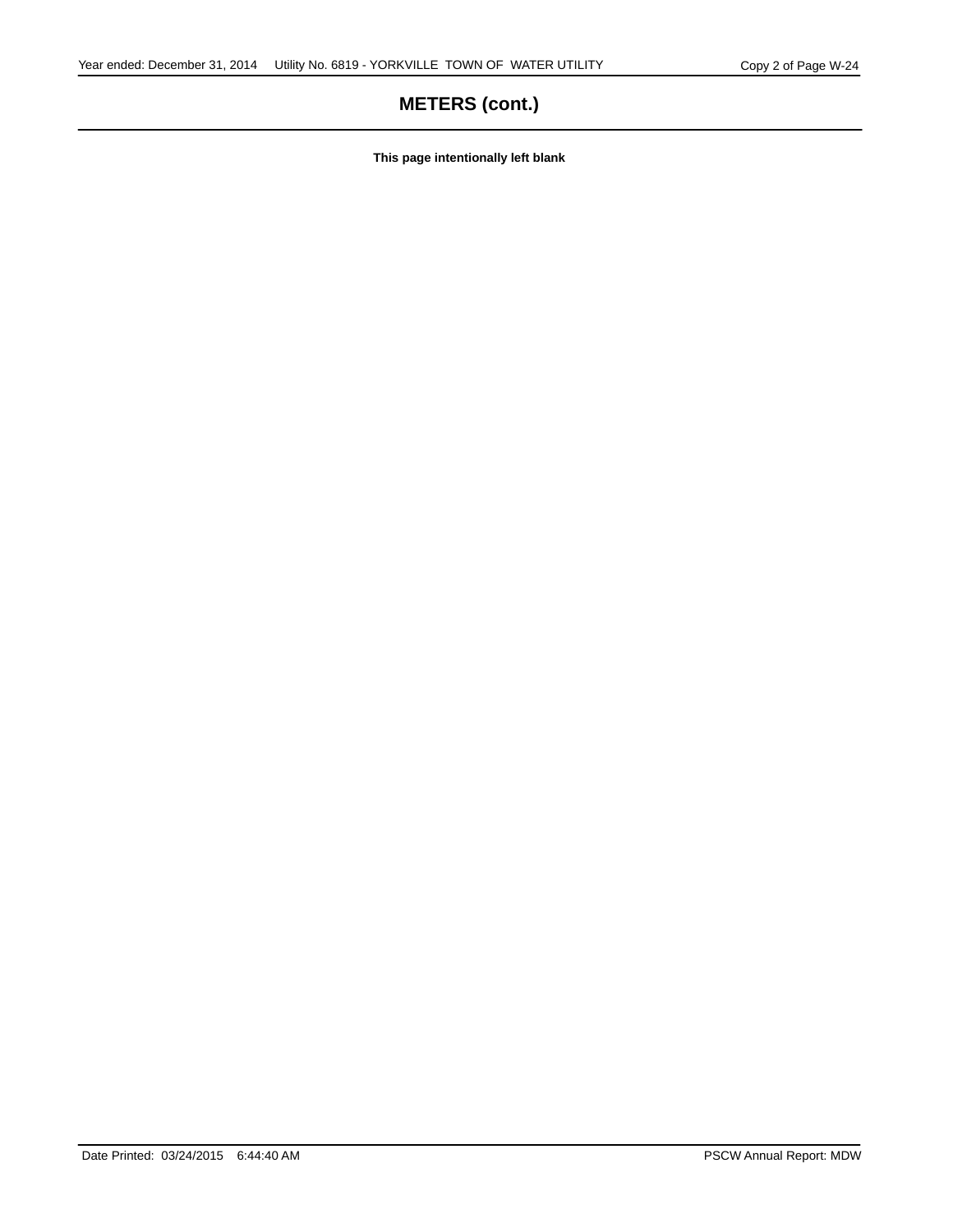### **HYDRANTS AND DISTRIBUTION SYSTEM VALVES**

- 1. Distinguish between fire and flushing hydrants by lead size.
- a. Fire hydrants normally have a lead size of 6 inches or greater.
- b. Record as a flushing hydrant where the lead size is less than 6 inches
- or if pressure is inadequate to provide fire flow.
- 2. Explain all reported adjustments in the schedule footnotes.

3. Report fire hydrants as within or outside the municipal boundaries.

| <b>Hydrant Type</b><br>(a)     | <b>Number</b><br>In Service<br><b>First of Year</b><br>(b) | Added<br><b>During</b><br>Year<br>(c) | Removed<br><b>During</b><br>Year<br>(d) | <b>Adjustments</b><br>Increase or<br>(Decrease)<br>(e) | <b>Number</b><br>In Service<br><b>End of Year</b><br>(f) |   |
|--------------------------------|------------------------------------------------------------|---------------------------------------|-----------------------------------------|--------------------------------------------------------|----------------------------------------------------------|---|
| <b>Fire Hydrants</b>           |                                                            |                                       |                                         |                                                        |                                                          |   |
| Outside of Municipality        | $\mathbf 0$                                                |                                       |                                         |                                                        | 0                                                        |   |
| <b>Within Municipality</b>     | 55                                                         |                                       |                                         |                                                        | 55                                                       | 2 |
| <b>Total Fire Hydrants</b>     | 55                                                         | 0                                     |                                         |                                                        | 55                                                       |   |
| <b>Flushing Hydrants</b>       |                                                            |                                       |                                         |                                                        |                                                          |   |
|                                | 0                                                          |                                       |                                         |                                                        | 0                                                        | 3 |
| <b>Total Flushing Hydrants</b> | 0                                                          | 0                                     |                                         | 0                                                      |                                                          |   |

**NR810.13 System maintenance states: All distribution system valves shall be exercised a minimum of every 2-5 years. Please provide the number operated during the year.**

| Number of hydrants operated during year:            | 55 |
|-----------------------------------------------------|----|
| Number of distribution system valves end of year:   | 97 |
| Number of distribution valves operated during year: | 97 |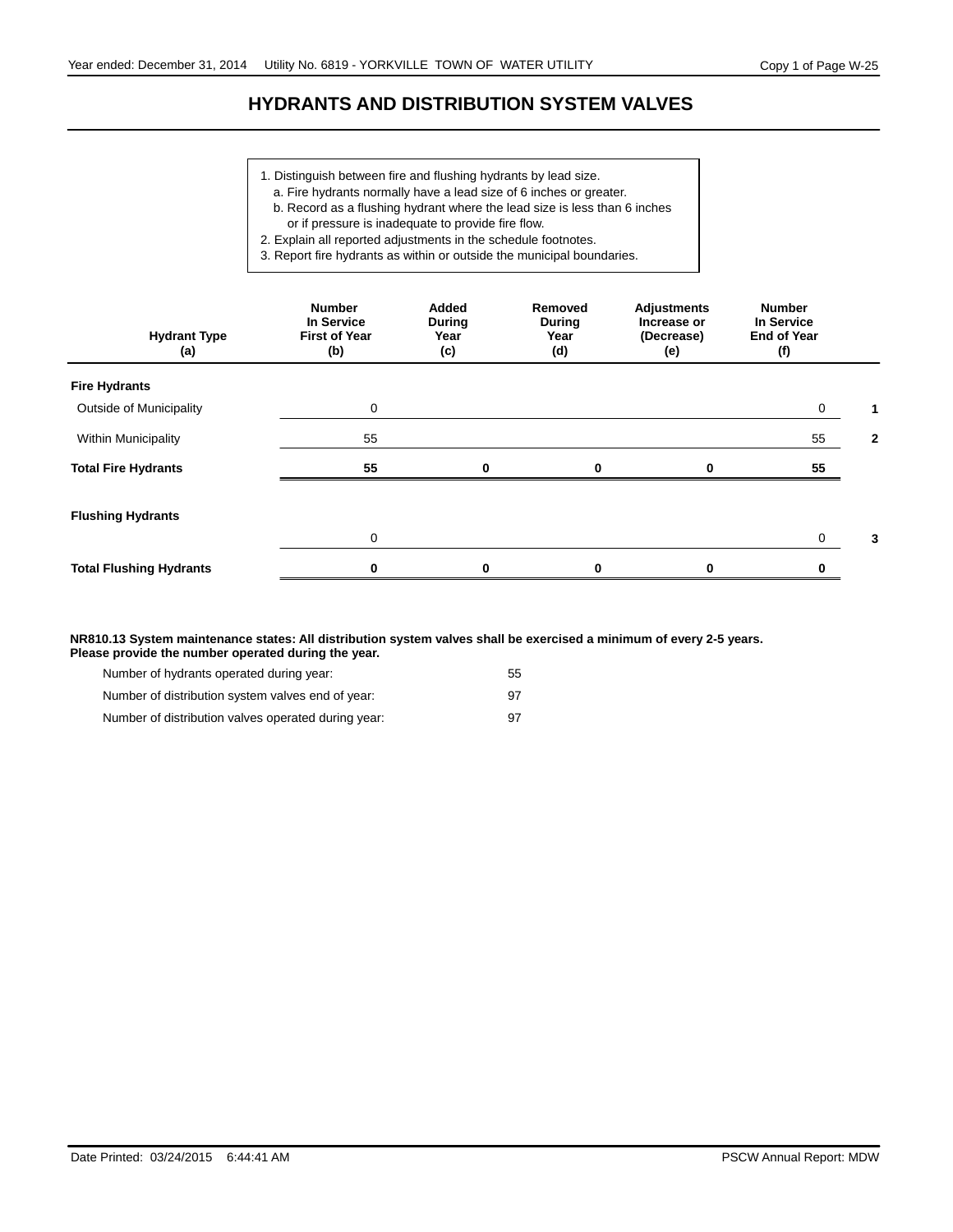# **LIST OF ALL STATION AND WHOLESALE METERS**

- 1. Definition of Station Meter is any meter in service not used to measure customer consumption.
- 2. Definition of Wholesale Meter is any meter used to measure sales to other utilities foe retail or wholesale sales.

3. Retail customer meters should not be included in this inventory and conversely these station and wholesale meters should not be included in the customer meter inventory.

| <b>Purpose</b><br>(a)  | Size (in.)<br>of Meter<br>(b) | <b>Location or Description</b><br>(c) | Type<br>(d) | Date of Last<br><b>Meter Test</b><br>(e) |   |
|------------------------|-------------------------------|---------------------------------------|-------------|------------------------------------------|---|
| <b>Station Meter</b>   |                               | <b>WELL NUMBER 1</b>                  | Turbine     | 8/31/2012                                |   |
| <b>Wholesale Meter</b> |                               | <b>NONE</b>                           |             |                                          | ≘ |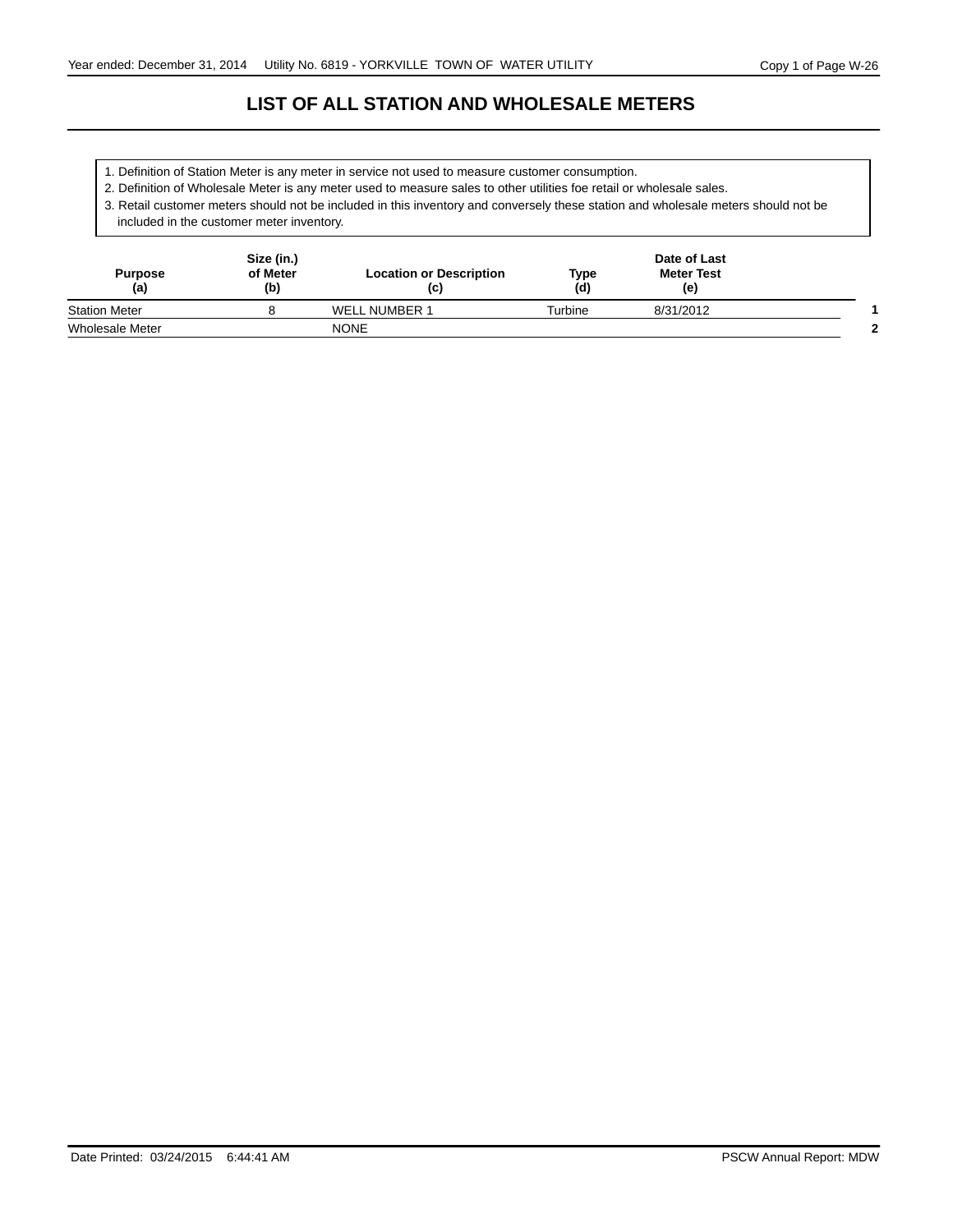### **WATER CONSERVATION PROGRAMS**

- 1. List all water conservation-related expenditures for the reporting year. Include administrative costs, customer outreach and education, other program costs, and payments for rebates and other customer incentives.
- 2. If the Commission has approved conservation program expenses, these should be charged to Account 186. Otherwise,
	- these expenses are reported in Account 906 on ScheduleW-05 (Account 691 for class D utilities).

| Item<br>(a)                                         | <b>Expenditures</b><br>(b) | Number of<br><b>Rebates</b><br>(c) |
|-----------------------------------------------------|----------------------------|------------------------------------|
| <b>Administrative and General Expenses</b>          |                            |                                    |
| Program Administration                              |                            |                                    |
| <b>Customer Outreach &amp; Education</b>            |                            |                                    |
| Other Program Costs                                 |                            | 3                                  |
| <b>Subtotal Administrative and General Expenses</b> | 0                          |                                    |
| <b>Customer Incentives</b>                          |                            |                                    |
| <b>Residential Toilets</b>                          |                            | 4                                  |
| Multifamily/Commercial Toilets                      |                            |                                    |
| Faucets                                             |                            |                                    |
| Showerheads                                         |                            |                                    |
| <b>Clothes Washers</b>                              |                            | 8                                  |
| <b>Dishwashers</b>                                  |                            | 9                                  |
| Cost Sharing Projects (Nonresidential Customers)    |                            | 10                                 |
| Other Incentives                                    |                            | 11                                 |
| <b>Subtotal Customer Incentives</b>                 | ŋ                          |                                    |
| <b>Total Conservation Expenditures</b>              |                            |                                    |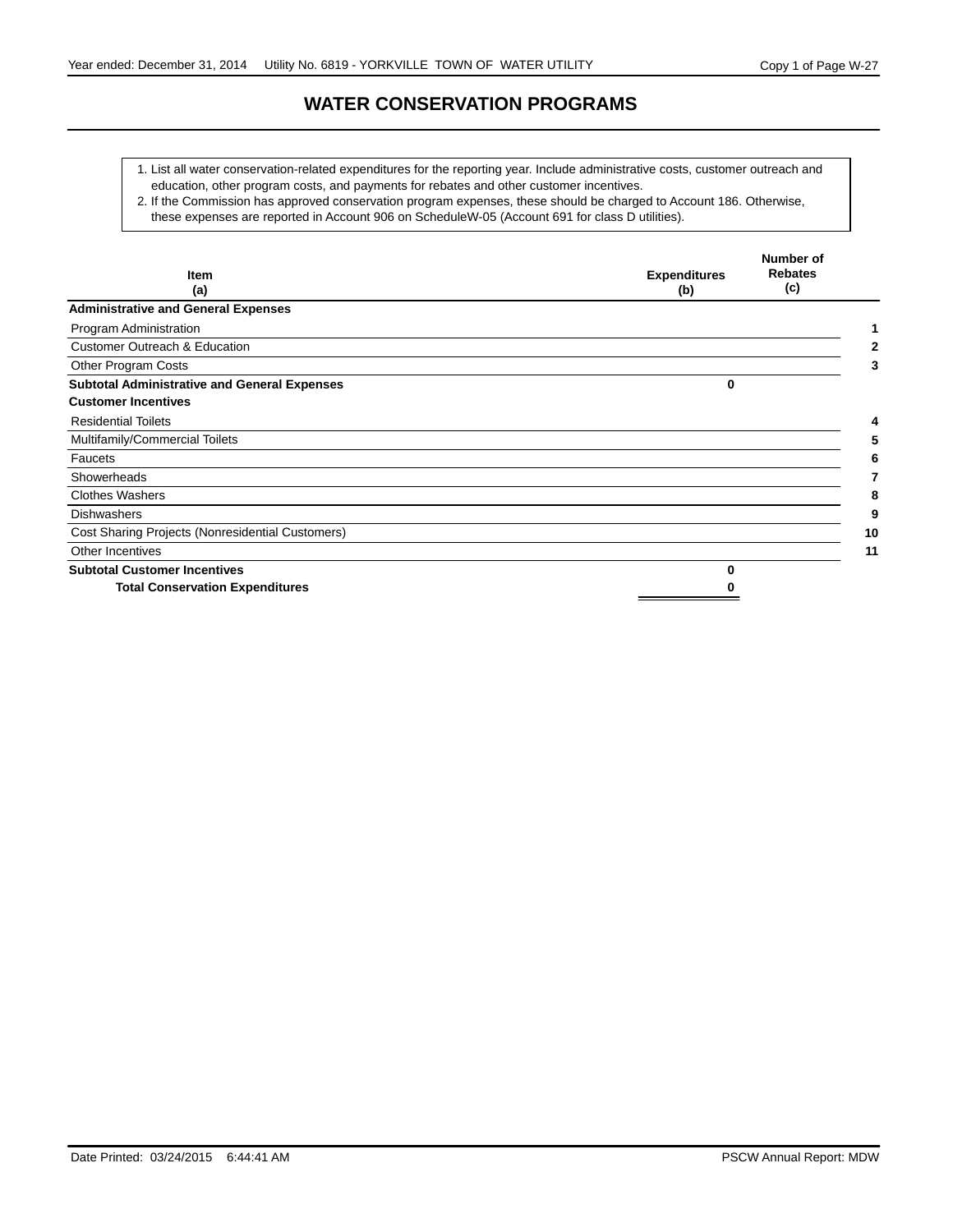## **WATER CUSTOMERS SERVED**

include wholesale customers or fire protection accounts. List the number of customer accounts in each municipality for which your utility provides retail general service. Do not

| Location<br>(a)                | <b>Customers</b><br><b>End of Year</b><br>(b) |
|--------------------------------|-----------------------------------------------|
| Racine<br>County               |                                               |
| <b>Towns</b>                   |                                               |
| YORKVILLE                      | 35                                            |
| <b>Total Towns:</b>            | 35                                            |
| <b>Total Racine</b><br>County: | 35                                            |
| <b>Total Company:</b>          | 35                                            |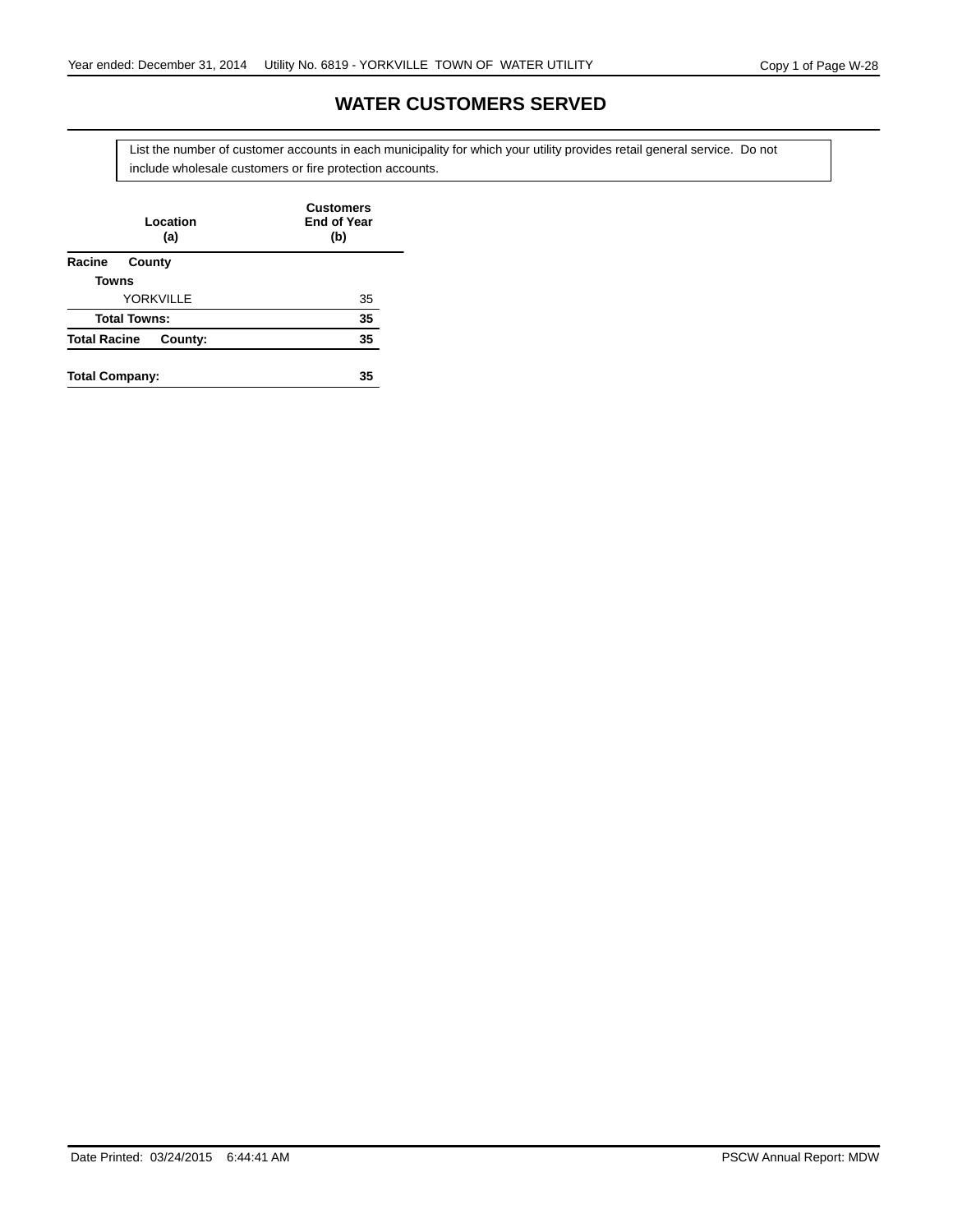## **WATER OPERATING SECTION FOOTNOTES**

#### **Water Operation & Maintenance Expenses (Page W-05)**

**For values that represent an increase or a decrease when compared to the previous year of greater than 30%, but not less \$2,000, please explain.**

**Fuel or Power Purchased for Pumping (620) Higher costs due to pump replacement at well #1.**

**If Employee Pensions and Benefits (686) is zero, yet salary expense accounts exceed \$15,000, please explain.**

**Due to the small size of the utility, there are (4) part-time employees who work a limited number of hours and, therefore, receive no benefits.**

#### **Property Tax Equivalent (Water) (Page W-07)**

**If Lower Tax Equivalent authorized by municipality is greater than or equal to zero, please explain.**

**The Town of Yorkville approved a resolution which authorizes a lower tax equivalent. The original amount was \$15,500 and was increased to \$17,715. The original resolution is on file with the Public Service Commission.**

## **Property Tax Equivalent (Water) - Part 2 (Page W-07)**

**If Lower Tax Equivalent authorized by municipality is greater than or equal to zero, please explain.**

**Same explanation as Property Tax Equivalent (Part 1)**

#### **Property Tax Equivalent (Water) (Page W-07)**

**If Other Tax Rate - Local and/or Other Tax Rate - Non-Local are greater than zero, please explain.**

**The public fire protection mill rate is reported separately.**

**Water Utility Plant in Service --Plant Financed by Utility or Municipality-- (Page W-08)**

**If Additions for Accounts OTHER than 316, 343, 345, 346 and 348 exceed \$10,000, please explain. If applicable, provide construction authorization.**

**The pump at well #1 was replaced during 2014.**

**If Retirements for Accounts OTHER than 316, 343, 345, 346 or 348 exceed \$10,000, please explain.**

**Same explanation as above.**

#### **Water Utility Plant in Service --Plant Financed by Contributions-- (Page W-09)**

**If Retirements for Accounts OTHER than 316, 343, 345, 346 or 348 exceed \$10,000, please explain.**

**The pump at well #1 was replaced during 2014.**

### **Water Audit and Other Statistics (Page W-15)**

## **General footnotes**

**The utility has only commercial, industrial, public authority and irrigation customers, so the population reported is the total of those customers.**